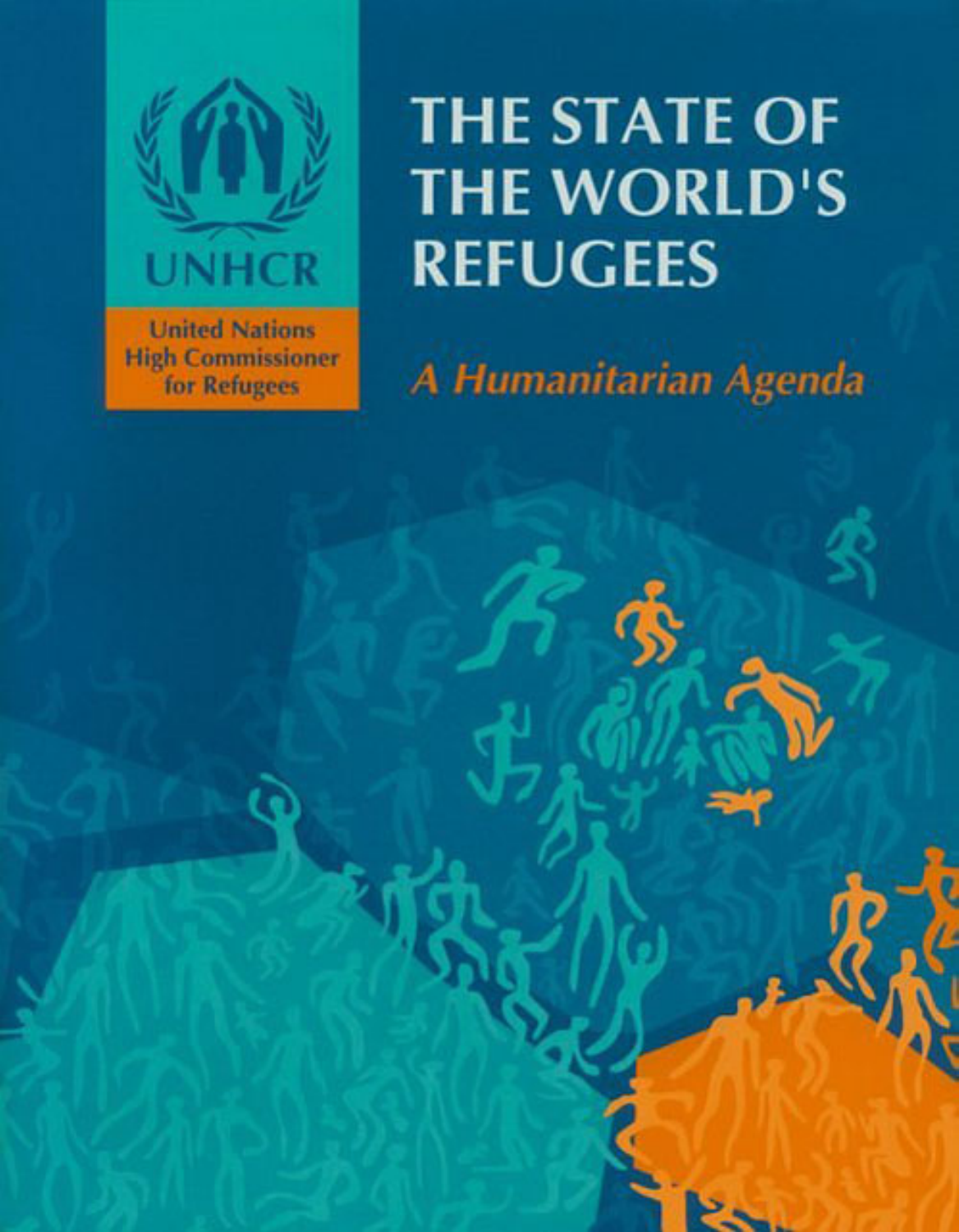# **3. Internal conflict and displacement**

During the past decade, the concept of 'internally displaced people' has become a familiar feature of the humanitarian vocabulary. Indeed, the recent emergence of a new protection paradigm, focusing less exclusively on the situation of refugees in countries of asylum and more systematically on the plight of vulnerable populations in countries of origin, has pushed this issue to the top of the humanitarian agenda.

Commenting on this trend, the UN High Commissioner for Refugees has observed that "the scale and scope of this problem, the human suffering which underlies it, as well as its impact on international peace and security, have rightly made internal displacement an issue of great international concern."[\(1](#page-19-0))

Despite the world's growing interest in the situation of internally displaced and other war-affected populations, many of the humanitarian issues associated with their plight remain to be resolved. Doubts have been raised with regard to the very concept of 'internally displaced people' and the wisdom of institutionalizing this notion in international law. Although a number of different international organizations have contributed to the welfare of internally displaced populations during the past few years, no single humanitarian agency has been given statutory responsibility for their protection. And, as this chapter explains, while multinational military forces have on a number of occasions been deployed to safeguard the security of citizens who have been displaced within their own state, such initiatives have not been particularly successful.

#### **DEFINING INTERNAL DISPLACEMENT**

Although the notion of 'internally displaced people' is now widely used by humanitarian agencies and policymakers, there remains a surprising lack of clarity about its precise meaning. The international community has not yet established a formal and legal definition of the term, and while a number of efforts have been made to fill this conceptual gap, many of the definitions offered have tended to be either too broad or too narrow, and therefore of limited value for either analytical or operational purposes.<sup>2</sup>

In this discussion, the term 'internally displaced people' will be used to denote those persons who, as a result of persecution, armed conflict or violence, have been forced to abandon their homes and leave their usual place of residence, and who remain within the borders of their own country. The complexity of this question is such, however, that a number of issues arising from this definition require some further discussion.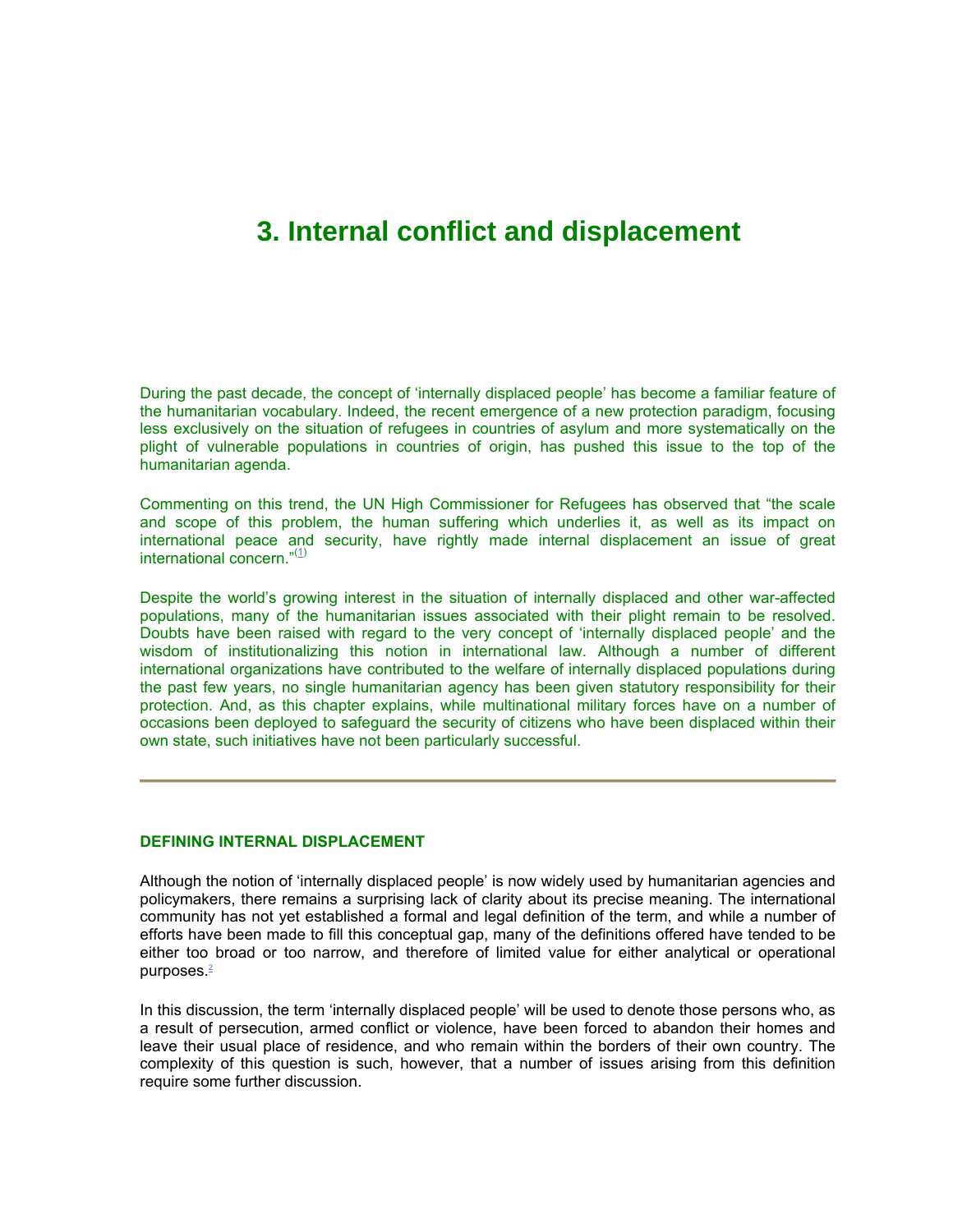First, it must be emphasized that internally displaced people are to be found in a wide variety of circumstances. In the existing literature on this subject, internal displacement has most frequently been associated with highly visible and destructive armed conflicts such as those in Bosnia, Chechnya, Rwanda and Sri Lanka, where large numbers of people have been forced to flee at short notice and have congregated in specific areas. Such dramatic incidents have also understandably attracted the greatest degree of attention from the international media and humanitarian organizations. But the more diffuse and protracted situations of internal displacement associated with low-intensity conflicts of the type witnessed in Colombia and Peru, for example, have received far less attention from the international community.

Second, existing studies of internal displacement have also tended to focus on situations in which people flee spontaneously from life-threatening situations, and to pay less attention to organized population transfers or relocations involving the use of force and other human rights violations.

Displacements of this type have been witnessed in many different parts of the world. In the first two months of 1997, for example, UNHCR recorded the arrival of some 114,000 displaced people in Kabul, all of whom had been ordered out of their homes and herded into the Afghan capital in order to facilitate the Taliban military offensive in the north of the country. In Bosnia, of course, organized population displacements formed a central part of the Serbian effort to create communally homogeneous areas. And in countries such as Burundi, Guatemala and Myanmar, compulsory relocation programmes have been systematically employed as a counterinsurgency technique, designed to prevent rebel and guerrilla movements from associating with – and mobilizing support amongst – the rural population.

It is not always easy, however, to draw a neat distinction between 'spontaneous' and 'organized' population displacements. In the Rift Valley of Kenya, for example, more than 250,000 Kikuyus and Luos were reported to be displaced in late 1993, ostensibly as a result of conflicts over land with the Kalenjin and Maasai people. But many observers believe that the clashes were politically inspired and designed to influence the electoral geography of the area.<sup>3</sup>

Third, unlike the definition of internal displacement offered by some other studies, that which is employed in this chapter generally excludes those situations in which people are obliged to move as a result of environmental disasters, development projects and infrastructural schemes. For although such people often suffer from material and psychological hardship, they may also continue to benefit from the protection of the state, and may even receive some form of compensation from it (see Box [3.1\).](#page-23-0)

Exceptions to this rule, however, are not very difficult to find. During the mid-1980s, for example, the Ethiopian government moved many thousands of people from the northern highlands to the southwest of the country, employing varying degrees of coercion and inducement. Ostensibly introduced to remove people from an area afflicted by chronic problems of drought, famine and land degradation, this organized resettlement programme also served the purpose of depopulating an area inhabited by supporters of an armed opposition movement, the Tigray People's Liberation Front.

Fourth, the efforts of some analysts and advocates to establish internally displaced people as a discrete humanitarian category have to a considerable extent been undermined by the growing complexity of the problem of forced displacement. In some situations of armed conflict, eastern Zaire being the best-known recent example, internally displaced people are to be found living alongside refugees and members of the resident population, all of whom have an identical need for protection and assistance, even if their legal status is different.

Similarly, in countries where conflicts have come to an end, internally displaced people and refugees will typically move back to their homes at the same time, settle in the same communities and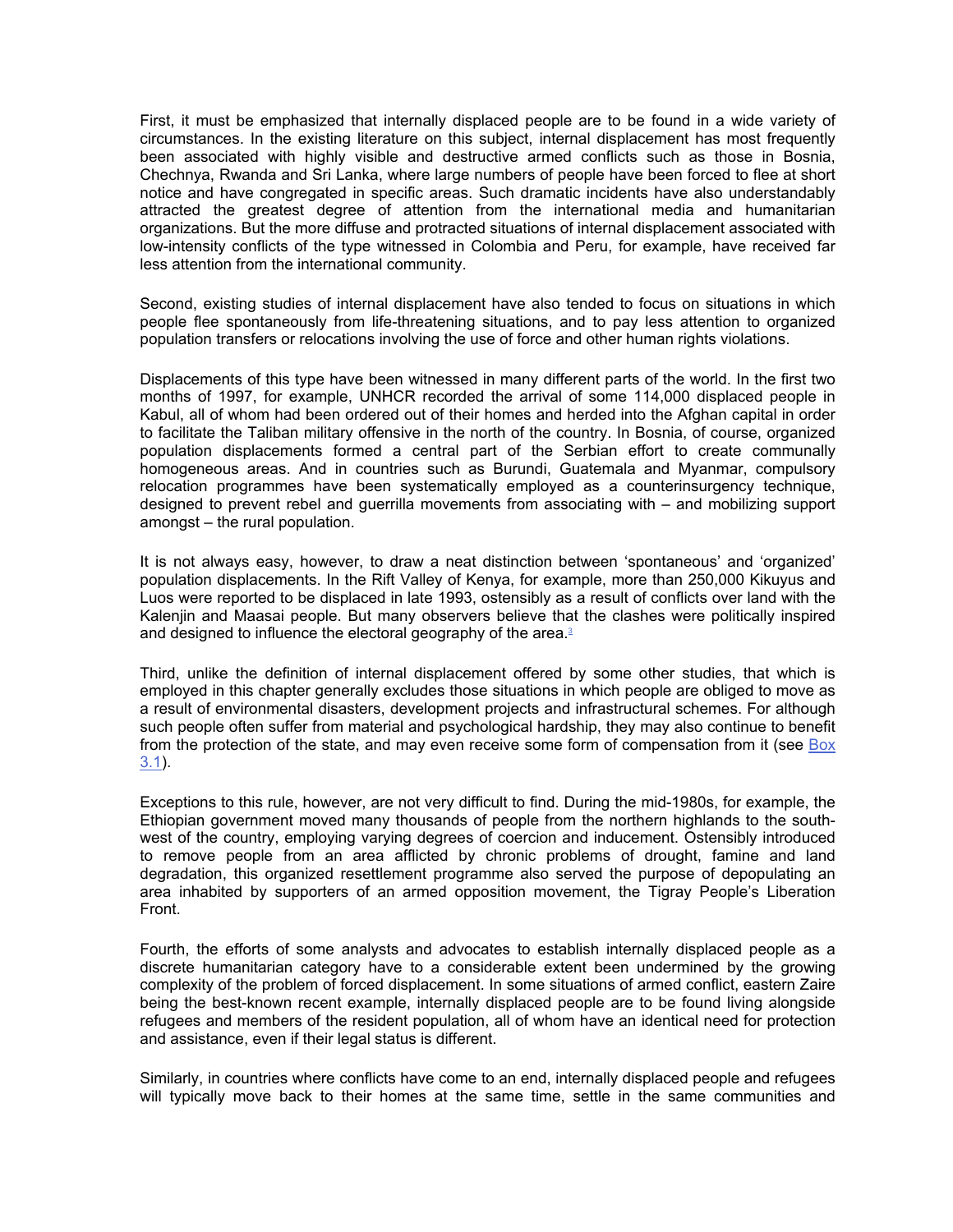encounter the same reintegration problems. Finally, in areas such as former Yugoslavia and the Caucasus, where national boundaries are changing or contested, even the legal distinction between internally displaced people and refugees may be unclear, or interpreted differently by the parties to the conflict.

Fifth, while there is no doubt that a large proportion of the world's internally displaced people live in conditions of great danger, some doubts remain as to whether their needs are any different from those of other citizens who have been deprived of the protection of their state. Displacement is, of course, a very tangible and visible manifestation of human insecurity. But in situations of armed conflict and violence, the needs of displaced and non-displaced communities may be indistinguishable.

Indeed, people who are unable to escape from zones of active conflict – such as those trapped in the Chechen capital of Grozny or the Liberian town of Tubmanburg – are sometimes confronted with greater danger than those who are able to move. As one recent article has observed, around 40 per cent of UNHCR's beneficiaries in Bosnia were at one point people who had not been displaced. The conventional distinction between refugees, internally displaced people and war-affected populations, the authors conclude, "are conceptually vapid in a situation like the former Yugoslavia" (see Figure  $3.1$ ).  $4$ 

Sixth, despite the large amount of literature produced on the issue of internal displacement, relatively little thought has been given to the question of when a person ceases to be internally displaced. In the case of refugees, of course, this problem does not arise: when a refugee returns voluntarily to his or her homeland and assumes the rights and obligations of other citizens in that country, then that person can no longer be considered as a refugee. In the case of displaced people who have not crossed an international border, the issue is evidently more complex.

In general, there is a strong case to be made for the argument that internally displaced people do not necessarily have to return to their original place of residence in order to find a solution to their plight, as long as they benefit from the protection of the state and are able to enjoy a satisfactory degree of physical, material and legal security in the location where they have settled. In South Africa, for example, the number of internally displaced people is said by some sources to be in the region of four million, although this total includes those who have been uprooted or relocated over a period of 30 years, many of whom are now fully settled and integrated in their place of residence. The concept of internally displaced people – which is problematic enough in any case – clearly loses even more of its value when used in this indiscriminate manner.<sup>[5](#page-20-0)</sup>

These definitional issues are not simply a matter of academic or intellectual interest. As the following sections of this chapter suggest, conceptual clarity is required for a number of different reasons: in order to assist with the collection of accurate statistics and other data on this humanitarian problem; in order to facilitate the establishment of legal standards and instruments for the protection of internally displaced people; and in order to ensure that organizational responsibility for this protective function is appropriately allocated, both at the national and international levels.

#### **THE SCALE AND SCOPE OF THE PROBLEM**

It has not proven easy to ascertain the number and location of the world's internally displaced people. This is due not only to the definitional difficulties identified above, but is also the result of several institutional, political and operational obstacles. Unlike the collection of refugee statistics, a task undertaken by UNHCR, no single UN agency has assumed responsibility for the collection of figures on internally displaced populations.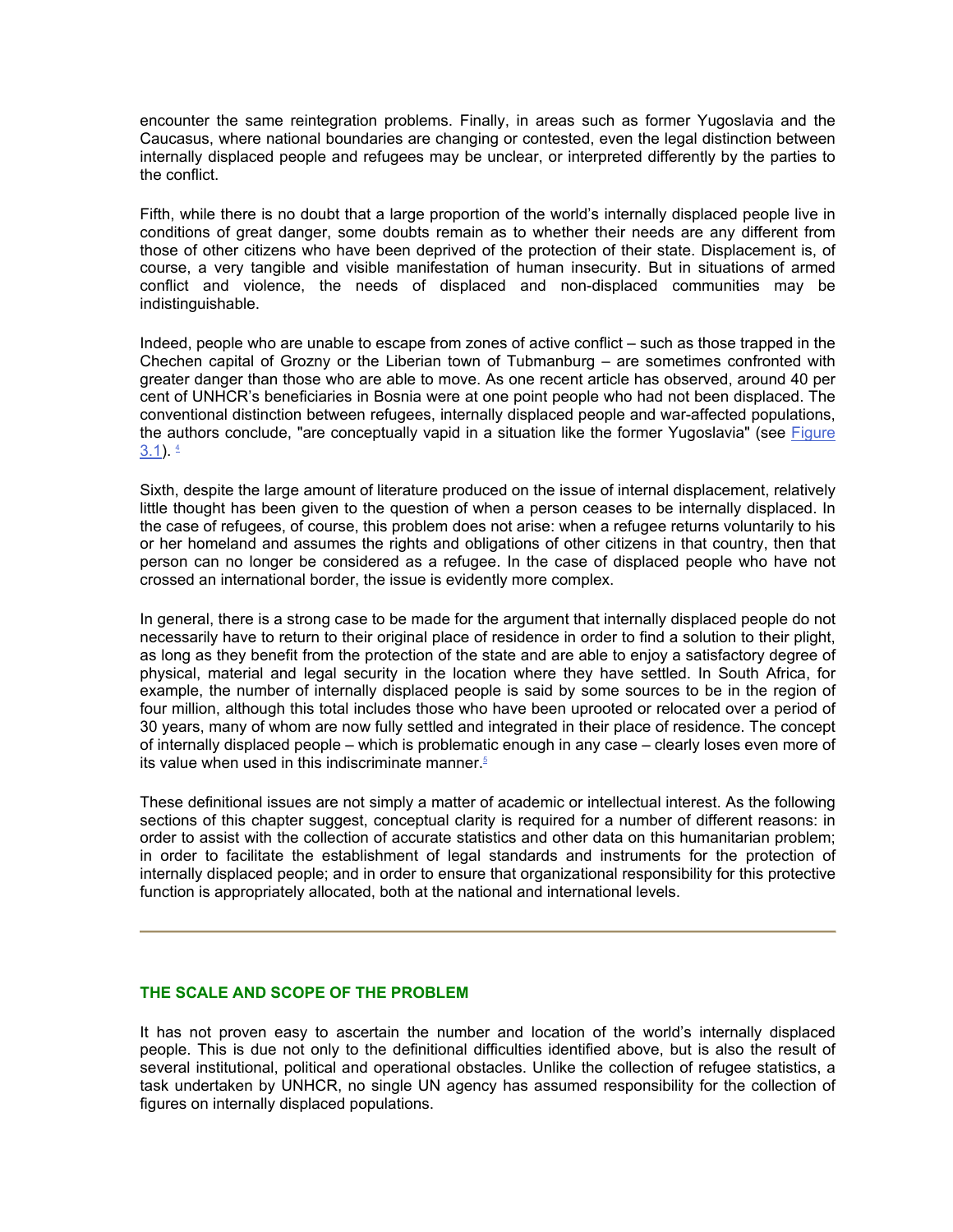The question of internal displacement is also a politically sensitive one. Governments are often unwilling to admit to the presence of such populations on their territory, indicative as they are of the state's failure to protect its citizens. Internally displaced people may themselves be reluctant to report to or register with the local authorities. Indeed, there is evidence to suggest that a large proportion of the world's internally displaced people live not in highly visible camps, but mingled with family members and friends, often in urban areas where they can enjoy a higher degree of anonymity.

Finally, there are some very obvious obstacles to the collection of data in areas affected by ongoing armed conflicts. In the combat zones of Liberia, Somalia and Zaire, for example, the international presence is minimal or non-existent, making it extremely difficult even to provide rough estimates of the number of people who have been displaced. Thus in Sierra Leone, the statistics have been based on food aid beneficiary lists, and probably reflect only a fraction of the displaced population. In other situations, such as Chechnya, internally displaced people are highly mobile, again making it very difficult to determine their exact numbers at any moment in time.

Despite all of these definitional and methodological difficulties, there is a broad international consensus that the global population of internally displaced people stands somewhere in the region of 25 to 30 million: up to 16 million in Africa, six or seven million in Asia, around five million in Europe (predominantly former Yugoslavia and the Caucasus region) and up to three million in the Americas.<sup>6</sup> Some of the most significant situations of internal displacement are presented in the accompanying map (see Map F).

#### **Patterns of displacement**

While the plight of the internally displaced has in recent years been the subject of regular discussion by humanitarian and human rights organizations, surprisingly few field-based studies of this problem have been undertaken. It is therefore not easy to draw any definitive conclusions about the dynamics of internal displacement. On the basis of the available evidence, however, it is possible to provide tentative answers to two specific questions. What are the typical patterns of movement associated with internally displaced populations? And why do some people become displaced within their own country while others move across an international border to become refugees in another state?

The dynamics of internal displacement, particularly in its more 'spontaneous' forms, are determined by a wide range of variables: the nature of the threat affecting people's security; the escape routes available to them and their proximity to international borders, urban centres and other places of potential refuge; the financial resources and other assets which they possess; the location of their family, clan and community members; and the availability of protection and assistance from both national and international organizations.

In the early stages of an armed conflict or situation of social violence, a form of 'nocturnal displacement' is common, whereby individuals and families who fear an attack leave their homes during the night and return during the day to farm the land and undertake other economic activities. At the end of 1996 in the Ugandan town of Gulu, for example, as many as 15,000 people were reported to be sheltering at night in the town's public buildings, fearing the atrocities which had been committed by a rebel group known as the Lord's Resistance Army. A similar pattern of displacement has been observed in countries such as Mozambique, Kenya, Colombia and Peru (se[e Box 3.2\).](#page-26-0)

As a conflict intensifies, internal displacement is liable to assume a more permanent or semipermanent form. In many situations, some family members will move away from the danger zones while others stay behind as long as possible or return periodically to plant, tend and harvest their land. In the more economically developed context of Bosnia, it was observed that women, children and the elderly would frequently flee first, leaving the able-bodied men to protect their homes and property. Alternatively, the breadwinners in a family or community may actually move out first,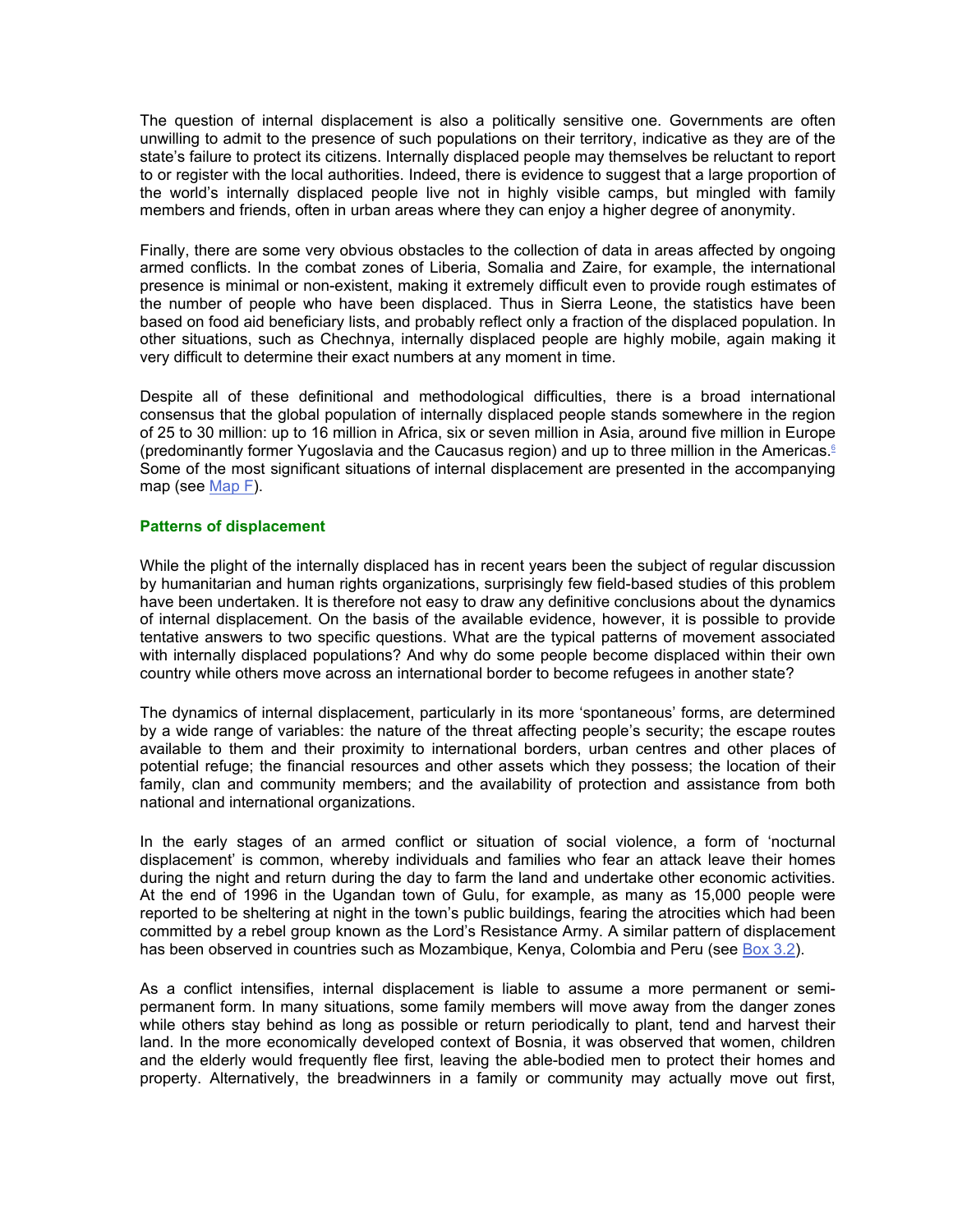returning to collect other members of the population once they have found a relatively safe location where they can all take refuge.

As indicated earlier, a large proportion of the world's internally displaced people are to be found in cities and squatter settlements, where they are in many cases virtually indistinguishable from other rural-to-urban migrants. Such locations offer a number of advantages to the internally displaced: they are often relatively safe in comparison with the countryside, where most civil wars are fought; they usually offer a variety of different employment and income-generating opportunities, often in the informal sector of the economy; and they may provide better access to public services and relief agency programmes in areas such as health, education and food assistance.

A good example of this tendency is to be found in Liberia, where an estimated 1.3 million people have crowded into the areas protected by ECOMOG, the West African peacekeeping force. In the neighbouring state of Sierra Leone, up to half a million displaced people made their way to the capital of Freetown at the height of the country's civil war in 1995. Similar scenarios have been witnessed in recent years in the urban centres of many war-torn states throughout Africa: Addis Ababa, Khartoum, Kisangani, Luanda, Maputo and Mogadishu, to give just a few examples.

Becoming an internally displaced person is often a first step in the process of becoming a refugee. With the exception of those who live very close to an international border (and those who have access to vehicles) people who have been forced out of their homes may have to walk for many days, or move in a number of stages, before they are able to seek asylum in another state.

Some displaced people, however, choose or are obliged to remain within their country of origin. In some situations – that of eastern Zaire in 1996-97, for example – the pattern of fighting may force displaced people (and displaced refugees) to move progressively into the interior of their country, rather than seeking refuge abroad. In other situations, geographical and topographical considerations may stand in the way of external flight. The majority of the internally displaced in Peru, for example, originate from the central and eastern areas of the country, where they are hemmed in by mountains and situated a long distance from the country's borders.

In a number of recent crises, the departure of displaced populations has been blocked more by political than geographical obstacles. During the war in Bosnia, for example, people were prevented from leaving the country by travel restrictions and check points erected by the local authorities. In Sri Lanka, Tamils living in conflict zones have experienced severe constraints on their movement, imposed by armed rebels, the country's military forces and, at certain times, the Indian navy. A more dramatic case of obstruction occurred in 1991, when half a million fleeing Iraqi Kurds were prevented from seeking refuge in Turkey and were stranded in the mountainous border area.

Finally, internal and external flight options are often determined by simple considerations such as wealth, social connections, age and physical fitness. In Chechnya, for example, many ethnic Russians have remained behind in conflict zones, often because they are too old and weak to travel long distances and lack the social support networks that other members of the population can find in neighbouring republics. According to one expert on the region, the townspeople of Chechnya were more likely to become displaced than the rural population, because the latter were less dependent on services supplied by the state and were able to make use of more sophisticated survival strategies.<sup>7</sup> During the war in former Yugoslavia, it was very evident that wealthier members of the population could flee to Germany and other Western European states, whereas poorer rural families were far more likely to remain internally displaced.

#### **Internal displacement and insecurity**

Whatever the cause or pattern of their displacement, a characteristic which unites a large proportion of the world's internally displaced people is the insecurity of their lives. Many commentators have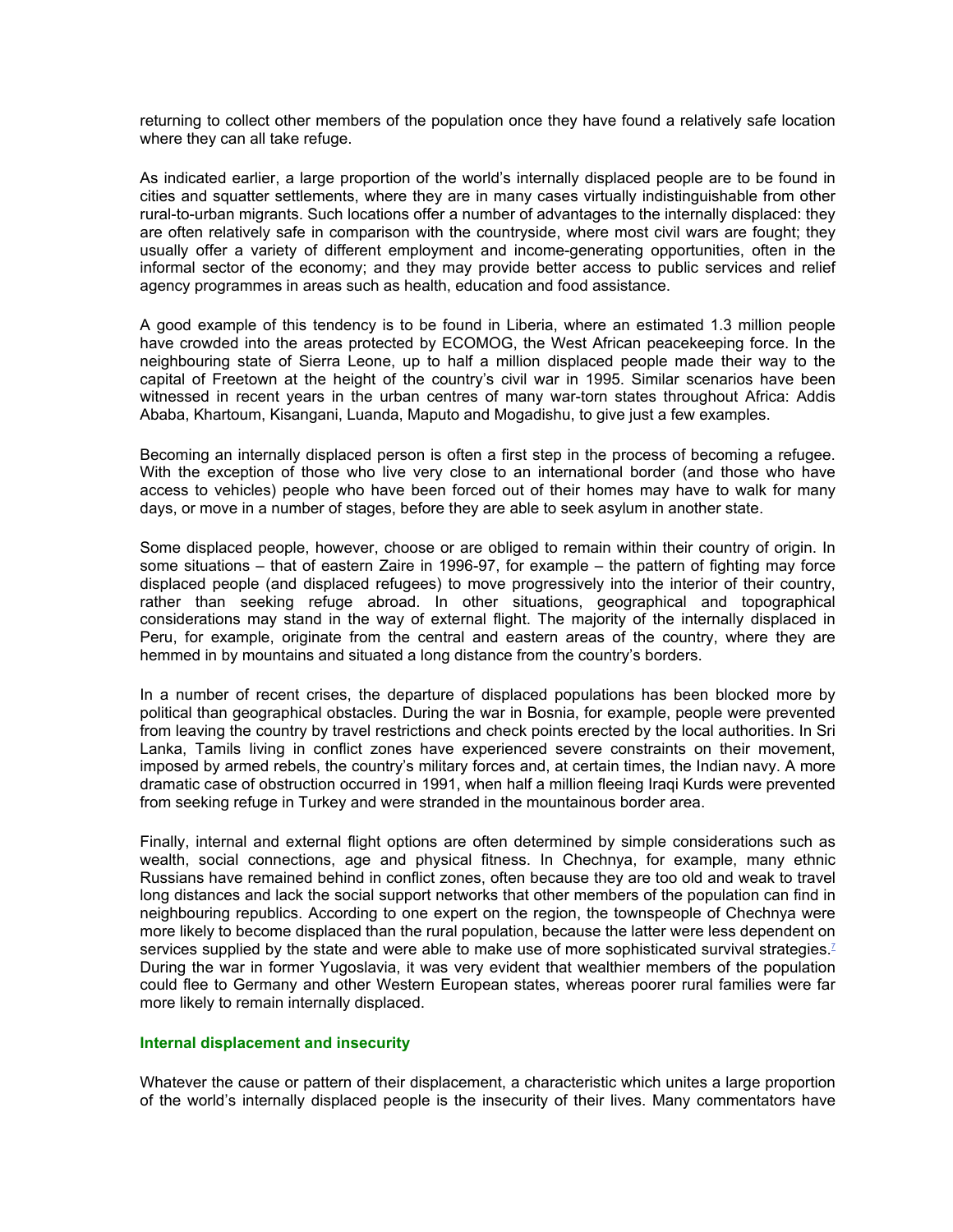argued that internally displaced people generally find themselves in more difficult and dangerous circumstances than refugees, primarily because they remain under the jurisdiction of the state which is unable or unwilling to protect them. Given the low  $-$  and in many parts of the world declining  $$ level of protection available to refugees and asylum seekers, such comparisons are not particularly helpful.

Even so, there is substantial evidence available to demonstrate the acute conditions of physical, material, legal and psychological insecurity experienced by many internally displaced people. At the same time, it remains the case that refugees are generally more likely to come to the attention of the international community and thus to receive some form of protection and humanitarian assistance than internally displaced people.

During 1994-95 in Burundi, for example, considerably greater international resources were allocated to programmes for Rwandese refugees than for internally displaced Burundi citizens, although the latter constituted some 10 per cent of the population. Similarly, during the crisis in eastern Zaire, particularly in its earlier stages, the Rwandese refugees generally received much more attention from the international community than displaced members of the local population. $8$ 

When people flee from a situation of violence and persecution, those who go into exile may well enjoy better protection than those who remain in their country of origin. As the incumbent UN Secretary-General observed in 1996, "it is inadmissible that those who have managed to cross the border should benefit from the rules of international refugee law, while, at times only several hundred metres away, those who were not able to leave their country remain unprotected.["9](#page-20-0)

Such populations are frequently confronted with threats to their security and welfare throughout the process of flight and displacement. Like refugees, they are often obliged to abandon their homes at short notice, leaving their assets behind. The journey out of a combat zone and into a more peaceful area may itself be fraught with danger.

During the past decade, for example, some two million people from southern Sudan are believed to have made their way to central and northern parts of the country in order to escape from the civil war being fought in their home areas. Accounts from the region tell of older children being forcibly separated from their families, conscripted into armed groups and militia forces and even sold into slavery. Travelling on foot or on overcrowded trains with inadequate sanitation and scarce food and water, large numbers of displaced people have not even survived the journey to their intended destination.

Reports from countries which have (or have had) significant populations of internally displaced people – Afghanistan, Angola, Azerbaijan, Georgia, Liberia, Mozambique, Somalia and Sri Lanka, for example – also tell a consistent story of material destitution. Congregated in camps, squatter settlements, church compounds, warehouses or abandoned buildings, internally displaced people often have insufficient food and water and little or no access to the most basic public services. While many people in low-income countries are obliged to live in conditions of acute poverty, surveys have shown that mortality rates amongst displaced communities can be much higher than those of settled populations within the same country.[10](#page-20-0)

Internally displaced people can also be exposed to more direct physical threats. In a number of countries, camps and settlements for displaced persons have been the target of attacks by the warring parties – a particular problem in situations where those camps are believed to accommodate military elements. One of the most tragic instances of this type occurred at the Kibeho camp in Rwanda in April 1995, when thousands of internally displaced people (the exact number has not been established) were killed during a military operation designed to close down the camp and send its residents back to their places of origin.<sup>[11](#page-20-0)</sup> Armed attacks on camps, settlements and so-called 'safe areas' accommodating the internally displaced have also occurred in countries such as Bosnia,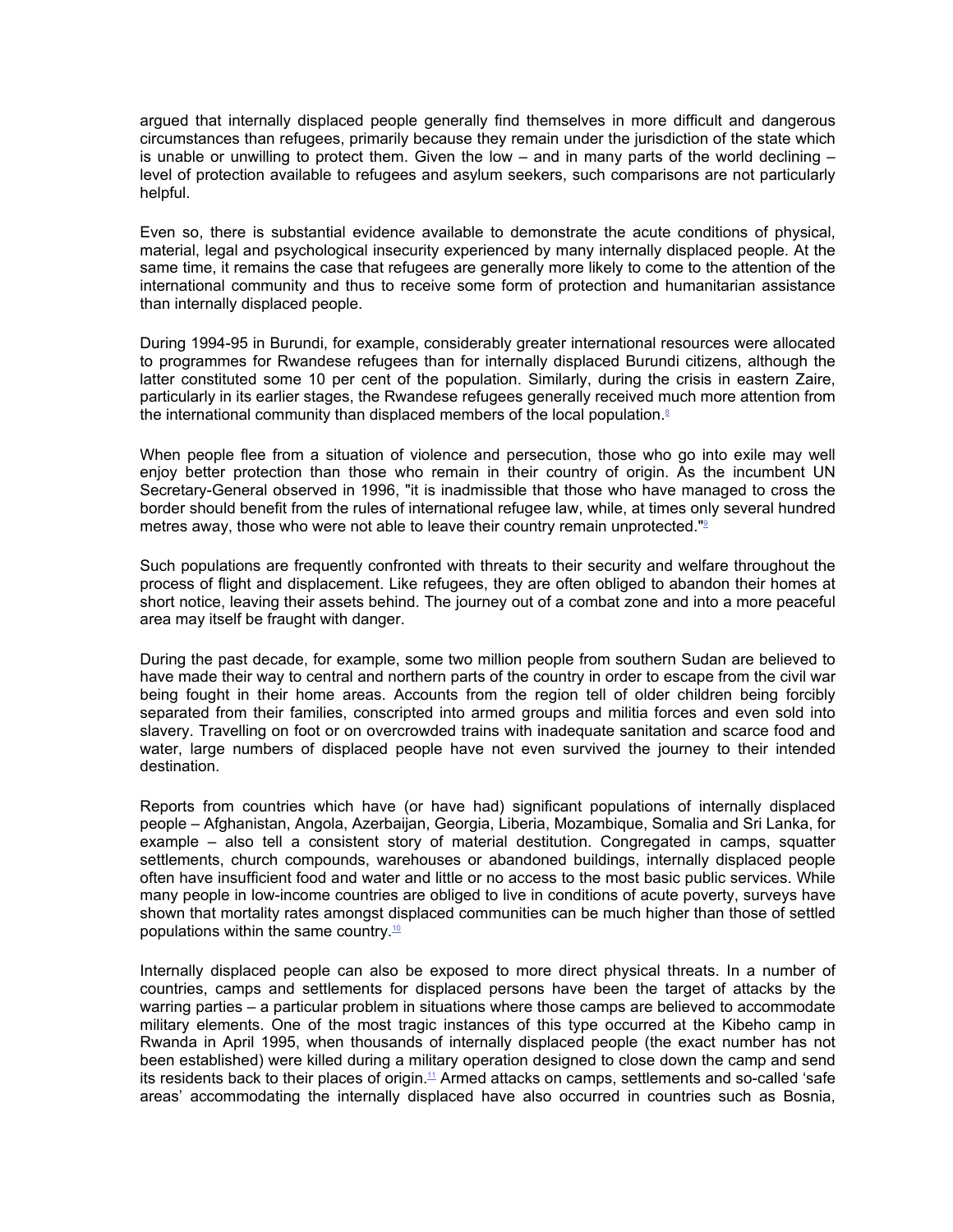Burundi, Chechnya, Lebanon, Liberia, Sudan and Sri Lanka, resulting in thousands of deaths and forcing many other people to flee for a second time.

Some of the world's internally displaced people enjoy little or no freedom of movement. As recent events in former Yugoslavia have demonstrated, intense pressure may be placed on internally displaced populations to return prematurely (and involuntarily) to their places of origin, so as to reclaim those areas for a particular ethnic or social group. Conversely, internally displaced and forcibly relocated populations may be confined to heavily guarded camps or 'strategic villages', a situation characteristic of the Central American wars of the 1980s, as well as the more recent conflicts in countries such as Myanmar and Peru.

The precise purpose of such relocation programmes is not always easy to determine. In early 1997, for example, large numbers of internally displaced people in Burundi, predominantly Hutu, were placed in camps on the instructions of the government. According to the authorities, this was required as a security measure to take them out of areas of armed conflict. Opponents of the government, however, alleged that the camps were being established to intimidate the Hutu population, to deprive a rebel movement of popular support and to establish 'free-fire zones' in the rural areas. $12$ 

A further factor which often reinforces the vulnerability of the internally displaced is their lack of legal documentation. The retention of some elements of the Soviet *propiska* or residence permit system in the Commonwealth of Independent States, for example, places internally displaced people in a particularly precarious position. Under this system, people who move to a new place of residence without official authorization and documentation can be denied access to public services and may even be detained by the authorities. Lack of legal documentation has also been cited as one of the major problems facing displaced populations in Central and South America, making it difficult for them to vote, register the births of their children, to gain access to public education, health services and the judicial system.

Finally, it should be noted that because they remain in their country of citizenship, internally displaced people do not escape from the kind of discrimination, harassment and rejection that refugees often experience when they settle in another country. Indeed, such antagonism is frequently expressed with equal if not greater force, especially in countries affected by communal conflicts. In Tajikistan, for example, members of the Garmi and Pamiri communities who have moved into the capital city of Dushanbe have experienced considerable discrimination when seeking access to housing and employment .

#### **NATIONAL AND INTERNATIONAL INITIATIVES**

In 1986, the Independent Commission on International Humanitarian Issues published one of the first analyses of the problem of internal displacement. "The international community's response to the plight of displaced people has been unsystematic," it observed. "New initiatives to assist the internally displaced are urgently needed."[13](#page-20-0) Since those words were written, however, the issue of internal displacement has assumed a far higher international profile, a trend that has been manifested in a number of ways.

During the past decade, the number of international conferences, studies and reports on the issue of internal displacement has increased very significantly, as has the number of organizations with an analytical or advocacy role in relation to this subject. $14$  In addition to UNHCR, these include the Brookings Institution, the Lawyers Committee for Human Rights, the Refugee Policy Group and the US Committee for Refugees, as well as international agencies such as the International Organization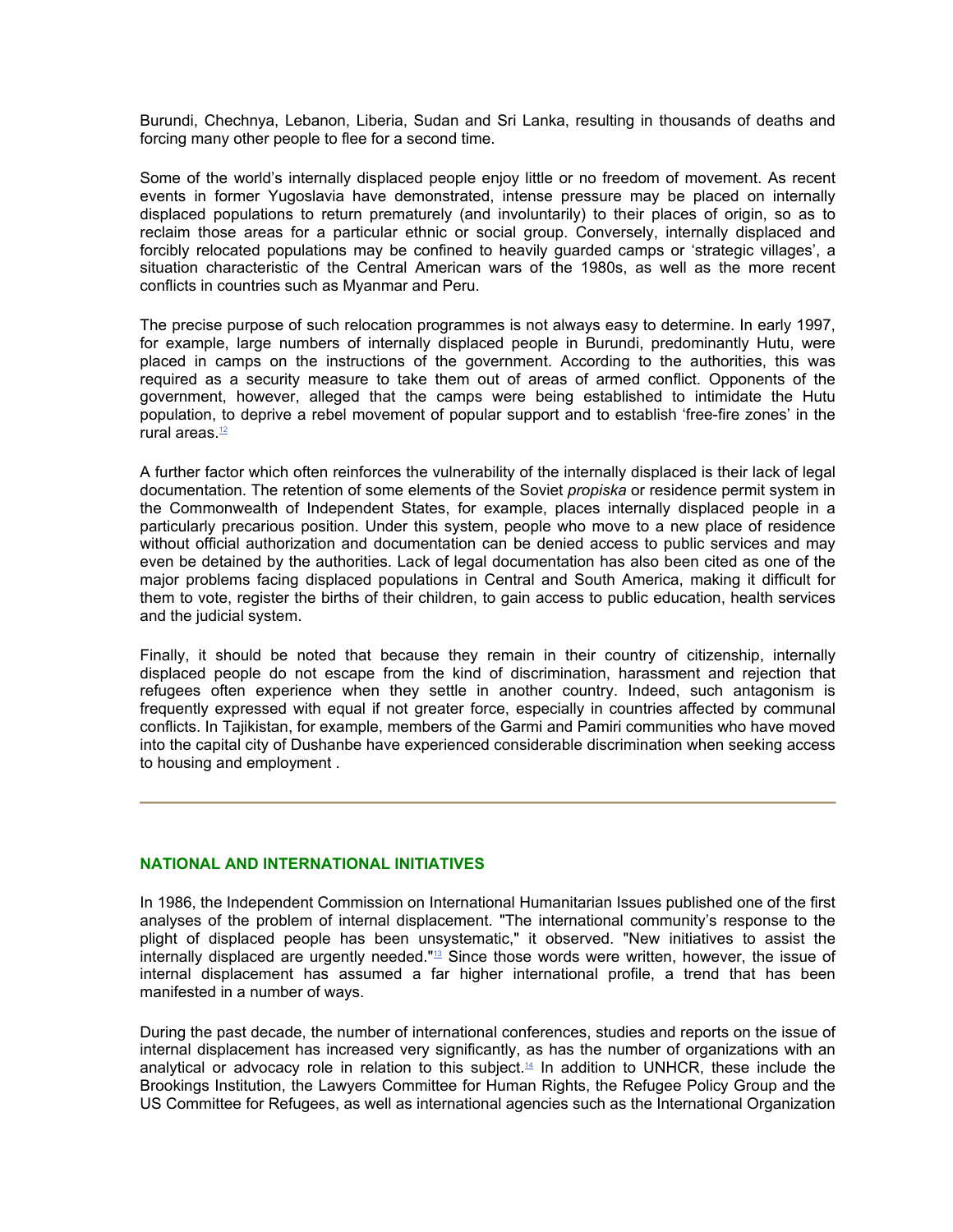for Migration, the UN Development Programme and UNICEF. Most recently, the Norwegian Refugee Council has announced its intention to publish a 'global IDP survey' on an annual basis, an initiative which should help to provide a more systematic set of data on this issue.

For the past five years, the UN Secretary-General has retained a representative on internally displaced persons, a post filled by the scholar and former diplomat, Dr Francis Deng. In fulfilment of his mandate to examine the human rights issues raised by this problem, Dr Deng has visited a dozen countries with large populations of displaced people and reported regularly to the UN Human Rights Commission and the General Assembly. In addition, he has been instrumental in completing a study of legal standards pertaining to the internally displaced and has reviewed the current organizational arrangements relating to the protection and material welfare of this group of people.[15](#page-20-0)

During the same period, an Inter-Agency Task Force on internally displaced people was established in Geneva, chaired by the UN's Department of Humanitarian Affairs, with the purpose of looking more closely at the issue of organizational responsibility and coordination amongst the international agencies concerned. There has been a lively debate on this issue during the past few years, both within and outside of the UN system, much of it revolving around the question of whether UNHCR or some other agency should assume statutory responsibility for the protection and welfare of internally displaced people. As a number of commentators have pointed out, there is currently a lack of consistency and predictability in the international community's response to this problem (see [Box](#page-30-0)   $3.3)$ .<sup>[16](#page-20-0)</sup>

Recent years have also seen a growing tendency amongst humanitarian organizations to identify internal displacement as a distinct – if not an entirely discreet – problem in their public awareness efforts, fund-raising appeals and operational activities. A recent statement by the International Committee of the Red Cross (ICRC), for example, indicated that "over 80 per cent of the ICRC's budget is allocated to protection and assistance activities for civilians, in particular internally displaced persons.["17](#page-20-0) Similarly, the UN High Commissioner for Refugees has observed that "the similarity of the plight of the internally displaced to that of refugees has increasingly led UNHCR to extend its expertise to instances of internal displacement."<sup>18</sup> These instances are listed in Figure 3.2.

It would be inaccurate to suggest, however, that UNHCR's operational involvement with the issue of internal displacement is a particularly new phenomenon. A recent publication on this issue cites 15 cases between 1961 and 1991 in which the organization was involved with the internally displaced, most frequently in situations where they were living in or moving to the same areas as returning refugees.[19](#page-20-0) These included, for example, the cases of Bangladesh (1971-72), southern Sudan (1972), Uganda (1979), Zimbabwe (1980) and Chad (1981). In addition, UNHCR has assisted the internally displaced in special programmes, unrelated to ongoing refugee or returnee assistance activities, such as that mounted in Cyprus after the division of the island in 1974.

What we are witnessing, therefore, is not the emergence of an entirely new problem, but rather a growth in the scale and geographical scope of the issue, coupled with a new awareness of its strategic and humanitarian significance (see [Figure 3.3\).](#page-39-0) With the recent upsurge in communal conflicts, the growing concern of states to avert or obstruct mass refugee outflows from such situations, and (until quite recently at least) the increased willingness of some influential states to intervene in areas of crisis and conflict, the issue of internal displacement has found a newly prominent place on the international humanitarian agenda.

#### **National protection capacities**

During the past few years, UNHCR and other humanitarian organizations have placed increasing emphasis on the notion of state responsibility – a principle which stipulates that governments and other actors in countries of origin have a primary duty to act in a way that is conducive to the prevention and resolution of refugee problems. The same principle is of equal if not greater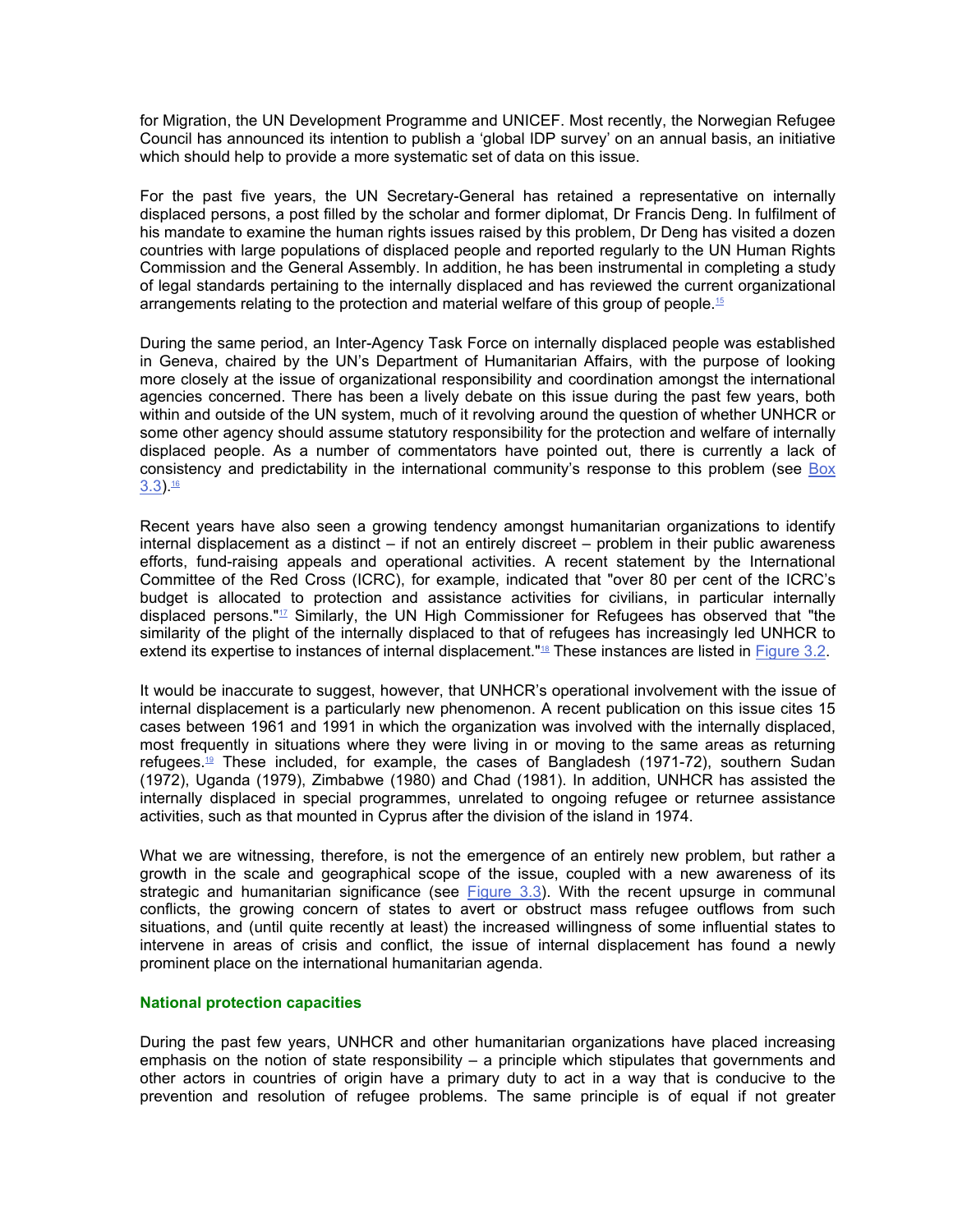relevance to the problem of internal displacement, in the sense that internally displaced people remain under the jurisdiction of their own state, even if they do not benefit from its effective protection.

Some commentators have even suggested that an over-eagerness to promote international involvement in situations of internal displacement could have the unintended consequence of diluting the notion of state responsibility.<sup>[20](#page-20-0)</sup> The restoration and strengthening of national protection capacities is thus an essential first step in the effort to safeguard the security of internally displaced people and to resolve the problem of internal displacement.

Recent discussions concerning the role of international organizations in relation to the internally displaced have tended to downplay the capacity of such populations to survive and safeguard their own welfare, even in the most difficult circumstances and in the absence of external assistance. In a number of war-torn states, many of the internally displaced and other war-affected populations have been obliged to rely on their own coping mechanisms, given the high level of disorder and the consequent absence of international organizations. But the precise nature of these mechanisms varies considerably from place to place.

In Somalia, for example, the clan-based militias and warlords have often been portrayed as the primary cause of the state's collapse and the consequent suffering experienced by the country's population. While there may be considerable truth in such observations, it must also be acknowledged that the clans provide their members with a degree of safety which they would not otherwise enjoy. Indeed, large numbers of people in Somalia have moved into the strongholds of their own clan for precisely this reason. As this example suggests, in many situations of internal conflict and displacement, state protection is replaced by armed self-defence.

Even so, recent experience has demonstrated that the institutions of civil society also have an important role to play in safeguarding the security of displaced people. The growth of self-help organisations in Liberia, for example, has been described as "one of the more positive phenomena to have emerged through the Liberian war."<sup>21</sup> Elsewhere, in the absence of official or international assistance, local religious, human rights and women's groups have taken the lead in mobilizing support for the internally displaced.

As one of the most important social institutions in South America, the church has played a leading role in publicizing the plight of the internally displaced. In Colombia, for example, the Episcopal Conference recently completed a major project to document the number of internally displaced people throughout the country. According to Francis Deng's report on the situation in Peru, "church organizations were among the first to provide the displaced with emergency assistance and to encourage them to organize." $22$ 

Sometimes local NGOs take great risks in providing assistance and advocating on behalf of the internally displaced, and by virtue of association themselves become targets of abuses and attacks by both government and rebel parties. Members of the active women's organizations established in Chechnya, for example, have taken great personal risks in documenting human rights abuses and forwarding this information to Moscow-based and international human rights organizations.

It would be wrong to suggest that governments currently play no role in protecting, assisting or finding solutions to the problems of internally displaced people. Situations of internal displacement sometimes arise because the state is unable – rather than unwilling – to protect its citizens. In certain countries, moreover, national and local government structures have helped to strengthen the security and safeguard the welfare of the internally displaced.

Francis Deng suggests that "strengthening the capacities of governments to deal with the problem of internal displacement could prove an important step towards finding solutions in certain cases."<sup>[23](#page-21-0)</sup> In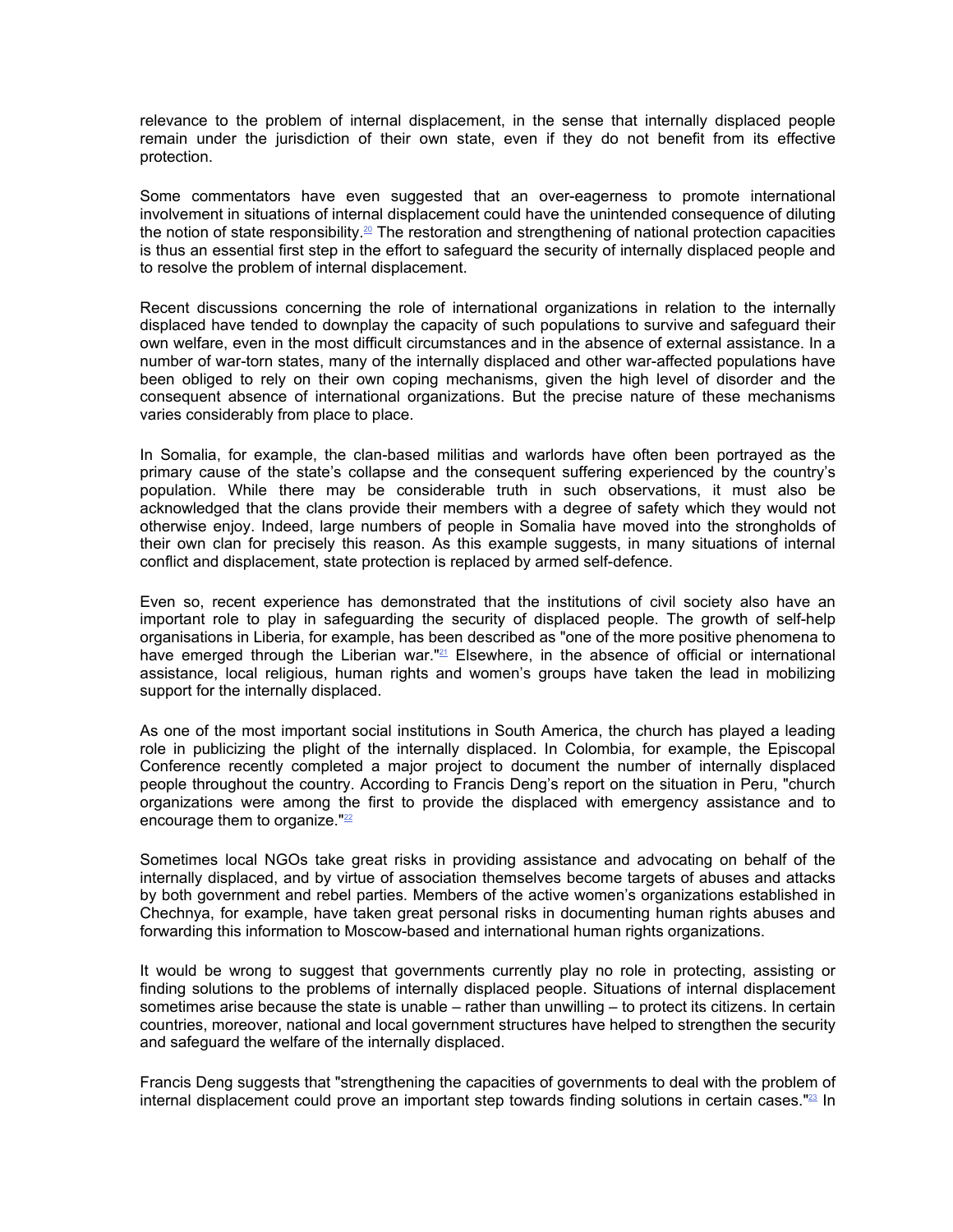dealing with the diverse situations of internal displacement, he observes, it is important to understand the problem in its national context and to see what can be done by both the government and the international community to remedy the situation. "If, during crises of internal displacement, governments are unable to discharge their responsibilities to provide their citizens with adequate protection... they are expected to invite, or at least accept, international cooperation to supplement their own efforts." $24$ 

Unfortunately, of course, governments and rebel groups are not always ready 'to invite, or at least accept' international involvement on behalf of the internally displaced. Indeed, in situations of armed conflict or ethnic persecution, and in wars where population displacements are an objective of the combatants or a military strategy employed by them, the potential for national protection may be very limited.

In the worst cases, governments and rebel forces may deny the existence of internally displaced populations or obstruct the work of relief organizations, thereby placing the people concerned beyond the reach of the international community. Referring to this problem in a recent statement to the UN Commission on Human Rights, Francis Deng reported that hitherto, his work had focused on countries that were receptive to his fact-finding mission. "I believe," he continued, "that we have passed this selective phase of the challenge; the role of the international community in providing protection and assistance to the internally displaced is no longer debatable."<sup>25</sup>

In an attempt to address this increasingly important item on the humanitarian agenda, considerable thought has recently been given to the legal, operational and even military action required to safeguard the security of internally displaced and war-affected populations. These issues are considered in the remaining sections of this chapter.

#### **The development of legal standards**

Several analysts have pointed out that the development of an international legal framework for the protection of internally displaced people is needed to establish standards of treatment that governments and other actors can be encouraged to observe.[26](#page-21-0) There are, however, three principal schools of thought on this matter: those who argue that the best approach lies in the development and dissemination of existing international human rights and humanitarian law; those who claim that there is a need for new legal instruments or standards, akin to international refugee law but specifically focused on the protection of internally displaced people; and those who call for a more radical and comprehensive legal framework, covering all forms of forced displacement.

As the recognized guardian of international humanitarian law (sometimes known as 'the laws of war') the ICRC is perhaps the most influential representative of the first school of thought. In a review of this issue, the ICRC emphasizes that the Geneva Conventions and their Additional Protocols already make provision for the protection of the internally displaced during periods of armed conflict. "As internally displaced persons are in principle civilians, they are protected before, during and after their displacement by all the rules that protect civilians in an armed conflict situation." $27$  According to an ICRC staff member, "even in times of war, civilians should be able to lead as normal a life as possible. In particular, they should be able to remain in their homes; this is a basic objective of international humanitarian law." $28$ 

The preceding observation is quite easily illustrated by reference to Protocol II of the Geneva Convention, which deals with 'the protection of victims of non-international armed conflicts', and which includes the following provisions:

• Article 4, which states that "all persons who do not take a direct part or who have ceased to take part in hostilities... are entitled to respect for their person, honour and convictions and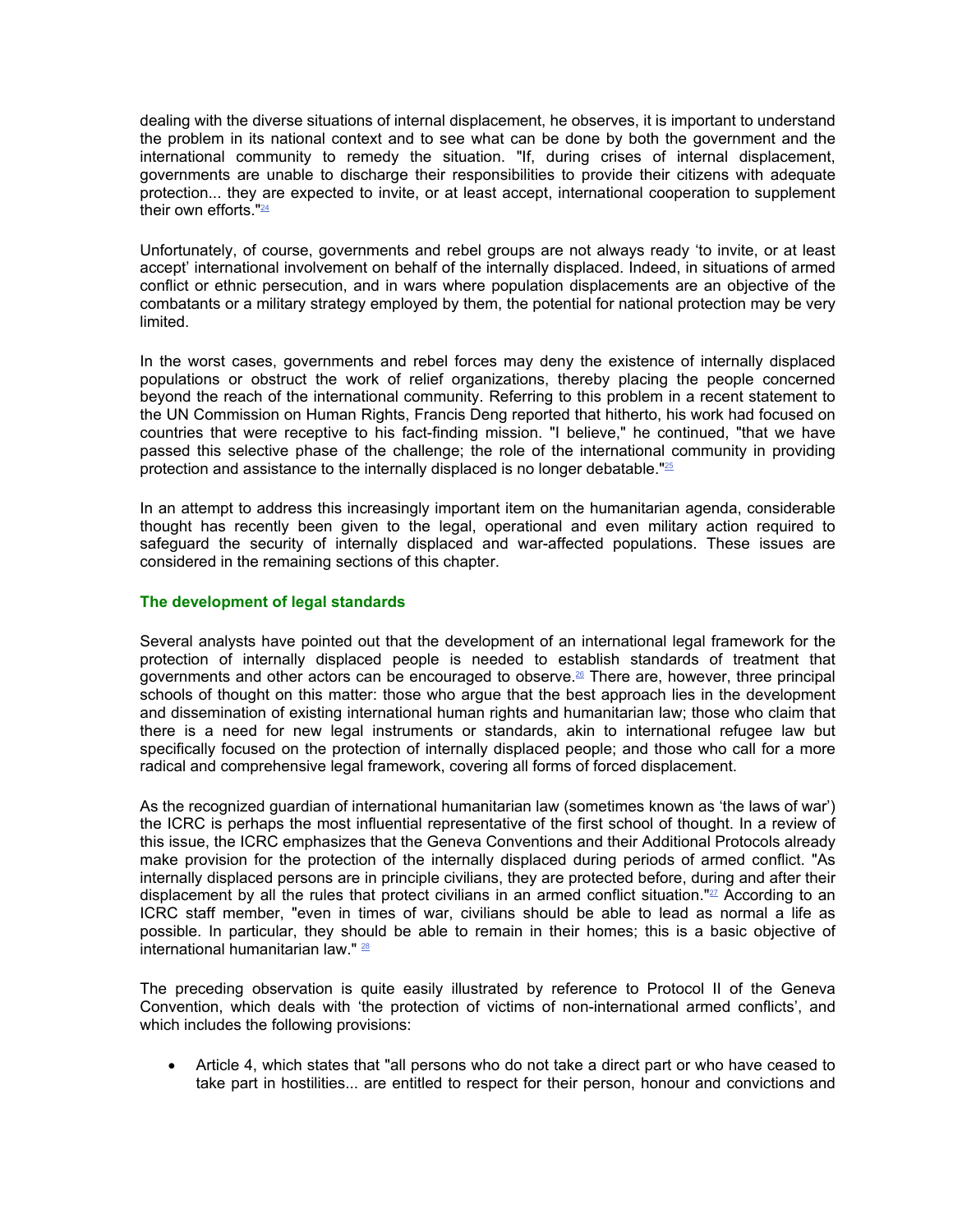religious practices. They shall in all circumstances be treated humanely, without any adverse distinction..."

- Article 13, which states that "the civilian population and individual civilians shall enjoy general protection against the dangers arising from military operations," and that "acts or threats of violence, the primary purpose of which is to spread terror amongst the civilian population, are prohibited."
- Article 14, which states that "starvation of civilians as a method of combat is prohibited. It is therefore prohibited to attack, destroy, remove or render useless, for that purpose, objects indispensable to the survival of the civilian population, such as foodstuffs, agricultural areas... crops, livestock, drinking water installations and supplies..."
- Article 17, which states that "the displacement of the civilian population shall not be ordered for reasons related to the conflict..." "Civilians," it continues, "shall not be compelled to leave their own territory for reasons connected with the conflict."

According to the ICRC, there is a danger that the introduction of new legal standards for internally displaced people will weaken or narrow the scope of these and other norms. By concentrating on the treatment of people once they have been uprooted, such standards might also divert attention from the need to avert displacements in the first place. "The suffering experienced by displaced persons must not undermine faith in the rules whose violation has prompted the displacements." In conclusion, the ICRC emphasizes that "efforts should focus on improving respect for international humanitarian law, rather than on the establishment of new rules for the specific category – moreover very difficult to define – of displaced persons."<sup>29</sup>

#### **Adopting guiding principles**

In an attempt to ascertain the value of existing international human rights, humanitarian and refugee law in relation to the internally displaced, the Secretary-General's representative on the issue, Dr Francis Deng, has completed a detailed study of this question. Undertaken over a three-year period by a team of legal experts and institutions, the study was completed in 1996. $\frac{30}{2}$ 

In brief, Dr Deng's review concluded that the current international legal provisions do not cover all situations of internal displacement and often fall short of providing adequate protection to the affected populations. Most notably, it points out, while international humanitarian law is applicable in situations of armed conflict it does not apply in the context of internal tensions and disturbances, nor in situations of social and communal violence.

At the same time, Dr Deng identifies a number of other areas in which existing international law seems inadequate. These include, for example, the provision of personal documentation to internally displaced people; the issue of compensation for property which has been lost during displacement; the right of displaced people to receive humanitarian assistance; and the absence of guarantees ensuring the right of internally displaced people to return to their usual place of residence and to be protected against forcible return to situations of danger.

Three other weaknesses in the existing framework of legal protection must also be pointed out. First, given its primary concern to regulate the behaviour of states and government institutions, international law is limited in its application to actors such as rebel groups or warlords. Second, it is sadly the case that some states have not ratified the key human rights treaties, nor the Geneva Conventions and their Protocols. Third, many provisions of international human rights law can in any case be suspended when a national emergency has been declared – precisely the circumstances which generate the largest movements of internally displaced people.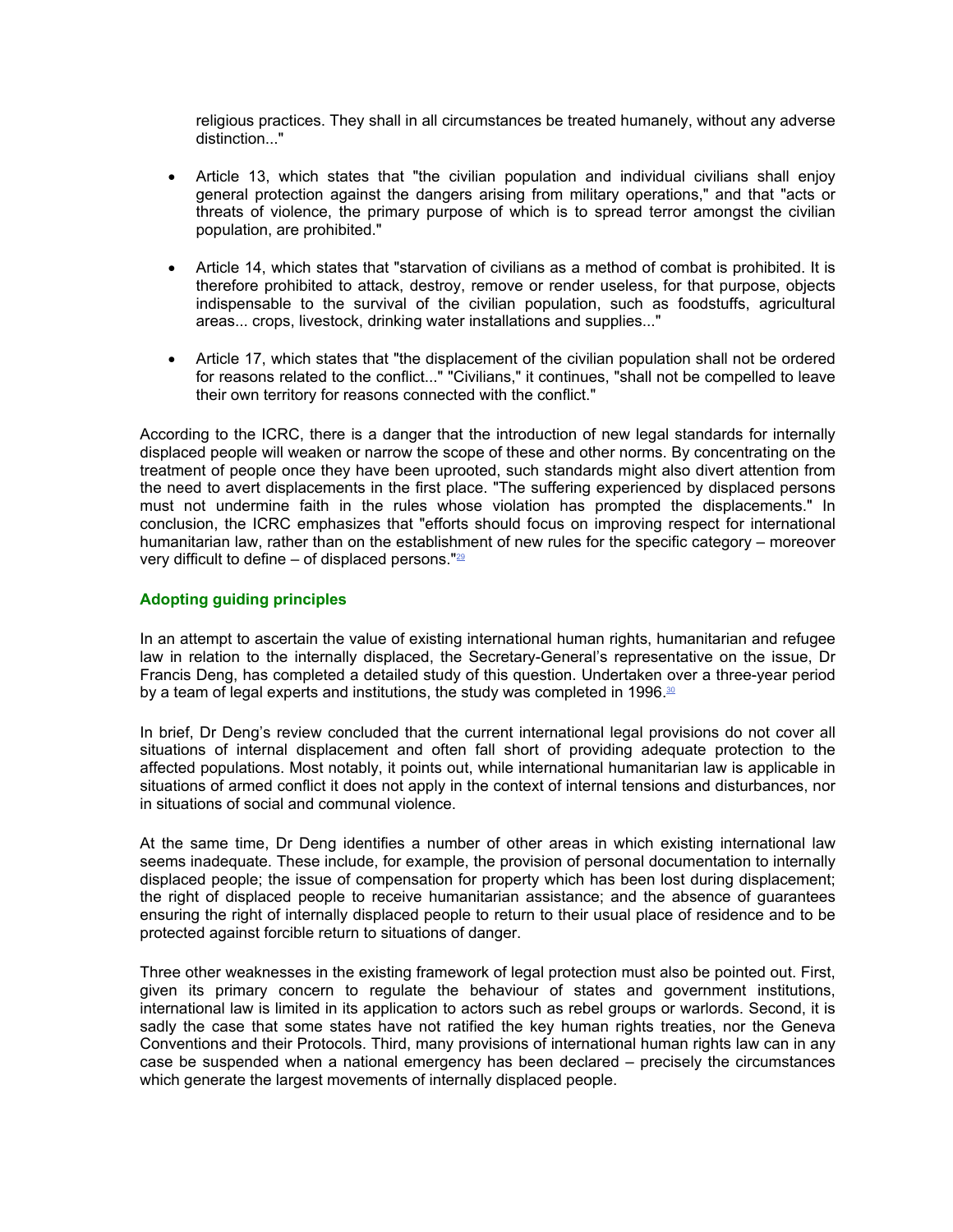On the basis of these and other considerations, Francis Deng concludes that initiatives are required to fill the gaps in the existing legal framework and to address more directly the particular protection needs of the internally displaced. Along with other analysts, he suggests that such an initiative should take the form of an international declaration, statement of principle or code of conduct, consolidating new and existing standards in a single document. $31$ 

As well as specifying protection standards during the period of displacement, the document would underscore the right of people not to be arbitrarily uprooted and would thereby have a preventive impact. At the same time, it would establish principles and guarantees relating to the return of displaced people to their areas of origin, and thus deal with the post-displacement phase. Such principles would be directed to governments and rebel forces alike and would be non-derogable in all circumstances.

#### **Alternative legal approaches**

While states and other actors digest and consider Dr Deng's proposals, the debate concerning the legal protection of internally displaced people shows no sign of diminishing. According to some commentators, the international community's current interest in the plight of the internally displaced is a manifestation of its declining commitment to the institution of asylum and the established principles of refugee protection. If new standards of treatment for the internally displaced are established, states will argue that uprooted populations can find adequate protection in their country of origin, and can legitimately be prevented from crossing an international border.

Analysts have also argued that it may be misguided to institutionalize the category of 'internally displaced person' and to develop a legal framework on the basis of that category. First, internally displaced people might actually suffer as a result of becoming more visible and being given a status which is different from other citizens. As suggested earlier, large numbers of internally displaced people are reluctant to present themselves to their national authorities and move to areas where they can retain a degree of anonymity.

Second, there is a sense in which the effort to establish a dedicated legal framework for internally displaced people might obstruct the development of a holistic approach to the issue of forced displacement in all its complexity and different manifestations. What is needed, some commentators suggest, is a comprehensive set of norms, standards and rules, which apply to all situations of displacement and which would be of particular relevance to complex emergencies, where refugees, returnees, the internally displaced and the local population frequently find themselves together in the same location. $32$ 

Amongst other things, an instrument of this type would prohibit all forms of forced displacement and reaffirm the right of threatened populations to seek asylum abroad. It would elaborate protection principles for both internally and externally displaced populations, including their right to protection and assistance and their right to return in safety to their usual places of residence. Such an approach, it has been suggested, would place the protection of forcibly displaced people in the broader context of prevention and solutions – a strategy which has been strongly supported by UNHCR in recent years.<sup>[33](#page-21-0)</sup>

Whatever their precise content, legal frameworks and international instruments cannot by themselves protect forcibly displaced populations. First, such frameworks and instruments must be widely disseminated, so their provisions are known to all those individuals and institutions whose policies, decisions and actions have a bearing on this issue. Second, those individuals and institutions must act in accordance with these instruments – objectives that require an intensive process of education, training and public information.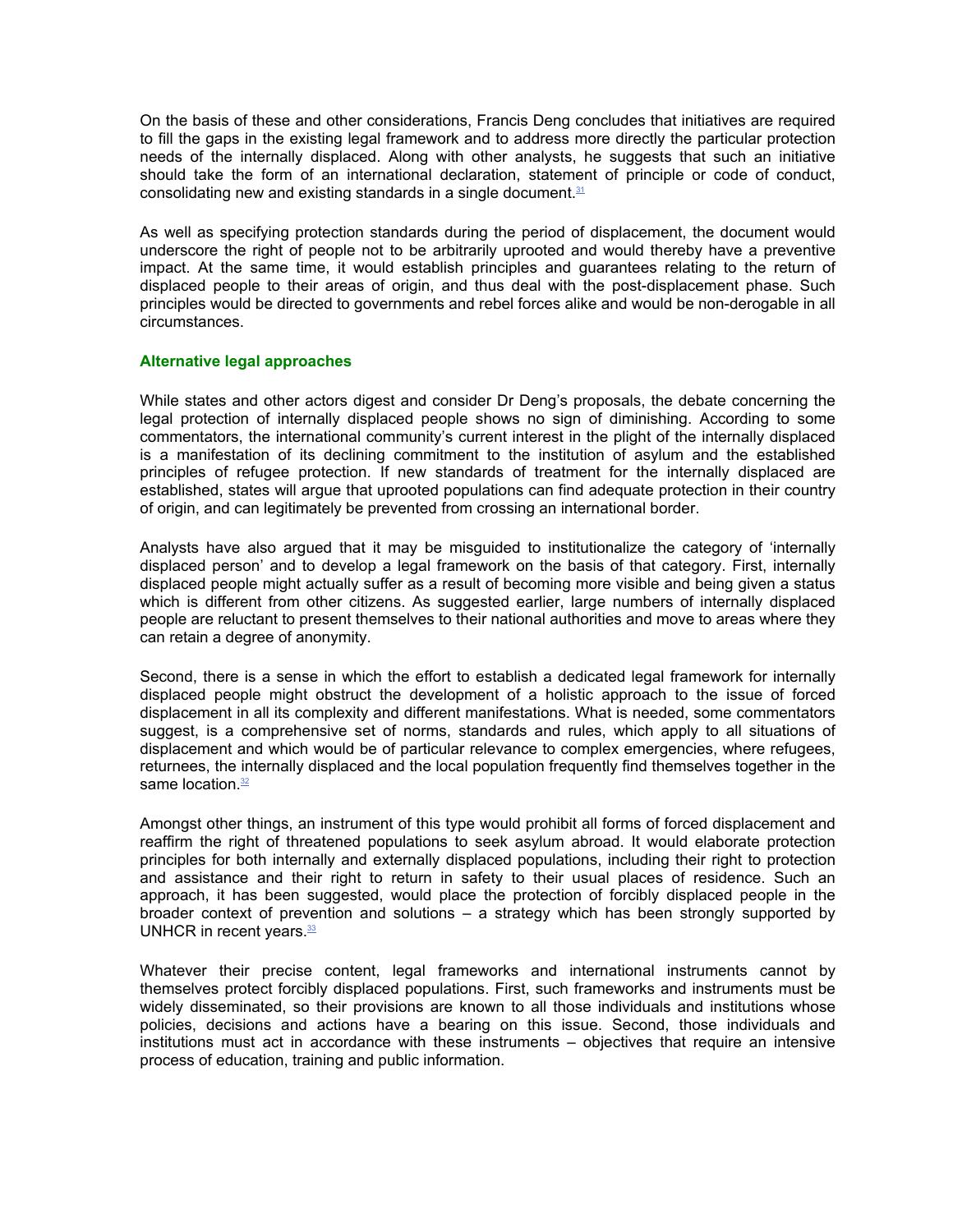Third, international laws and standards (like domestic laws and standards) must be supported by deterrents. Institutions and individuals who are responsible for the human rights violations which provoke forced population displacements must know that they cannot act with impunity. It is for this reason that UNHCR and many other humanitarian organizations have welcomed the recent establishment of international tribunals for individuals suspected of war crimes and crimes against humanity in Rwanda and former Yugoslavia.

#### **THE MEANING AND MODES OF PROTECTION**

What exactly does 'protection' mean in situations of internal displacement? In the context of refugees, there is a clearly established framework of international protection which includes core elements such as the principle of non-refoulement, the right of refugees to enjoy physical and legal security in their country of asylum, as well as their right to return to their homeland in conditions of safety and dignity. Ultimately, the framework of refugee protection exists to safeguard the well-being of people who are outside of their own country and who are unable to avail themselves of the protection which a state should provide to its citizens.

The situation is more complex in the case of the internally displaced, by virtue of the fact that such people remain under the jurisdiction of the state, despite its evident unwillingness or inability to guarantee the security of its citizens. The protection of internally displaced people and other victims of violence within their own country thus raises in a very direct manner the question of state sovereignty. To what extent can humanitarian organizations substitute for an absence of national protection, even if the government and other actors involved consent to their presence? And if such consent is not forthcoming, do the United Nations and other multilateral actors have the right – or the capacity – to intervene in an assertive or coercive manner?

There is now a growing recognition that the international community has in some senses attempted to avoid these difficult issues by concentrating excessively on the provision of emergency assistance to internally displaced and war-affected populations, while giving inadequate attention to their physical security. As one scholar has concluded, "humanitarian aid is often conceived of as a matter of delivering humanitarian supplies: food, shelter and medicine. What easily gets neglected is the central importance of protection."<sup>[34](#page-21-0)</sup>

Recognizing the inadequacy – and even the immorality – of policies which favour emergency assistance at the expense of human rights protection, there is now a growing awareness of the need for a more balanced approach to this issue. "Humanitarian action", the UN High Commissioner for Refugees has affirmed, "is not only about the delivery of relief but first and foremost about ensuring the basic human rights, security and protection of the victims on all sides of a conflict."<sup>[35](#page-21-0)</sup>

In its contribution to the debate, the ICRC also stresses the complementarity of these activities and the need to adopt a holistic notion of security, incorporating its physical and material dimensions. "The distinction between activities qualified as assistance and those considered as protection is often an artificial one," the ICRC observes. "To deliver relief supplies and make certain that they reach the people they are intended for is also a form of protection.["36](#page-21-0)

UNHCR's experience has demonstrated that with a strong and well organized field presence, humanitarian organizations can play a valuable role in the protection of displaced and threatened populations. Thus an internal review of UNHCR's operations in former Yugoslavia concluded that "UNHCR's involvement kept innumerable displaced and war-affected people alive, and in some instances averted population displacements by preventing – or at least moderating – the abuses committed by the warring parties. By sharing information with the media and other members of the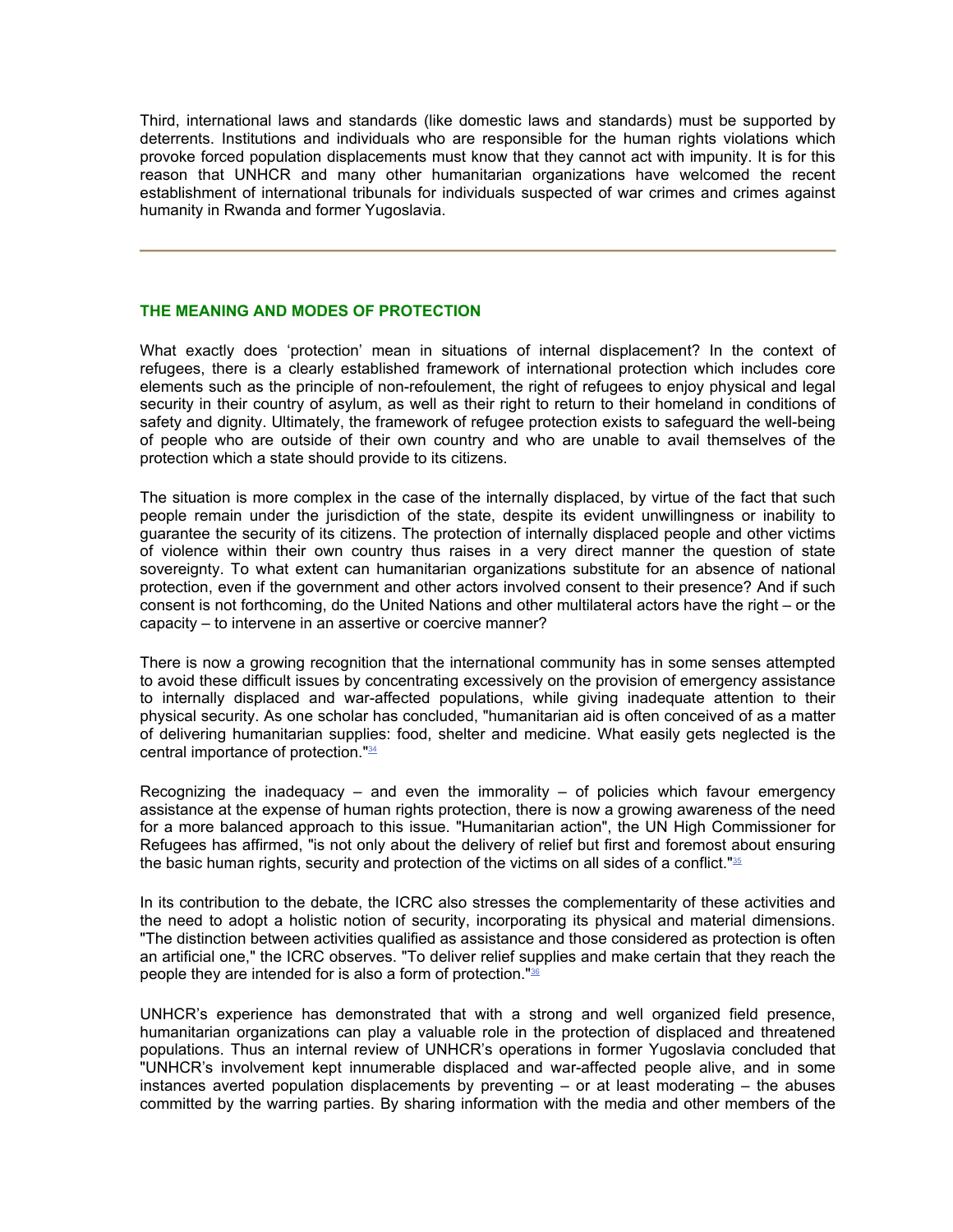international community, UNHCR also alerted the world to the process of ethnic cleansing and focused global attention on other atrocities."

Another internal review of a less well-known operation, in the Central Asian republic of Tajikistan, made some similar observations. "When serious incidents have been reported to UNHCR, staff have taken prompt and frequently successful action to address abuses. UNHCR's role in protecting returnees and internally displaced persons has undeniably helped to avert large-scale movements to the cities as well as the forced relocation of the internally displaced back to their region of origin." Emphasizing the question of presence, the evaluation states that "some of the operation's success must be attributed to the quick establishment of a highly mobile and field-oriented operation."

UNHCR and the ICRC are not, of course, the only organizations to undertake such activities. One of the most significant recent developments in this area is to be seen in the deployment of UN human rights monitors and field officers, under the auspices of the High Commissioner for Human Rights and other components of the UN system. The impact and effectiveness of such efforts, however, remain to be fully assessed.

There is an emerging consensus that MINUGUA, the UN's human rights verification mission in Guatemala, represents one of the more successful initiatives of this type, due to a combination of factors: the positive evolution of the country's peace process and consent of the parties concerned; the strong support given to MINUGUA by other states in the region and the international community as a whole; the strength of the mission's field presence, which involved more than 200 international personnel, spread throughout the country; and the mission's involvement not only in human rights verification, but also in the process of strengthening national structures such as the judicial system and the institutions of civil society. $37$ 

By way of contrast, the UN's human rights mission in Rwanda has been obliged to function in a much more difficult and dangerous operational environment, with the result that its achievements have, most observers would agree, been far more modest. Epitomizing the serious problems confronting this mission, five members of the human rights team were murdered in the area of Cyangugu in February 1997, an incident which obliged the UN to withdraw its staff members from a large part of the country.

#### **Humanitarian access**

In countries where the structures of state have collapsed and armed conflict is taking place, the protection of internally displaced people and other civilians is an enormously difficult undertaking. The parties to the conflict may well prevent humanitarian organizations from establishing a presence in conflict zones. As in Bosnia, where starvation was used as a weapon of war, access may be obstructed in order to prevent the delivery of humanitarian relief. As in eastern Zaire, access may be denied as a means of preventing humanitarian organizations from carrying out protection and monitoring activities in areas where deadly human rights violations are occurring. If such organizations are allowed to operate, it may only be so that the supplies they bring with them can be plundered, employed to support the war effort or used to mobilize the support of the civilian population. In many recent conflicts, of course, even the distinction between combatants and civilians has proved difficult to make, given the extent to which whole societies have become mobilized for war.

In these circumstances, humanitarian action is likely to be dependent on some form of negotiated access with the warring parties. It may also involve the establishment of an agreed code of conduct or declaration of principles, so as to minimize the risk of political manipulation, to protect the security of humanitarian personnel and to preserve the ethos of impartiality which guides their work.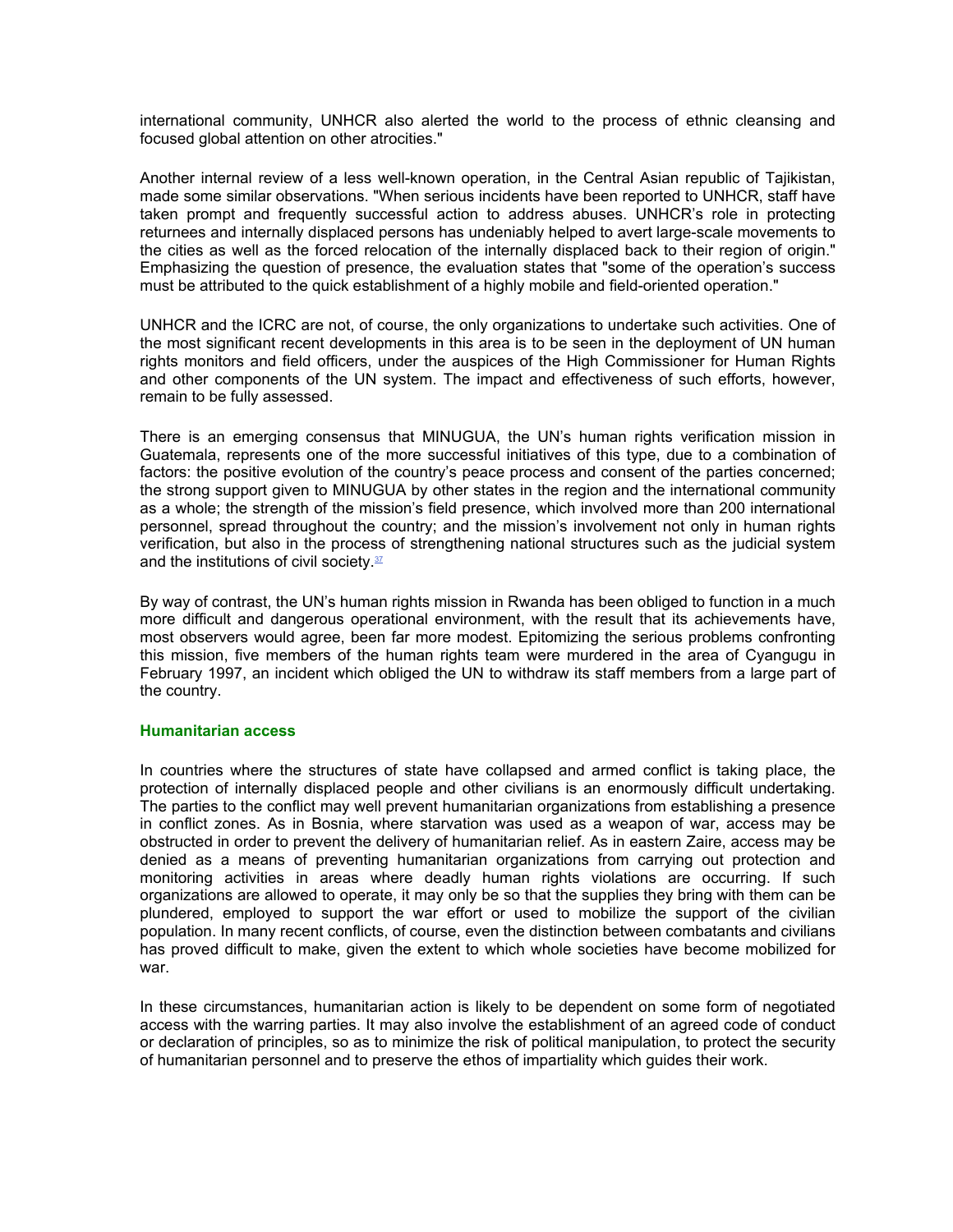International efforts to gain access to displaced and vulnerable populations have in practice assumed a variety of different forms: the establishment of 'humanitarian corridors' or 'corridors of tranquillity', enabling the delivery of relief to war-affected areas; the creation of 'open relief centres' where the local population can take refuge when they are threatened by fighting; and the negotiation of temporary cease-fires with the warring parties, enabling humanitarian organizations to provide emergency assistance or to undertake immunization campaigns. Perhaps the most concerted effort to apply such techniques to a situation of internal displacement is to be found in the activities of Operation Lifeline, a United Nations initiative in Sudan (se[e Box 3.4\).](#page-34-0)

Despite negotiations and agreements, however, humanitarian agencies often find it extremely difficult to reach and assist – let alone to protect – populations which have been displaced by armed conflict. The work of humanitarian organizations in Chechnya, for example, has been obstructed by all parties to the conflict, while UNHCR has been authorized to work only with displaced people in neighbouring parts of the Russian Federation.

In Liberia, humanitarian organizations have been constantly obliged to suspend their operations, due to the intensity of the conflict and the regularity with which their offices, vehicles and relief supplies have been plundered by the combatants. In both Bosnia and Somalia, constant negotiations, political pressure, and even some trade-offs were required to ease the passage of humanitarian assistance through the network of roadblocks established by the parties to those conflicts.

Commenting on such circumstances, the UN High Commissioner for Refugees has openly acknowledged the limitations of humanitarian action undertaken by civilian organizations and has raised the issue of whether more assertive forms of action and intervention are required. "The threat of force, and the will to use it, becomes indispensable where consensual arrangements have no chance of success." "Enforcement," she continues, "is a critical issue. It may complicate the arduous efforts of conflict mediators. It may undermine neutrality and engender risks for impartial humanitarian action. But are strict neutrality and effective protection not often incompatible? Humanitarian responses should serve first of all the protection of people."<sup>[38](#page-21-0)</sup>

#### **MILITARY INVOLVEMENT AND THE SAFE AREA CONCEPT**

Since the beginning of the 1990s, the international community (normally but not exclusively in the form of the UN Security Council) has on a number of occasions deployed multinational military forces in armed conflicts, with the objective of protecting or assisting displaced and war-affected populations within their country of origin. In an effort to meet these objectives, two basic strategies have emerged. First, such forces have been used to protect humanitarian activities and to facilitate the delivery of emergency assistance – an approach adopted in Somalia from 1992-94, throughout the war in former Yugoslavia and in eastern Zaire during the 1994 Rwandese refugee crisis.<sup>[39](#page-21-0)</sup>

Second, multinational forces have been used to implement what has become known as the 'safe area', 'safety zone' or 'safe haven' strategy. In general terms, this entails the use of such forces to insulate and protect a given geographical area from a surrounding situation of armed conflict and violence, thereby safeguarding the security of people who are living in or returning to that zone.  $40$ 

The concept of specially protected areas for civilians in times of armed conflict is actually a longestablished one. Under international humanitarian law, combatants are prohibited from attacking areas which have been reserved for the care of civilians and soldiers in need of medical attention. The Geneva Conventions also contain some little-known provisions whereby the parties to a conflict can formally agree to the establishment of 'non-defended localities', 'safety zones' or 'hospital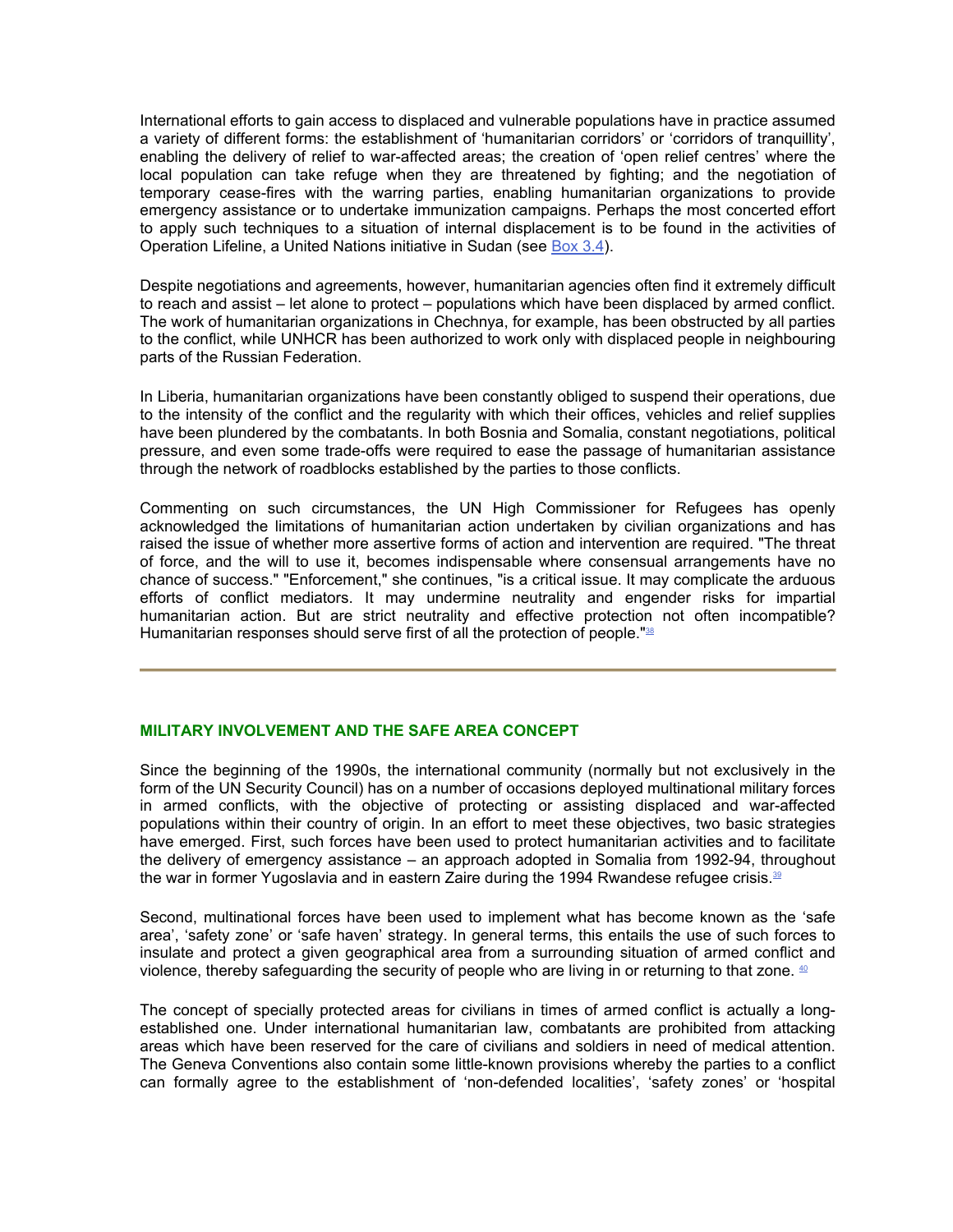zones', that is to say, neutral and demilitarized areas where civilian populations can find safety, security and assistance.

While a number of different 'safe areas' have been established since the beginning of the 1990s, it is important to note that none of these initiatives complies with the principles of consensuality and demilitarization which underpin the arrangements provided for in the Geneva Conventions:

- In 1991, a US-led coalition of states established a safe area in northern Iraq, with the intention of providing protection and assistance to more than 1.5 million people, the majority of them Kurds, who had been attacked by the country's armed forces and who had fled towards Iran and Turkey.
- In 1993, the UN Security Council declared six government-held enclaves in Bosnia to be safe areas, under the protection of the United Nations and the NATO alliance, so as to safeguard their inhabitants from attack and to ensure that they received the humanitarian assistance which they needed to survive.
- In 1994, a 'humanitarian protection zone' was established in south-west Rwanda, in the context of a French-led military intervention known as Operation Turquoise. Authorizing this initiative, the Security Council approved "the establishment of a temporary operation under national command and control, aimed at contributing, in an impartial way, to the security and protection of displaced persons, refugees and civilians at risk."[41](#page-22-0)

In principle, of course, there is a great deal to be said for a strategy which is intended to provide internally displaced and other war-affected populations with a greater degree of security, and which enables uprooted populations to return to their homes. In practice, however, the consequences of establishing the safe areas described above have been mixed.

#### **Safe areas: an assessment**

In northern Iraq, the allied military intervention obliged the Iraqi army to halt its attacks on the Kurdish population and enabled UNHCR and other humanitarian organizations to establish a large-scale emergency assistance, repatriation and reintegration programme. As a result, a large proportion of the people who had been displaced by the military offensive were able to go back to their homes, a process which also averted the creation of a large and potentially long-term refugee problem in the neighbouring states.

During the past five years, however, the non-consensual way in which the safe haven was established and the absence of any recognized authority in the area has had several adverse consequences. Residents have had to contend with a stringent economic blockade imposed by the Baghdad government, which has itself been subjected to sanctions by the Security Council. Living conditions in the area, now a 'no-fly zone' patrolled by allied aircraft, have consequently been very difficult for the population .

In some parts of northern Iraq, people have been caught in the crossfire between rival Kurdish militias. In March 1995, some 35,000 Turkish troops moved into the area to conduct an offensive against Kurdish guerrillas, an operation which obliged the western powers to suspend their protective air flights over the safe haven. As a result of this military intervention, humanitarian activities in the safe haven also had to be temporarily halted, thousands of Iraqi citizens were displaced from their homes, and UNHCR was obliged to relocate more than 2,500 Kurdish refugees living in the area. Since that time, the area has been the target of further interventions by Turkey, as well as Iranian and Iraqi government forces.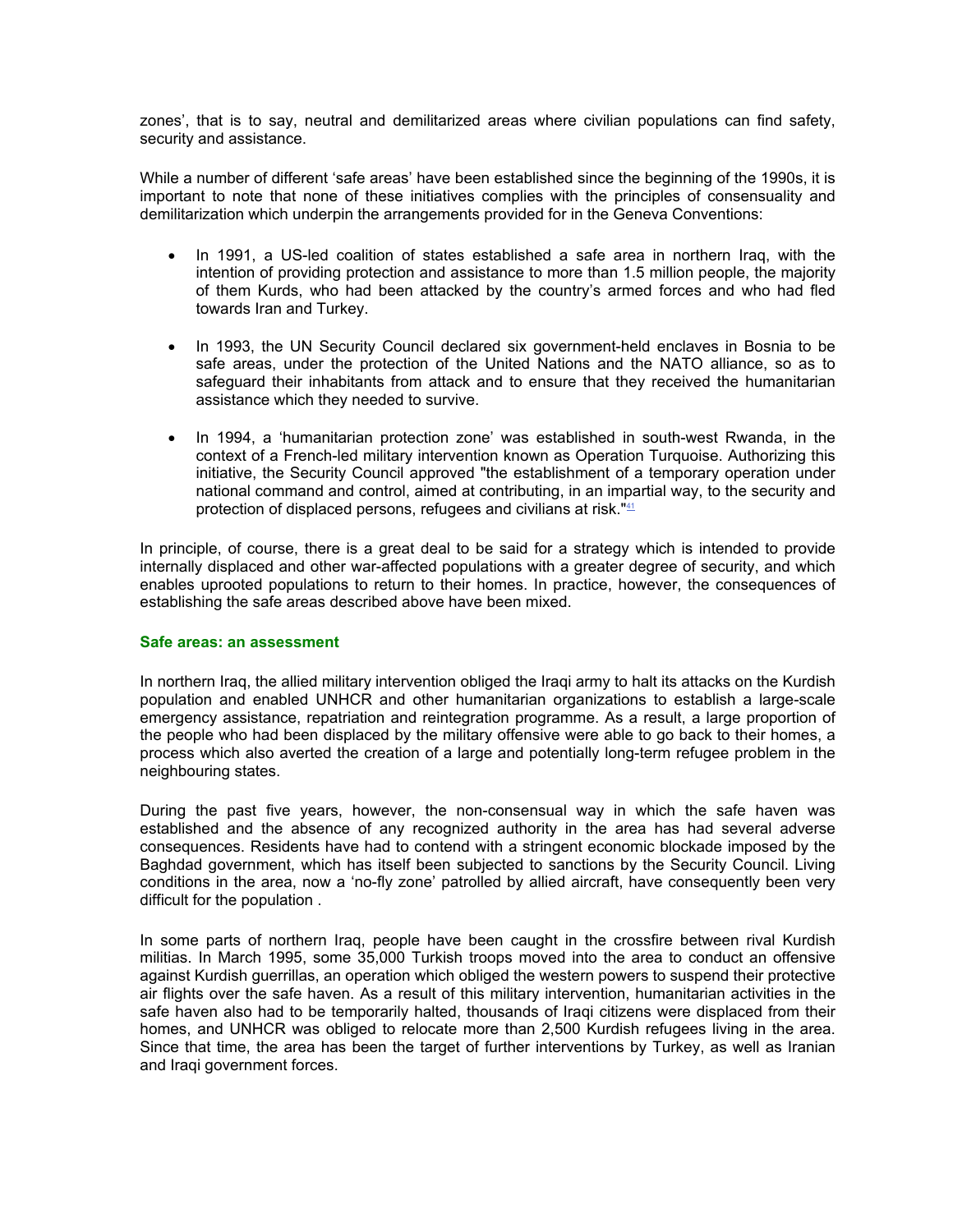The record of the safe area initiative in Bosnia, most commentators agree, was far from satisfactory. Commenting on this initiative, the UN Secretary- General observed that "when the consent and cooperation of the parties has been forthcoming... the presence of UN observers and patrols has enabled the monitoring of cease-fires, stabilized surrounding confrontation lines and improved security by resolving localized disputes or outbreaks of fighting."<sup>[42](#page-22-0)</sup>

In practice, however, this 'consent and cooperation' rarely existed. The six safe areas were under constant siege and intermittent bombardment by the Bosnian Serbs, jeopardizing the safety and the dignity of the residents. As the former chief of UNHCR's Bosnia operation wrote in 1994, "surrounded by enemy forces, without basic shelter, medical assistance or infrastructure, isolated and living under sporadic shelling or sniper fire, these areas are becoming more and more like detention centres, administered by the UN and assisted by UNHCR.<sup>"[43](#page-22-0)</sup>

As the Secretary-General acknowledged, the safe areas in Bosnia were not only dangerous, but were also drawn into the logic of the war. "What is happening now," he observed in May 1995, "is that certain safe areas are used by the two parties to the conflict to sustain their confrontation."<sup>44</sup> Established without the consent of the Bosnian Serbs, and used as military bases by the Bosnian government forces, the safe areas actually provoked attacks on the residents and relief personnel they were intended to protect. Eventually, two of the safe areas – Srebrenica and Zepa – fell to the Bosnian Serb forces, an event which led to the death, disappearance and dispersal of many thousands of people.

Reporting to the United Nations on the outcome of Operation Turquoise, the French government suggested that the creation of a 'humanitarian protection zone' in south-west Rwanda had four principal achievements to its credit: halting the massacres which were taking place in the area; providing protection to the population there; allowing humanitarian activities to be launched; and assisting in the collection of information about human rights abuses. Other commentators have suggested that the outflow of refugees from this part of the country to the neighbouring state of Zaire was also reduced as a result of the military operation.<sup>[45](#page-22-0)</sup>

The French NGO Médecins sans Frontières (MSF), however, has been less positive in its assessment, arguing that Operation Turquoise was "too little and too late." The genocide, MSF suggests, was halted not by the military intervention, but by the advance of the Rwanda Patriotic Front, which was soon to form the country's new government. While acknowledging that Operation Turquoise "saved a few thousand lives and helped stabilize population movements within Rwanda," the French agency argues that the security zone established in south-west Rwanda "also gave shelter to the militias and perpetrators of the massacres."<sup>[46](#page-22-0)</sup> When Operation Turquoise came to an end, moreover, those people who had been able to remain in the country as a result of the international presence ultimately chose to flee. Despite these criticisms, and whatever the motivation of the operation, the French intervention was the only real response to the UN Secretary-General's repeated calls for international action in Rwanda.

#### **Humanitarian action and military intervention**

In addition to the specific issues raised by the safe area initiatives in Iraq, Bosnia and Rwanda, a number of more general observations can be made with regard to this strategy.

First, although phrases such as safe area, safe haven and security zone are now regularly used by governments, international organizations and academic analysts, they have hitherto been employed in a very loose manner. Little effort has been made to define these concepts or to identify the criteria and standards which should be met when safe areas are established. As former UN Secretary-General Boutros Boutros-Ghali commented in relation to the Security Council's resolutions on Bosnia and Herzegovina, "the problem with safe areas is first of all that we have not received a definition of what is meant by a safe area."  $\frac{47}{2}$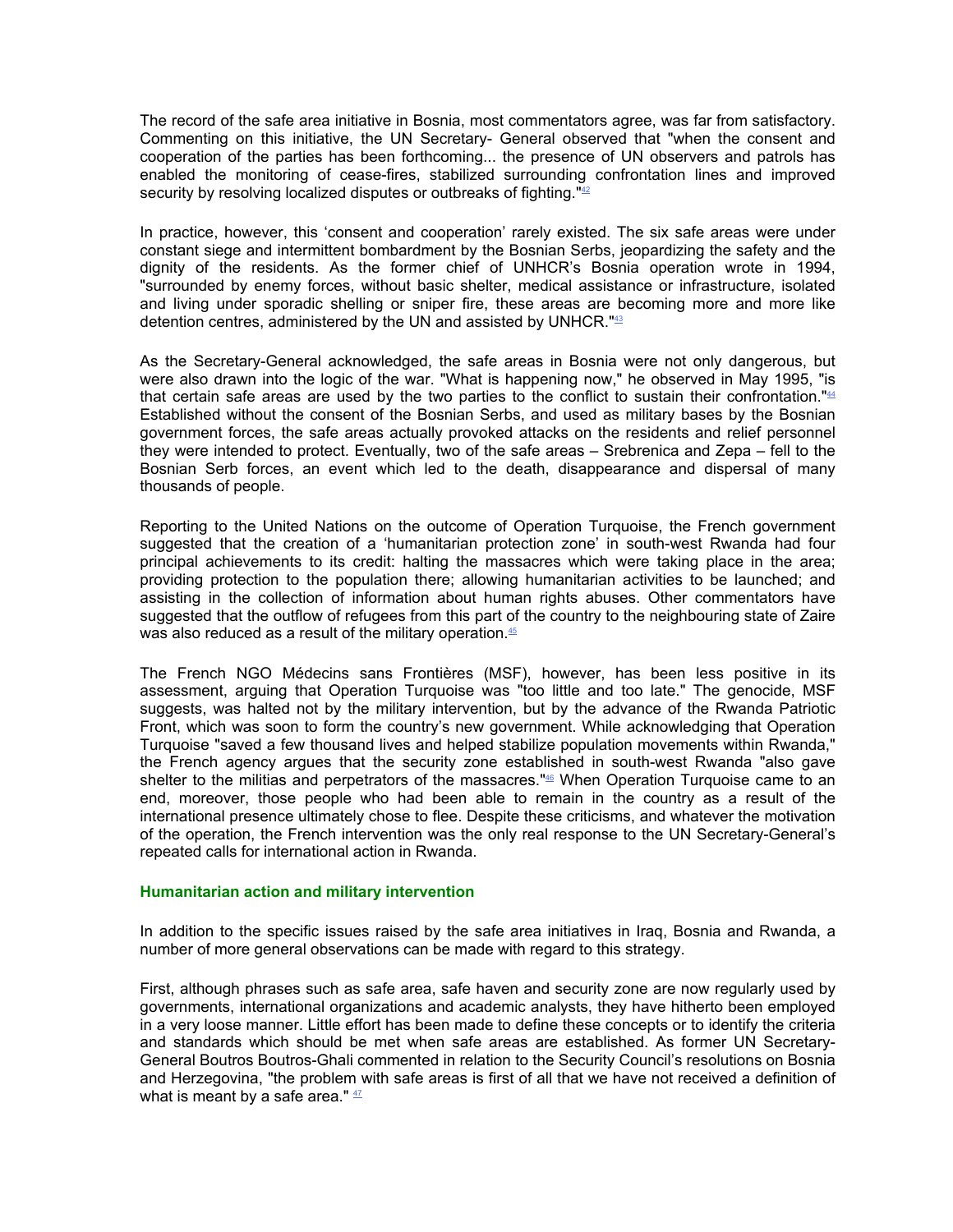Second, without clear criteria and standards, the safe area concept is liable to be used in a misleading way, as a declaration of intent rather than an accurate statement of fact. For, as indicated above, the inescapable truth is that the so-called safe areas established in recent years have not been safe at all for many of the people living in them. Moreover, while ostensibly designed to strengthen the security of civilian populations, local military forces have continued to operate in each of the safe areas established during the past few years.

A third issue associated with the safe area strategy is the threat which it can pose to the principle of asylum and the right of freedom of movement. The creation of the safe haven in northern Iraq was a direct result of Turkey's unwillingness to admit the fleeing Kurds, a decision which had left thousands of people stranded – and dying – in the mountainous border area. In former Yugoslavia, the freedom of people to leave the safe areas was constrained both by the Bosnian Serb siege and by the Bosnian government's reluctance to allow the departure of the population in areas remaining under its control. At a more general level, it is quite evident that the international community's interest in the safe area concept has to a considerable extent been prompted by the growing reluctance of states to admit large numbers of refugees.

Fourth and finally, there is an evident need for safe areas to be established on the basis of an unambiguous mandate. Ideally, such areas should conform to the strict principles enshrined in the Geneva Conventions: civilian and demilitarized areas, established with the full consent of all the parties concerned. While this model of the safe area has rarely been implemented in recent years, a somewhat similar approach has been seen in Sri Lanka, where UNHCR has been instrumental in the establishment of 'open relief centres'. These are temporary sanctuaries where internally displaced people can obtain emergency assistance in a relatively safe environment, pending a stabilization of the situation in their usual area of residence. $48$ 

Given the brutal nature of many of the world's most recent internal and communal conflicts, the conditions required for the establishment of 'Geneva Convention safe areas' seem unlikely to be fulfilled. The level of animosity between the warring parties, their determination to gain control over people and territory and their disrespect for international humanitarian law may mean that consensual arrangements are simply not feasible. Safe areas of a non-consensual nature may therefore be required if civilian populations are to be protected.

If they are to be effective, then it is essential for such areas to be supported by the credible threat or use of force against external attack. As recent experience in Bosnia, Somalia and the Great Lakes region of Africa suggests, however, the political will needed for this condition to be fulfilled may not always be forthcoming, especially if it requires states to commit their ground forces in an ongoing armed conflict. Indeed, there is now a growing consensus that the kind of 'humanitarian intervention' witnessed in the first half of the 1990s is unlikely to be repeated in the second half of the decade (see Figure  $3.4$ ).  $49$ 

At the same time, it has become evident that safe areas must form part of a comprehensive political strategy, designed to bring a conflict to an end and to ensure that the state in which the safe area has been established is ultimately able to assume responsibility for the protection of its own citizens. As one scholar has observed, this is another reason why the safe area concept is highly unlikely to be implemented on a regular basis. "Safe areas produce a *de facto* secession," he argues, "which may be one of the strongest political obstacles to their employment."<sup>[50](#page-22-0)</sup> Thus in northern Iraq, for example, while the allied coalition certainly wished to protect the Kurds and to exert pressure on the Baghdad government, it did not want to challenge the principle of Iraqi sovereignty. Indeed, the Security Council resolution which paved the way for the creation of a safe area in northern Iraq explicitly reaffirmed the UN's commitment to the territorial integrity of the country.

Almost inevitably, on those rare occasions when non-consensual safe areas are established, then humanitarian agencies will be invited and encouraged to work alongside the military, in order to provide assistance to the protected population. Indeed, a recent Canadian proposal envisaged the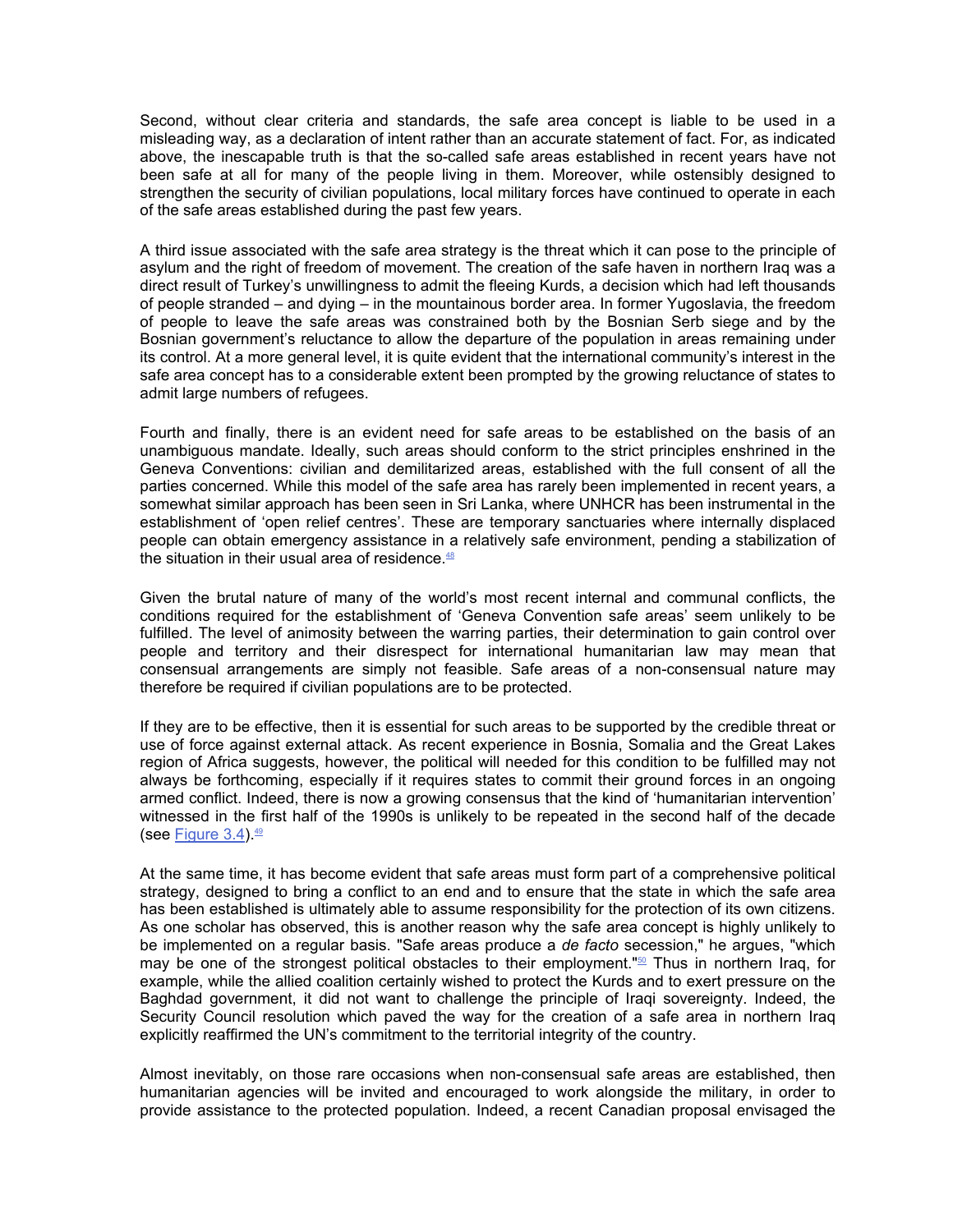<span id="page-19-0"></span>establishment of a 'United Nations rapid reaction force', incorporating military, humanitarian, civil affairs and human rights components.

According to some commentators, humanitarian organizations should resist the temptation to become involved in coercive operations and non-consensual safe areas, on the grounds that "enforcement is itself incompatible with the neutrality of humanitarian activities and is likely to undermine their functioning."<sup>[51](#page-22-0)</sup> While this argument is supported by the long-established doctrine of the ICRC, it is perhaps not possible (or in some cases desirable) for all humanitarian organizations to adopt this position.

Neutrality may be undesirable if it obstructs the effective protection of people whose lives are at risk. It may also be impossible for a humanitarian organization such as UNHCR, given its membership of the UN system. As one scholar has stated, "it is undeniably difficult for the UN, and for agencies within the UN system, to maintain impartiality when the system is by nature involved in a wide range of political decision-making, and when its security responsibilities may lead it to advocate enforcement measures against a particular party." "With respect to many conflicts," he concludes, "fairness in exercising judgement... may be a better quide to policy than impartiality." $52$ 

In the context of efforts to safeguard the security of internally displaced and war-affected populations, the judgment exercised by humanitarian organizations should be derived from a number of basic principles.

First, while recognizing that geopolitical considerations will inevitably influence the decision to establish – or not to establish – a safe area, humanitarian organizations must be satisfied that such an initiative has a primarily protective purpose. Second, protective efforts should not violate the right of people to leave a situation of danger and to seek sanctuary elsewhere, whether in another country or another part of their own state. Third, the right of internally displaced people to return to their previous or usual place of residence should be upheld, while recognizing that it may not always be possible to realize this right in situations where the borders of a state and its ethnic composition have been changed in the course of a conflict.

Finally, internally displaced people should not be pressurized to go back to any area against their will. It is not acceptable for displaced people to be returned to locations which are still affected by armed conflict or violence. Furthermore, if future population displacements are to be averted, then the premature return of people to areas where their security cannot be assured is clearly inadvisable.

#### **NOTES**

1 S. Ogata, 'Statement at a roundtable discussion on United Nations human rights protection of internally displaced persons', Nyon, February 1993, on *Refworld* CD-Rom, UNHCR, Geneva, 1997.

2 For a discussion of the definitional issue, see 'Analytical report of the Secretary-General on internally displaced persons', 1992, UN document E/CN.4/1992/23, p. 5; and E. Ressler, 'Reflections on the topic of internal displacement', unpublished paper, 1994.

3 R. Carver, 'Kenya: aftermath of the elections', *Refugee Survey Quarterly*, vol. 13, no. 1, 1994. See also Human Rights Watch, *Failing the Internally Displaced: the UNDP Displaced Persons Program in Kenya*, New York, 1997.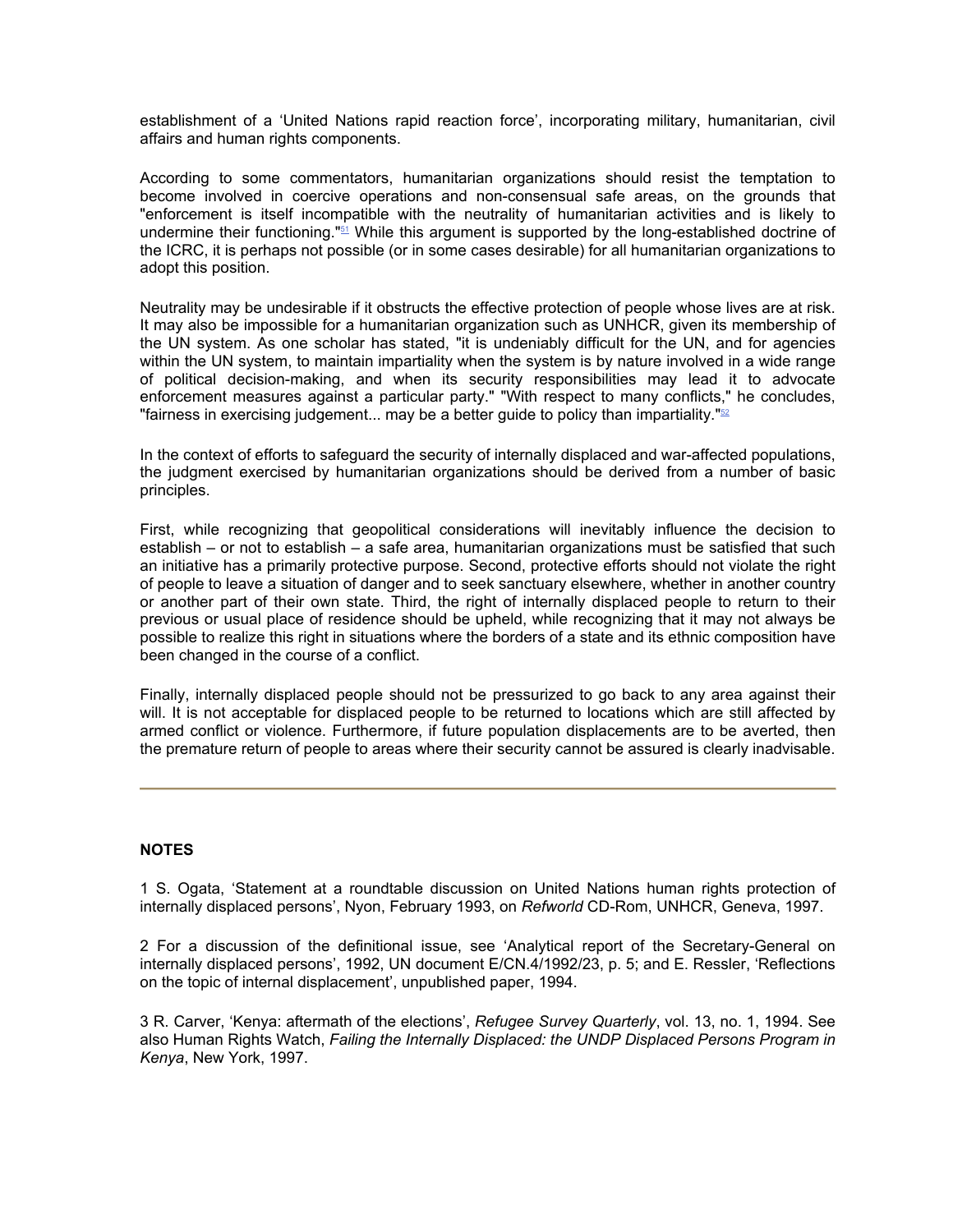<span id="page-20-0"></span>4 T. Weiss and A. Pasic, 'Reinventing UNHCR: enterprising humanitarians in the former Yugoslavia, 1991-1995', *Global Governance*, no. 3, 1997.

5 See, for example, US Committee for Refugees, *World Refugee Survey 1992,* Washington DC, 1995, p. 44.

6 F. Deng, 'Internally displaced persons: report of the Representative of the Secretary-General', 1995, UN document UN/E/CN.4/1995/50, para. 11, on *Refworld* CD-Rom, *op cit*.

7 V. Tishkov, 'Internal displacement: post-Soviet challenges', unpublished note, April 1997.

8 Ethnic cleansing rears its head in Zaire', Médecins Sans Frontières, November 1996.

9 B. Boutros-Ghali, UN Press Release SG/SM/5866, January 1996.

10 F. Deng, *op cit*, para. 14.

11 For a full analysis of the Kibeho incident see Joint Evaluation of Emergency Assistance to Rwanda, *The International Response to Conflict and Genocide: Study 2: Early Warning and Conflict Management*, 1996; and S. Kleine-Ahlbrandt, *The Protection Gap: The International Protection of Internally Displaced People: The Case of Rwanda*, Institut Universitaire de Hautes Etudes Internationales, Geneva, 1996.

12 'Un demi-million de deplacés au Burundi: deportation ou mesures de protection?', *Journal de Genève*, 7 March 1997. See also C. McGreal, 'Prisoners in their own tortured land', *The Guardian*, 14 July 1997.

13 Independent Commission on International Humanitarian Issues, *Refugees: The Dynamics of Displacement*, Zed Books, London, 1986, p. 127.

14 For a bibliography of recent literature on internally displaced people, see *Refugee Survey Quarterly*, vol. 14, no. 1-2, 1995.

15 For details of Dr Deng's activities and findings see F. Deng, *op cit*.

16 See, for example, R. Cohen, 'Protecting the internally displaced', *World Refugee Survey 1996*, US Committee for Refugees, Washington DC, 1996.

17 Statement by the ICRC representative at the Commission on Human Rights, Geneva, February 1993.

18 S. Ogata, 'Statement at a roundtable discussion on United Nations human rights protection of internally displaced persons', *op cit*.

19 UNHCR, *UNHCR's Operational Experience with Internally Displaced Persons*, Geneva, 1994.

20 E. Ressler, *op cit*.

21 Accord Conciliation Resources, *The Liberian Peace Process, 1990-1996*, London, 1996, p. 25.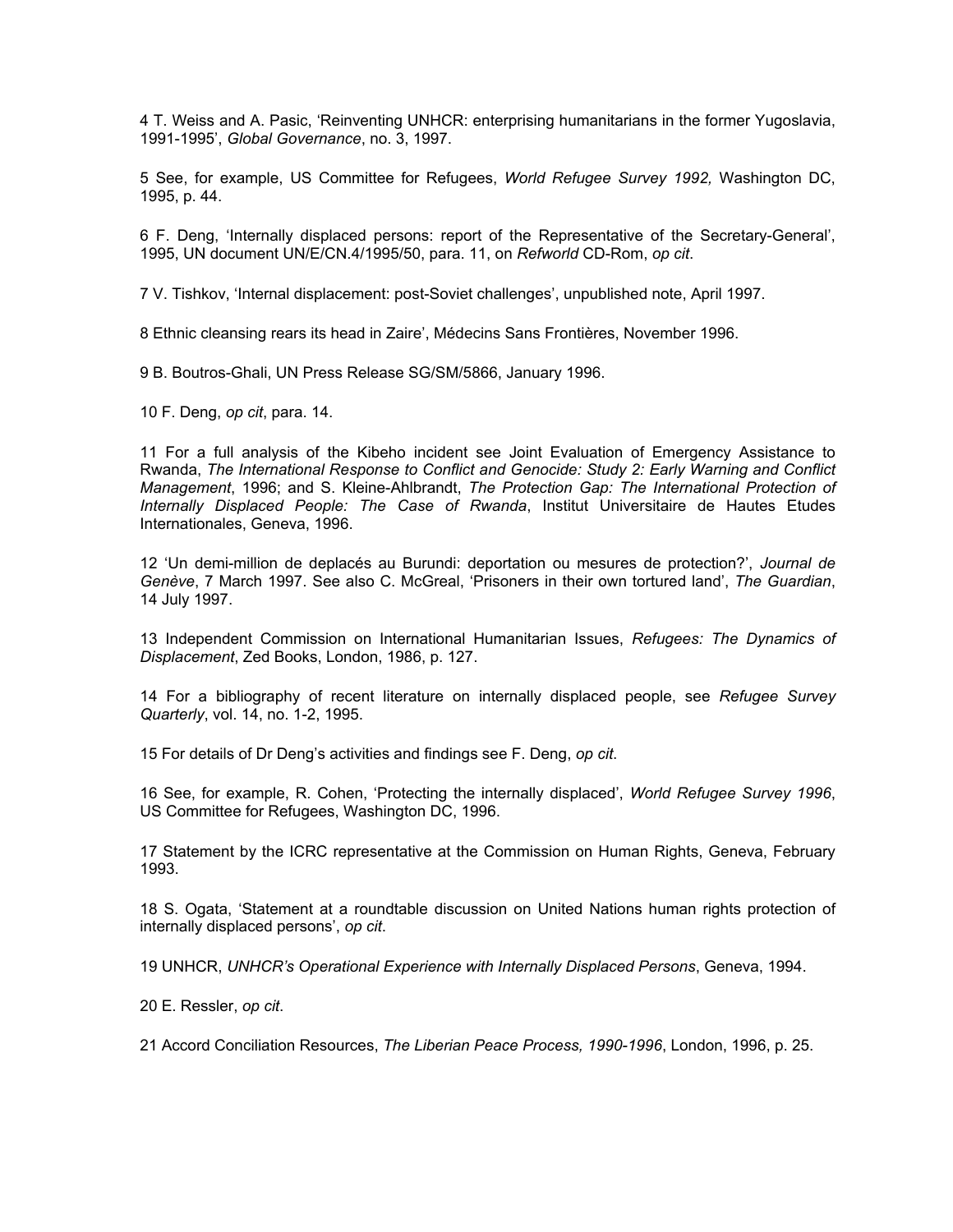<span id="page-21-0"></span>22 F. Deng, 'Internally displaced persons: report of the Representative of the Secretary-General. Profiles in displacement: Peru', 1996, UN document E/CN.4/1996/52/Add.1, on *Refworld* CD-Rom, *op cit*.

23 F. Deng, 'Internally displaced persons: report of the Representative of the Secretary-General', 1995, UN document UN/E/CN.4/1995/50, para. 26, on *Refworld* CD-Rom, *op cit*.

24 ibid.

25 F. Deng, statement to the UN Commission on Human Rights, March 1997.

26 See, for example, R. Cohen, *op cit*.

27 'The ICRC and internally displaced persons', *International Review of the Red Cross,* no. 305, 1995, p. 185.

28 P. Lavoyer, 'Refugees and internally displaced persons: international humanitarian law and the role of the ICRC', International Review of the Red Cross, no. 305, 1995, p. 170.

29 ibid, p. 179.

30 F. Deng, 'Conclusions on the compilation and analysis of legal norms', 1996, UN Document E/CN.4/1996/52/Add.2, paras. 5-14, on *Refworld* CD-Rom, *op cit*.

31 See, for example, R. Cohen. *op cit*.

32 D. Petrasek, 'Internally displaced persons: the need for new standards', unpublished paper, UNHCR, Geneva, 1995.

33 See UNHCR, *The State of the World's Refugees: In Search of Solutions*, Oxford University Press, Oxford, 1995.

34 A. Roberts, *Humanitarian Action in War*, Adelphi Paper no. 305, International Institute of Strategic Studies, London, 1996.

35 S. Ogata, 'Humanitarianism in the midst of armed conflict', statement at the Brookings Institution, Washington DC, May 1994, on *Refworld* CD-Rom, *op cit*.

36 Statement by the ICRC representative at the Sub-Committee on International Protection, UNHCR Executive Committee, Geneva, May 1994.

37 S. Baranyi, 'The challenge in Guatemala: verifying human rights, strengthening national institutions and enhancing an integrated UN approach to peace', *Journal of Humanitarian Assistance*, website <www-jha.sps.cam.ac.uk>, posted January 1996.

38 S. Ogata, statement to a conference on humanitarian response and the prevention of deadly conflict, convened by the Carnegie Commission on the Prevention of Deadly Conflict and UNHCR, Geneva, February 1997.

39 The humanitarian issues associated with this strategy are discussed in detail in Chapter Four of *The State of the World's Refugees: In Search of Solutions*, *op cit*.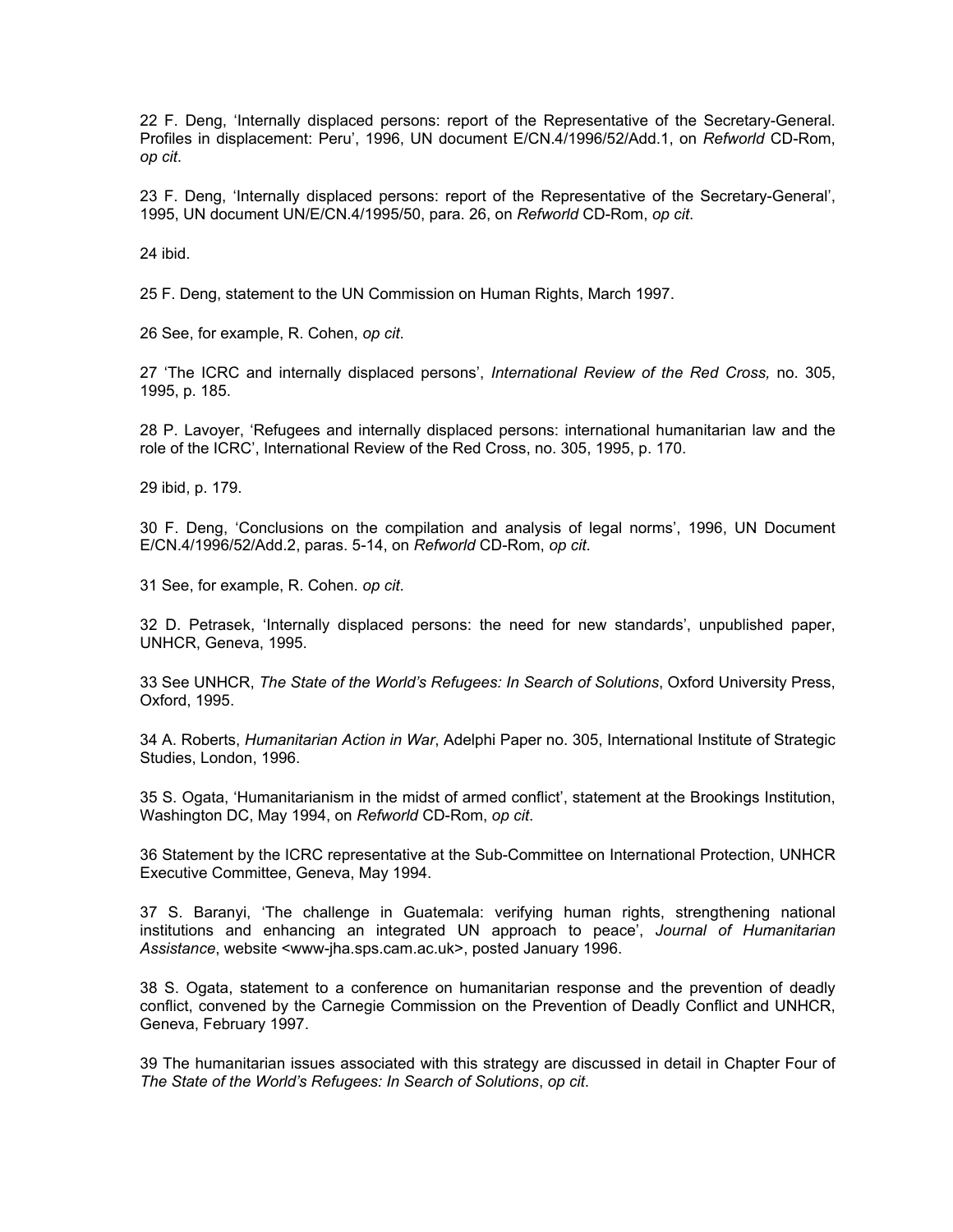<span id="page-22-0"></span>40 Several reviews of the safe area concept have been published. See, for example, L. Franco, 'An examination of safety zones for internally displaced persons as a contribution toward prevention and solution of refugee problems', in N. Al-Naumi and R. Meese (eds), *International Legal Issues Arising under the United Nations Decade of International Law,* Martinus Nijhoff, The Hague, 1995; K. Landgren, 'Safety zones and international protection: a dark grey area', *International Journal of Refugee Law*, vol. 7, no. 3, 1995; and B. Y. Sandoz, 'The establishment of safety zones for persons displaced within their country of origin', International Committee of the Red Cross, Geneva, 1994.

41 UN Security Council Resolution 929, 1994.

42 'Report of the Secretary-General on the implementation of the mandate of UNPROFOR', New York, May 1995, para. 16.

43 J. Mendiluce, 'War and disaster in the former Yugoslavia: the limits of humanitarian action', *World Refugee Survey 1994*, US Committee for Refugees, Washington DC, 1994, p. 14.

44 'Report of the Secretary-General on the implementation of the mandate of UNPROFOR', *op cit*, para. 23.

45 K. Landgren, *op cit*.

46 F. Jean, *Populations in Danger 1995*, Médecins sans Frontières, London, 1995, p. 41. For another critical account, see A. Destexhe, *Rwanda and Genocide in the Twentieth Century*, Pluto, London, 1995, pp. 51-55.

47 B. Boutros-Ghali, UN Press Briefing SG/SM/5633, May 1995.

48 W. Clarance, 'Open relief centres: a pragmatic approach to emergency relief and monitoring during conflict in a country of origin', *International Journal of Refugee Law*, vol. 3, no. 2, 1991.

49 See A. Roberts, *op cit*, pp. 19-31, and *The State of the World's Refugees: In Search of Solutions*, *op cit*, pp. 139-141.

50 B. Posen, 'Military responses to refugee disasters', *International Security*, vol. 21, no. 1, 1996, p. 94.

51 K. Landgren. *op cit*, p. 455.

52 A. Roberts, *op cit*, pp. 55 and 84.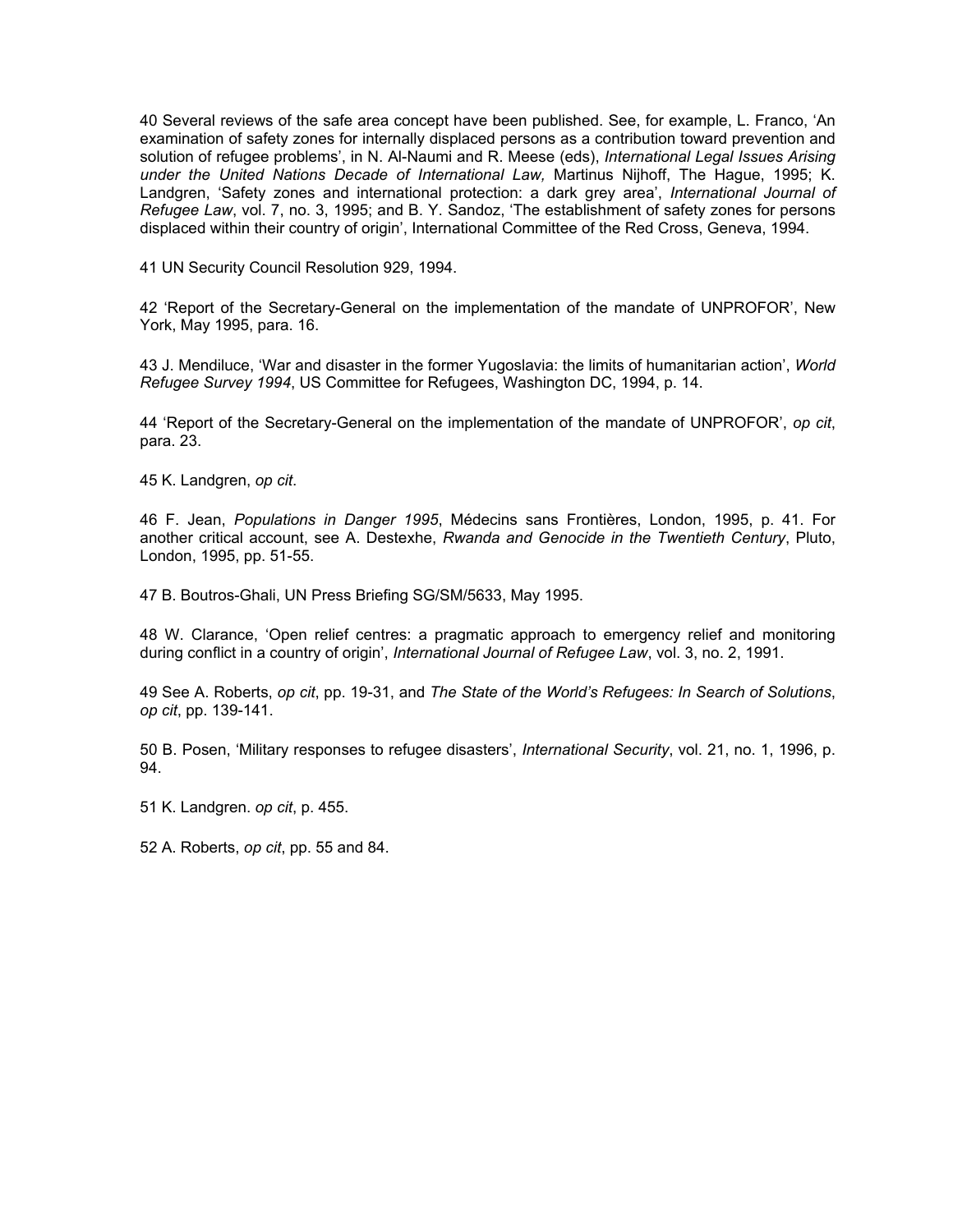### <span id="page-23-0"></span>**Box 3.1 Development-induced displacement**

The World Bank estimates that between 90 and 100 million people around the world have been forcibly displaced over the past decade as a result of large-scale development initiatives such as dam construction, urban development and transportation programmes. An unknown number have also been uprooted by lower-profile forestry, mining, game park and land-use conversion projects. The scale of such displacement seems unlikely to diminish in the future, given the processes of economic development, urbanization and population growth which are taking place in many low and middle-income countries.

There is an inevitable clash of interests in the implementation of large-scale infrastructure projects. Governments, donor states and the international financial institutions tend to regard such projects as an unavoidable and ultimately beneficial part of the development process. Under the legal principle of 'eminent domain', states justify the expropriation of people's property on the grounds that such action is for the economic and political 'greater good' of the nation.

This perspective, however, does not take into account the views of those people most directly and adversely affected by such projects – almost invariably members of the poorest and most marginalized social groups. Indigenous populations, for example, form a large proportion of those affected. In India, which has one of highest rates of development-induced displacement in the world, 40 per cent of the 23 million people affected are tribal peoples.

#### **Consequences of displacement**

In a wide-ranging survey of the effects of development-induced relocation, World Bank expert Michael Cernea concluded that such displacement leads to various forms of impoverishment: landlessness, joblessness, homelessness, economic marginalization, increased morbidity, food insecurity, loss of access to common property and social disintegration. The impact of displacement on indigenous populations can be particularly severe in social and psychological terms, as it entails a severance of sacred ties to their land and culture.

The Organization for Economic Cooperation and Development, which brings together the states with the largest development assistance programmes, reaches similar conclusions. "Development projects that displace people involuntarily," it points out, "generally give rise to severe economic, social and environmental problems. Production systems are dismantled, productive assets and income sources are lost, and people are relocated to environments where their social and productive skills may be less applicable, and the competition for resources greater."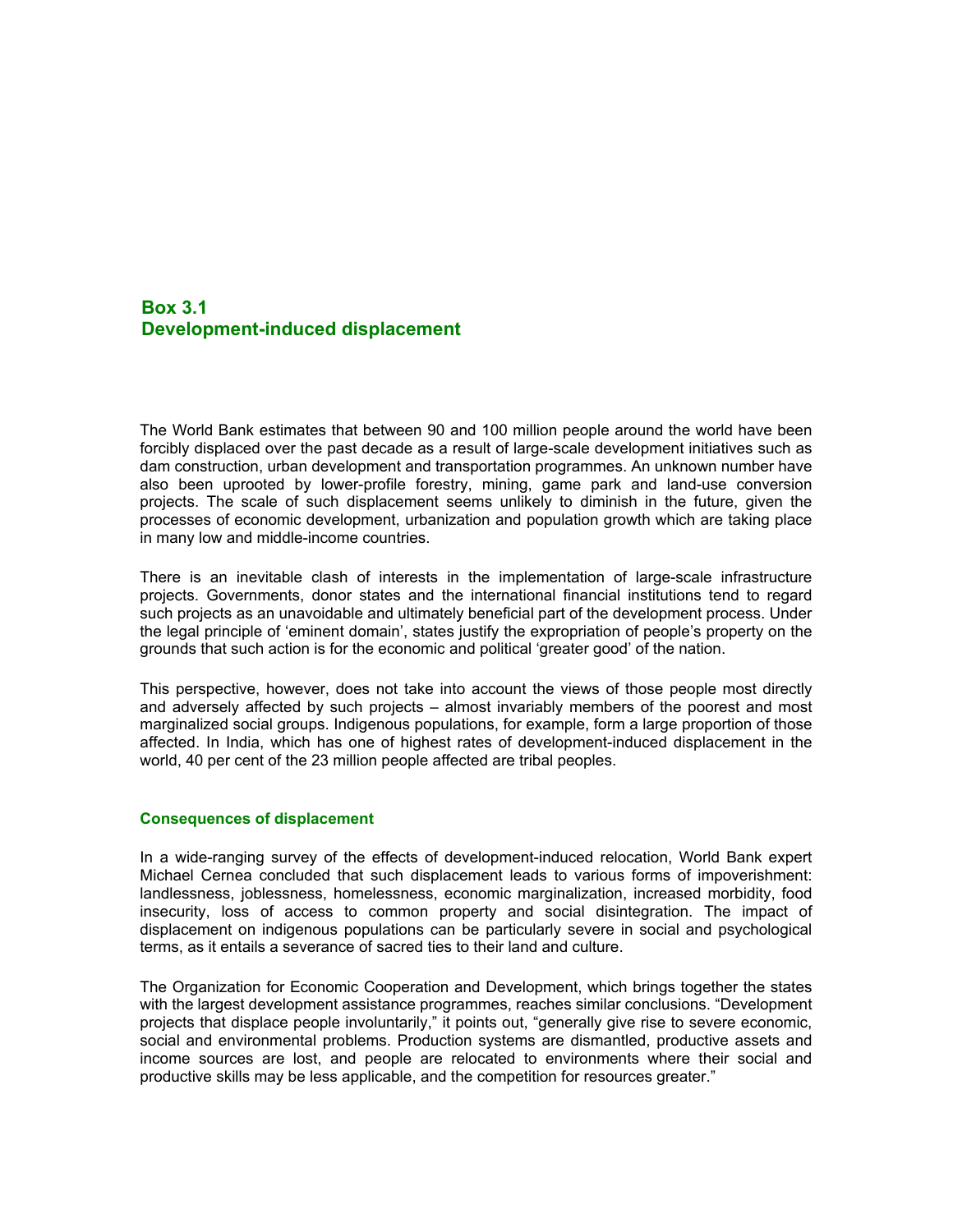The relocation of 13,000 people during the construction of the Panatabangan dam in the Philippines provides one example of the far-reaching repercussions of development-induced displacement. Moved from a town that was due to be inundated as a result of the dam's construction in the early 1970s, local inhabitants were resettled on land that was ill-suited for cultivation. Their efforts to support themselves through agricultural production led to intensive environmental damage and eventually forced people to leave the land. As a result, they were obliged to compete for the few jobs available in the area, adding to the already high level of unemployment.

In order to eke out a living, the unemployed resorted to the illegal cutting of trees for the production and sale of charcoal, adding to the region's environmental difficulties. Twenty years later, none of the displaced people have been able to repay their housing and personal loans; none of the farms which they were allocated are productive; most young people have left the area in search of work; and the landscape is ravaged by deforestation. According to one study, the construction of the dam and relocation of the population proved to be "a devastating medium of impoverishment."

In recent years, there has been a greater awareness of the problems associated with development-induced displacement and a growing recognition of the important human rights issues raised by this phenomenon. Such concern has been stimulated not only by the negative results of many relocation programmes, but also by the resistance which populations have mounted to their forced displacement.

The Kayapo people of Brazilian Amazonia, for example, formed strong alliances with environmental and human rights groups, persuading the government and World Bank to abandon plans for the implementation of major dam and hydro-electric power projects on the Xingu river. But such protests have not always been so successful. Local and international efforts to prevent the construction of the Narmada dam in India, for example, failed to completely halt the project, while in Norway, the Saami people were unable to stop the construction of the Alta river dam.

#### **Balancing interests**

It would be unrealistic to argue for the abandonment of all development and infrastructure projects which require population displacements and resettlement. Safe water, irrigation systems, electricity supplies and transport links all have an important role to play in safeguarding human welfare and promoting sustainable economic growth. But such projects should evidently be designed and implemented in a manner which takes into account the interests of affected populations.

In response to this dilemma, the World Bank, which helps to finance up to ten per cent of all development projects which involve involuntary displacement, has introduced a resettlement policy. Its principles include a commitment to avoid displacement altogether or minimize its consequences when it does take place; to restore the living standards and earning capacities of affected populations and to improve them where possible; to ensure that resettled people share in the benefits of the project which has displaced them; and to promote the participation of affected populations in the resettlement planning process. The World Bank has also stated that it will not finance projects involving large-scale displacement unless the borrowing country adopts this policy and has established an appropriate legal framework for the resettlement process.

Despite this policy, which has been developed over the past 15 years, the World Bank continues to be criticized for its resettlement practice by human rights organizations and environmental lobbyists. The Bank acknowledges that it has been only partially successful in implementing its own guidelines and recognizes that resettled populations rarely if ever succeed in regaining the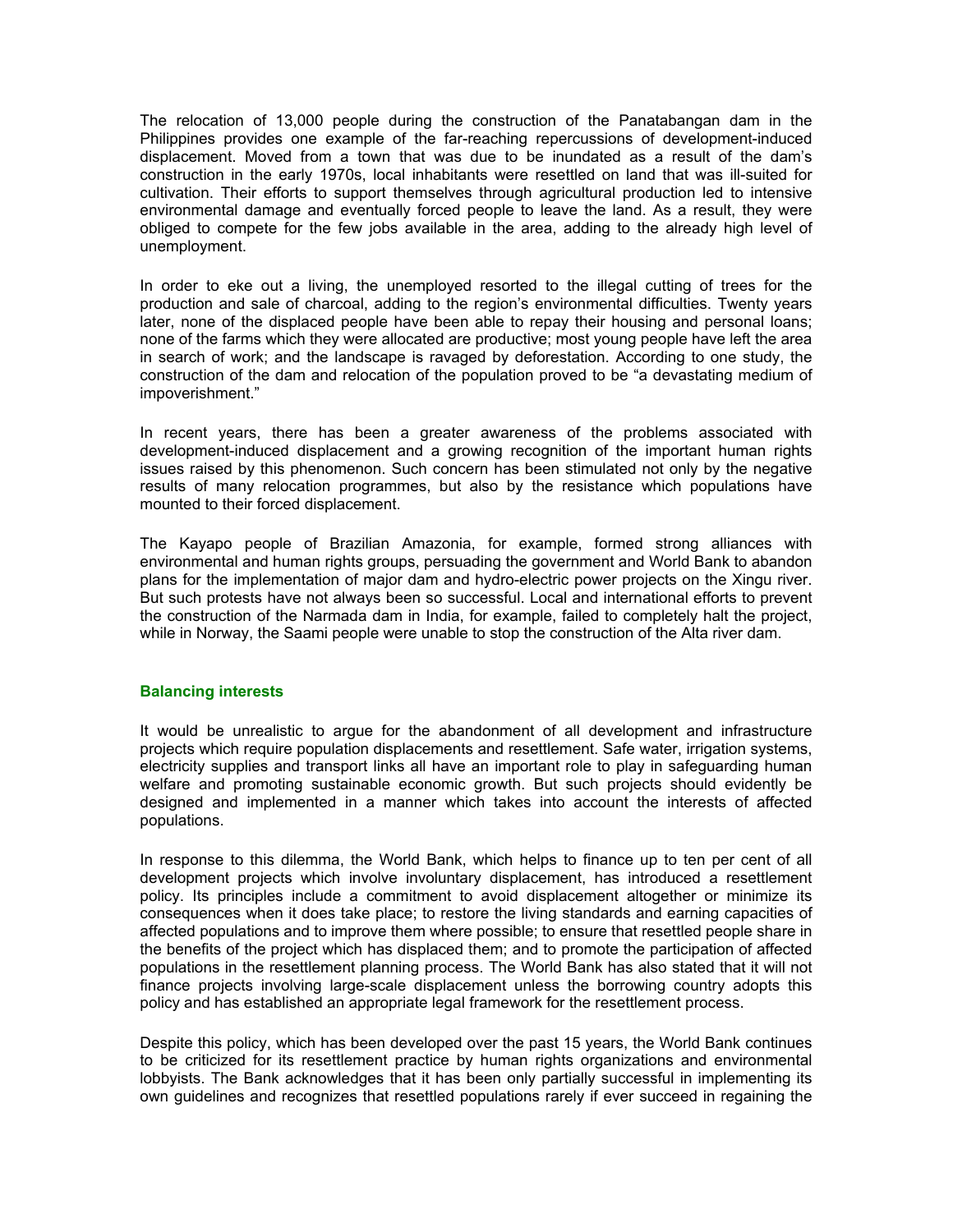standard of living they enjoyed prior to displacement. Examining these issues, one commentator observes that "turning good resettlement policy into good resettlement action is not easy: governments resist, managers equivocate and line agencies are not always willing to back up brave words with hard cash."

Nevertheless, as Michael Cernea has pointed out, the worst consequences of developmentinduced displacement are to be found in domestically rather than internationally financed projects. "Impoverishment and brutal violations of human rights," he states, "happen most frequently in programmes that are not subject to agreements on policy guidelines and to professional outside review."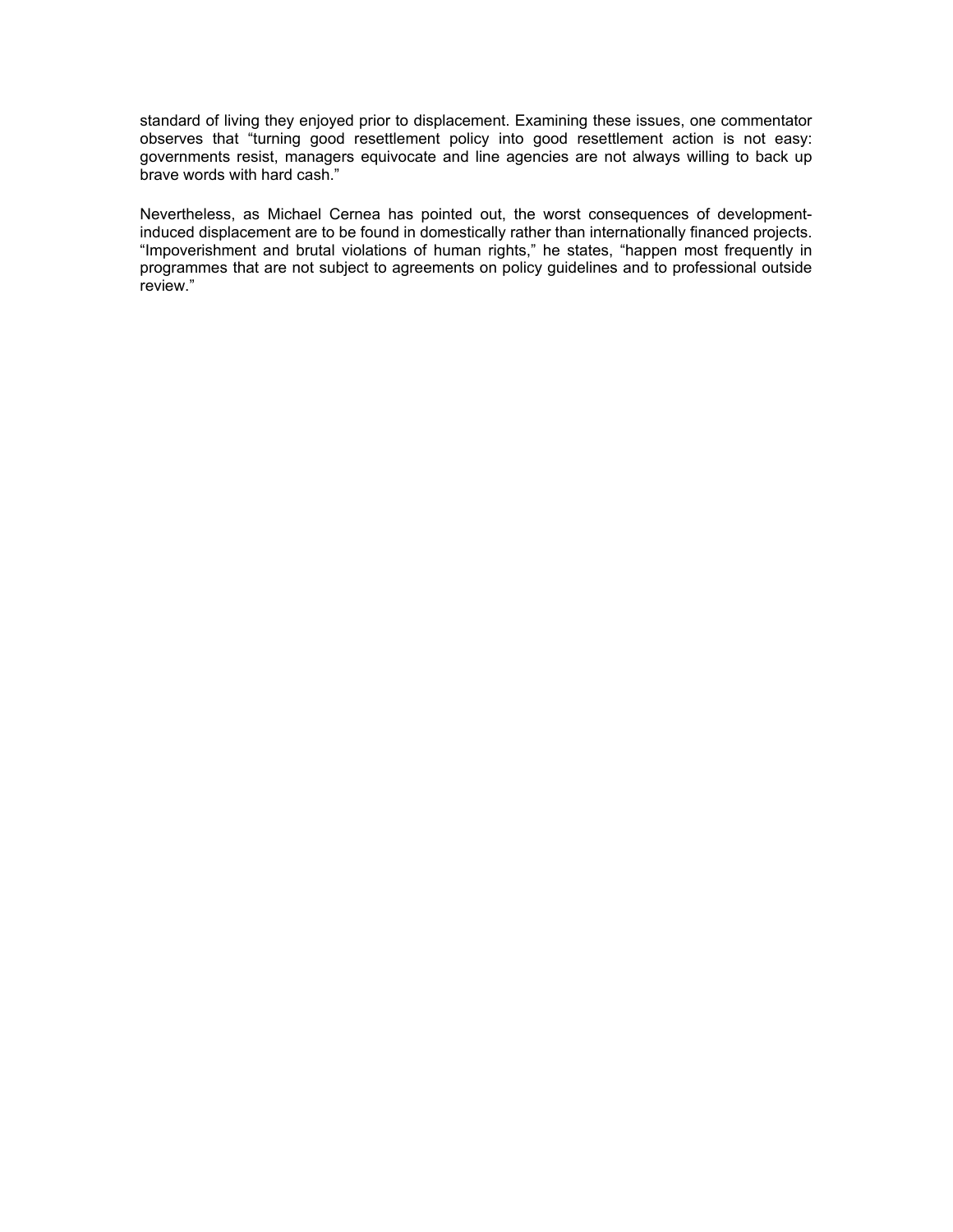# <span id="page-26-0"></span>**Box 3.2 Internal displacement in Colombia**

"Little noticed by the outside world, a humanitarian disaster is under way in north-western Colombia." As this April 1997 headline from *The Economist* indicates, the problems of internal conflict and displacement in that country have reached crisis proportions. In 1996 alone, 180,000 people were forced to flee from their homes, bringing the number of internally displaced people (*desplazados*) to over 900,000, one of the largest populations of its kind in the world. "While international concern and relief efforts focus on refugees in Africa and Asia," *The Economist* continues, "Colombia's *desplazados* receive little attention – not much, indeed, even from their own countrymen."

Internal displacement is not a new phenomena in Colombia. Indeed, the country has experienced several phases of displacement, each of which can be attributed to the same set of chronic problems: the absence of a strong and legitimate state; a deep-rooted culture of political violence and impunity; a highly inequitable distribution of wealth and power; and the consequent marginalization of large segments of society.

#### **Dynamics of displacement**

The first phase of displacement took place in the 1950s, when an estimated two million people were displaced from their land and up to 300,000 more were killed as a result of a bloody war between Colombia's two main political parties. This period, known as *La Violencia*, came to an end in the late 1950s, when the two parties established the National Front and agreed to alternate periods in office. By excluding other groups from political power, however, this arrangement led to widespread disaffection and the rise of guerrilla movements. During the 1970s, the state responded to the guerrilla insurgency with increasingly repressive measures. Local paramilitary groups were formed to counter the rebels, often with the support of the drug barons who controlled the trade in heroine and cocaine.

Since 1995, a number of authoritative reports by national and international bodies, including the United Nations and US State Department, have pointed to an intensification of the conflict in Colombia, a change in the dynamics of violence, a serious deterioration in the human rights situation and increased levels of forced displacement. Powerful alliances have been established between the drug cartels, the security forces and paramilitary groups, and in some instances between the drug cartels and the guerrillas. Opposition leaders, lawyers, teachers and peasants have all been selectively eliminated, through a systematic process which some commentators have described as 'social and political cleansing'. As Francis Deng observed in his 1996 report for the United Nations, "displacement is an instrumental part of the government's counterinsurgency strategy and of the guerrillas' increase of territorial control."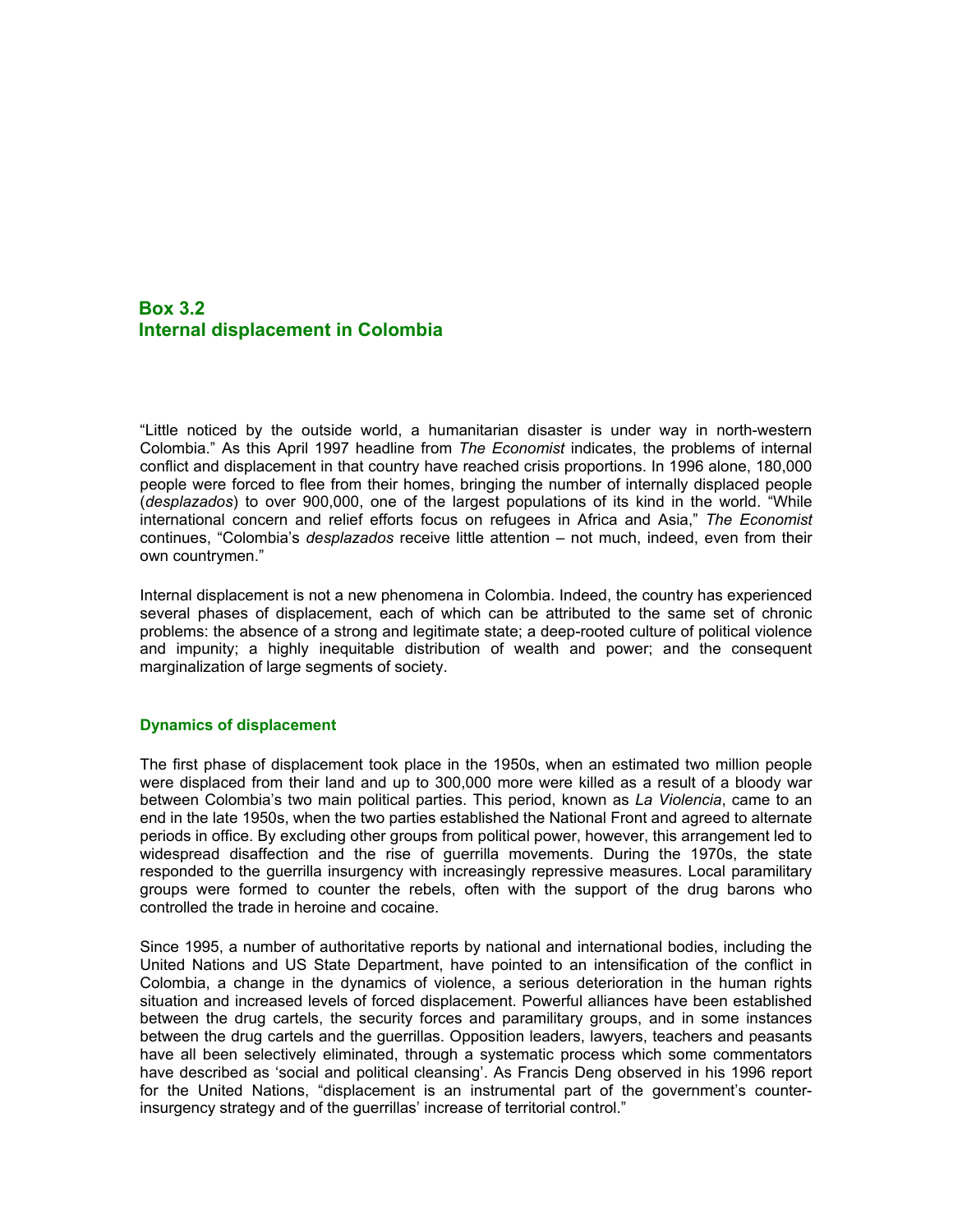The problem of internal displacement is most serious in those parts of Colombia which have the highest levels of guerrilla and paramilitary activity. Increasingly, there is a merging of economic and military interests in these regions. Paramilitary groups forge alliances with wealthy landowners and drug barons in return for protection against guerrilla activities, while landowners and business entrepreneurs profit from the flight of peasant farmers, whose land they are able to purchase at a minimal cost. Such a pattern has been observed in the wealthy banana producing district of Uraba in north-west Colombia, where the convergence of paramilitary groups, guerrilla forces, narcotics and arms traffickers has led to a dramatic increase in the scale of the conflict.

#### **Patterns of displacement**

The victims of internal displacement in Colombia are predominantly peasants, many of them from the country's indigenous and black populations. Frequently, they find themselves caught in the cross-fire between guerrilla and counter-insurgency groups and are victimized by both sides. As a journalist has written in the British newspaper *The Guardian*, "left and right rarely meet in direct combat, preferring to settle their scores by tit-for-tat attacks on peasants seen as being associated with the other side."

A general pattern which has been observed throughout Colombia is the tendency for the *desplazados* to flee in small and unobtrusive family groups. According to a recent article in *Le Monde*, "people flee silently, individually and almost shamefully." Generally, the displaced move first to nearby areas, often working away from their homes during the day and returning at night. "Displacement produces a spiral effect," the article continues. "When there is conflict, the people from the hamlets flee towards the villages, then from the villages towards the towns, and finally towards the capital. A certain solidarity forms amongst them: everyone who flees leaves his house open for those who follow."

In some of the worst affected regions, the displaced gather in makeshift camps, waiting for the situation to improve in their villages before they will risk returning home. Eventually, however, most of them flock to the already overcrowded shanty towns of Bogotá and other cities, where conditions are both squalid and dangerous. As well as fearing reprisals and harassment from the security services, paramilitary and guerrilla groups, many of the internally displaced lack legal documentation and so are unable to exercise a full range of civic and political rights.

The vast majority of Colombians uprooted in recent years have remained within the country. Many are unable or unwilling to leave, due to the militarization of the border area and the natural obstacles to flight: rivers, mountains and jungles. In the first half of 1997, however, the deteriorating security situation in the border areas prompted a movement of some 2,000 people into the neighbouring state of Panama, as well as unknown numbers into Ecuador and Venezuela. UNHCR, which had not been given access to the Colombian refugees by the middle of the year, has expressed its concern about their well-being and security. On two occasions – in November 1996 and April 1997 – the Panamanian authorities returned hundreds of refugees to Uraba, prompting UNHCR to criticise this action in public statements.

#### **Responses to displacement**

The problem of internal displacement in Colombia remains largely unaddressed at both national and international levels. In recent years, the Colombian government has adopted a series of measures and mechanisms to address the country's human rights problem. These have included the introduction of a new constitution and the establishment of a national ombudsman's office for human rights. Some assistance for internally displaced people is also provided through the national Solidarity and Emergency Fund of the Presidency. Unfortunately, however, many of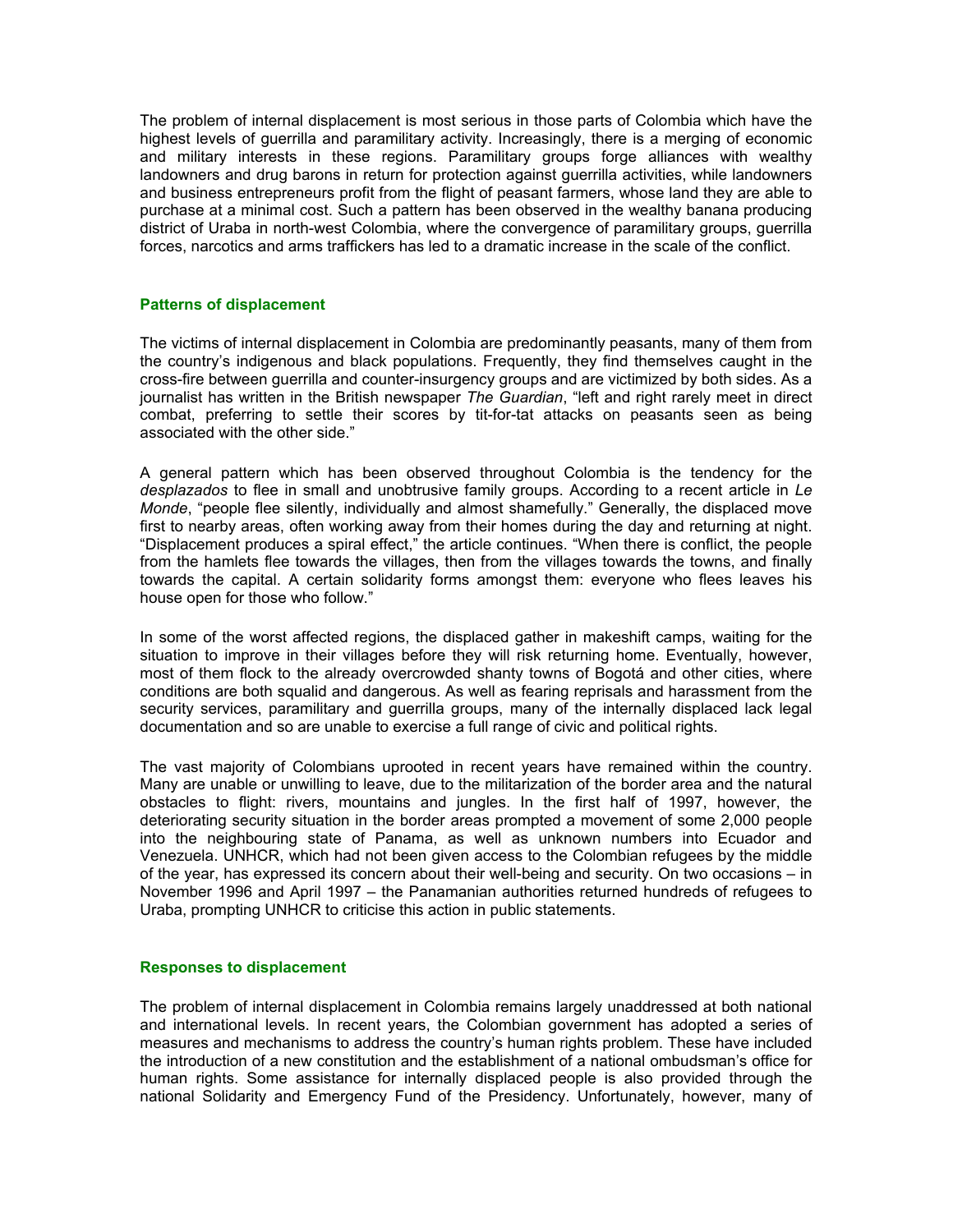these national initiatives appear to lack the staff, resources, autonomy and authority required to implement effective human rights policies or to respond to the needs of the internally displaced.

Non-governmental organizations (NGOs) and the Church play an important role in highlighting the plight of the internally displaced in Colombia. In 1995, for example, the Colombian Episcopal Conference completed a year-long project to assess the scale of internal displacement in Colombia. Although NGOs play a vital role in mediating between displaced people and the state, relations between the two are frequently strained. Sometimes treated with suspicion by the authorities and lacking both financial resources and technical expertise, the NGO community has tended to function in a fragmented and poorly coordinated manner.

Despite the presence of many UN and international agencies in Colombia, very few of them are directly involved in assisting the internally displaced. The International Committee of the Red Cross is one of the few. The UN High Commissioner for Human Rights has also established an office in the country.

Until recently UNHCR did not have a field presence in Colombia, and was not directly involved in providing assistance or protection to the victims of internal displacement. The deteriorating situation in the country, however, has led the organization to reconsider its position, both in Colombia itself and in neighbouring countries of asylum. At the end of May 1997, UNHCR established an 'antenna' in Bogotá to monitor developments in Colombia. UNHCR staff have also been present in Panama since the first Colombian asylum seekers started to arrive at the end of 1996. Finally, UNHCR continues to play an active role in various regional initiatives to address the problem of internal displacement, such as the inter-agency Consultative Group on Internally Displaced in the Americas.

According to recent reports, most of Colombia's displaced people would like to leave the camps and shanty towns and to go back to the countryside. But they will not do so until their safety is guaranteed. Until the conflict is brought to a halt, their future seems likely to be grim. As *The Economist* concludes, "traumatized and desensitized by violence, many will take to crime to support themselves, inviting further disapproval from a society, most of which understands little about their plight and cares less."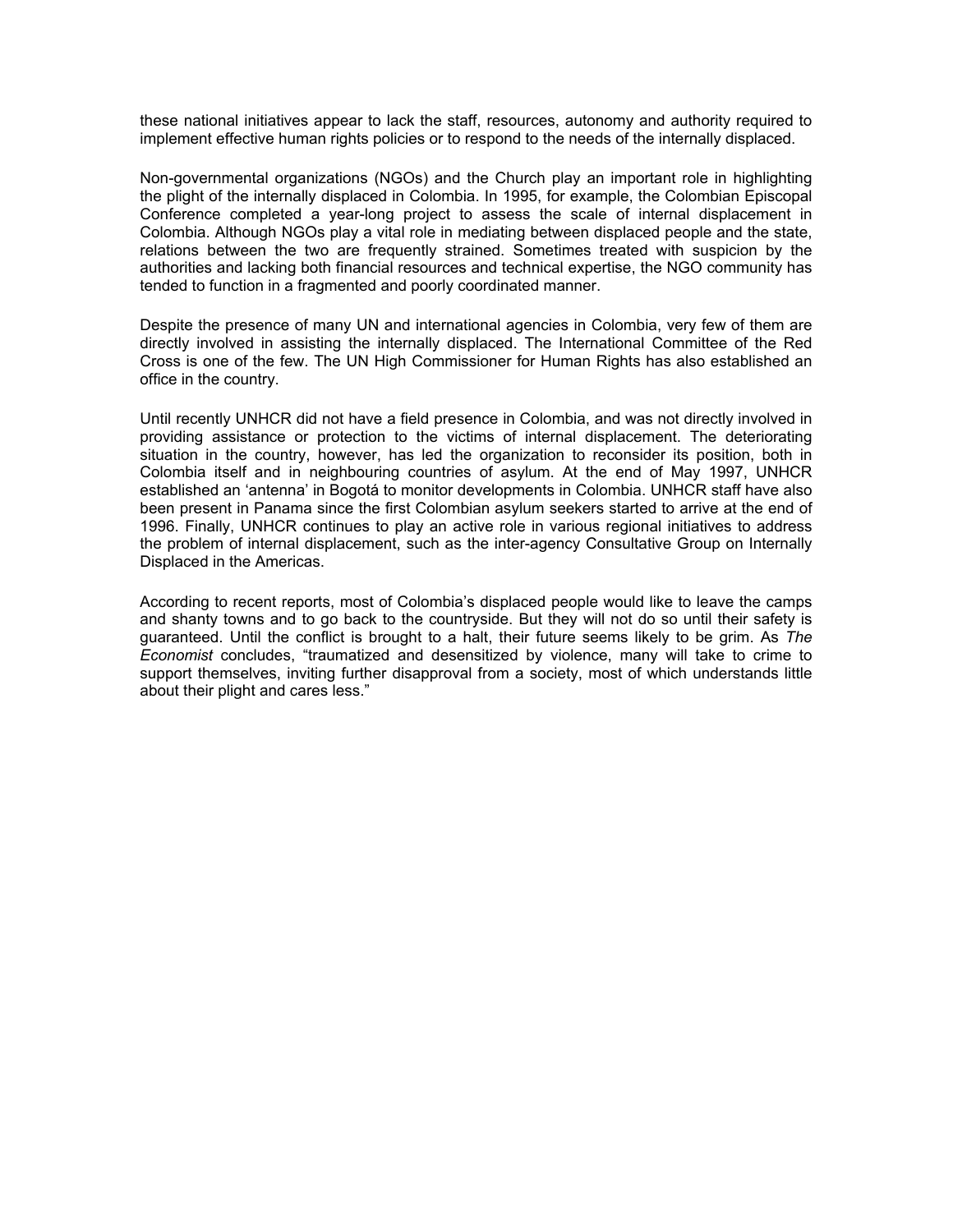#### **Map G Colombia: areas of internal displacement**



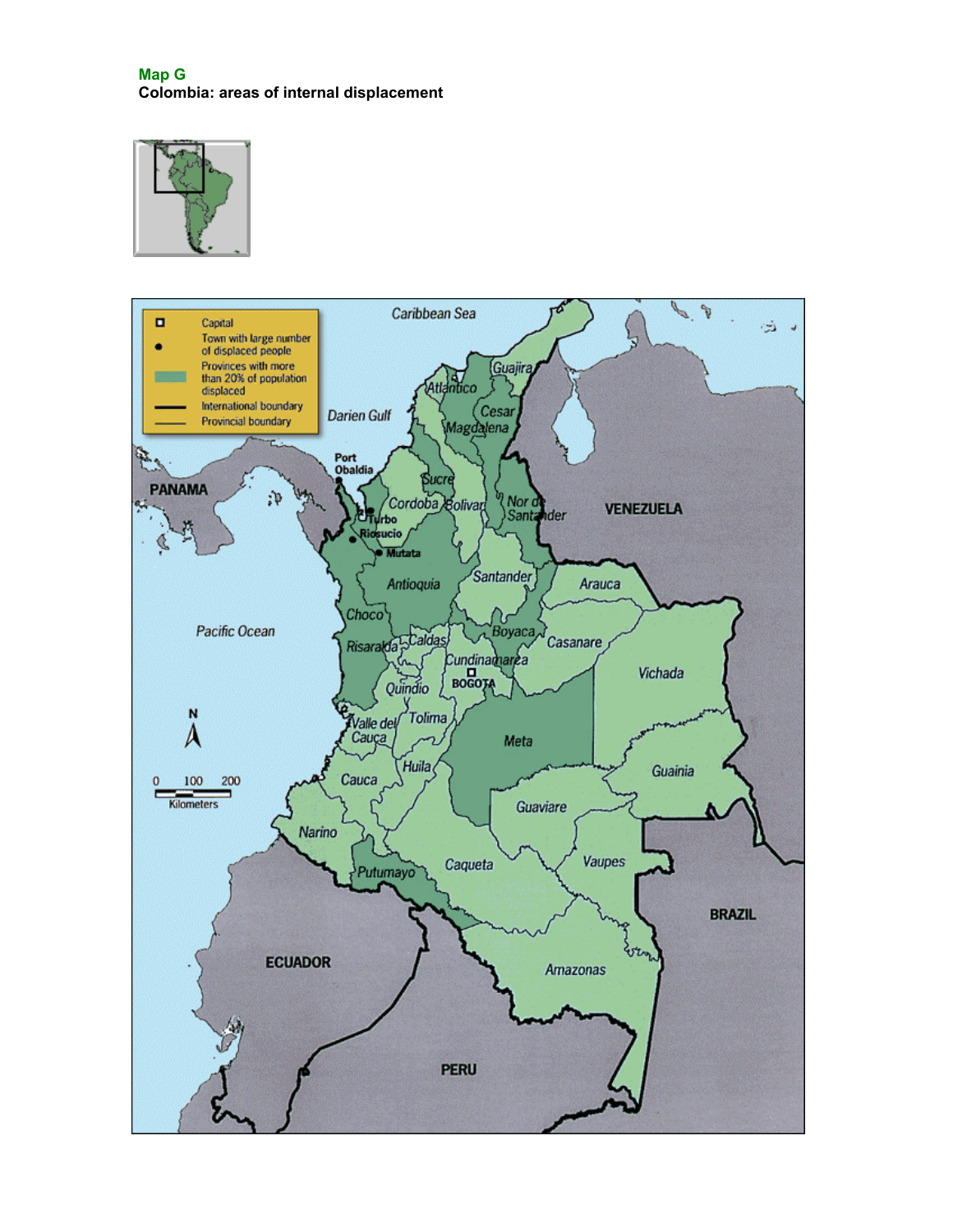# <span id="page-30-0"></span>**Box 3.3 Organizational responsibility for internally displaced people**

According to many commentators, one of the most critical obstacles to the effective protection of internally displaced people, has been the unpredictability and inconsistency of the international response to the problem. Human rights expert Roberta Cohen, for example, suggests that the "selectivity and conditionality" of the response has often resulted in "limited and inconsistent coverage for the internally displaced, leaving large numbers with little or no protection and assistance."

While UNHCR has a statutory responsibility for the welfare of refugees, no single agency has been mandated to protect, assist and find solutions for the internally displaced. There are several reasons for this discrepancy.

The existence of an agency with specific responsibility for refugees is largely a reflection of the international dimensions of the refugee problem and the desire of states to regulate this issue by multilateral means. Internally displaced people, however, remain under the jurisdiction of their own state. Even if a single agency were to be given a statutory role with regard to the internally displaced, many governments with significant populations of internally displaced people would undoubtedly resist its interference in their domestic affairs and reject its presence on their territory.

Although the refugee concept has been defined in international law, there is still no consensus about the notion of internally displaced persons – a term which is currently used to describe a very disparate and ill-defined group of people. While such conceptual confusion continues, it would be difficult for a single international agency to accept responsibility for them. According to some analysts, it would also be discriminatory for an agency to focus on the situation of the internally displaced to the exclusion of other people whose security and human rights are also at risk within their own country.

#### **A single agency?**

In the past there have been numerous calls for a single international agency to take responsibility for the internally displaced. But there is now a general consensus that such a proposition is unrealistic. In his presentation to the 1997 UN Commission on Human Rights, Francis Deng, who was previously a proponent of a single agency, conceded that "the problem of internal displacement exceeds the capacities of any single organization." Furthermore, it is unlikely, in the current international climate, that states would accept the creation of a new UN agency with sole responsibility for internally displaced populations.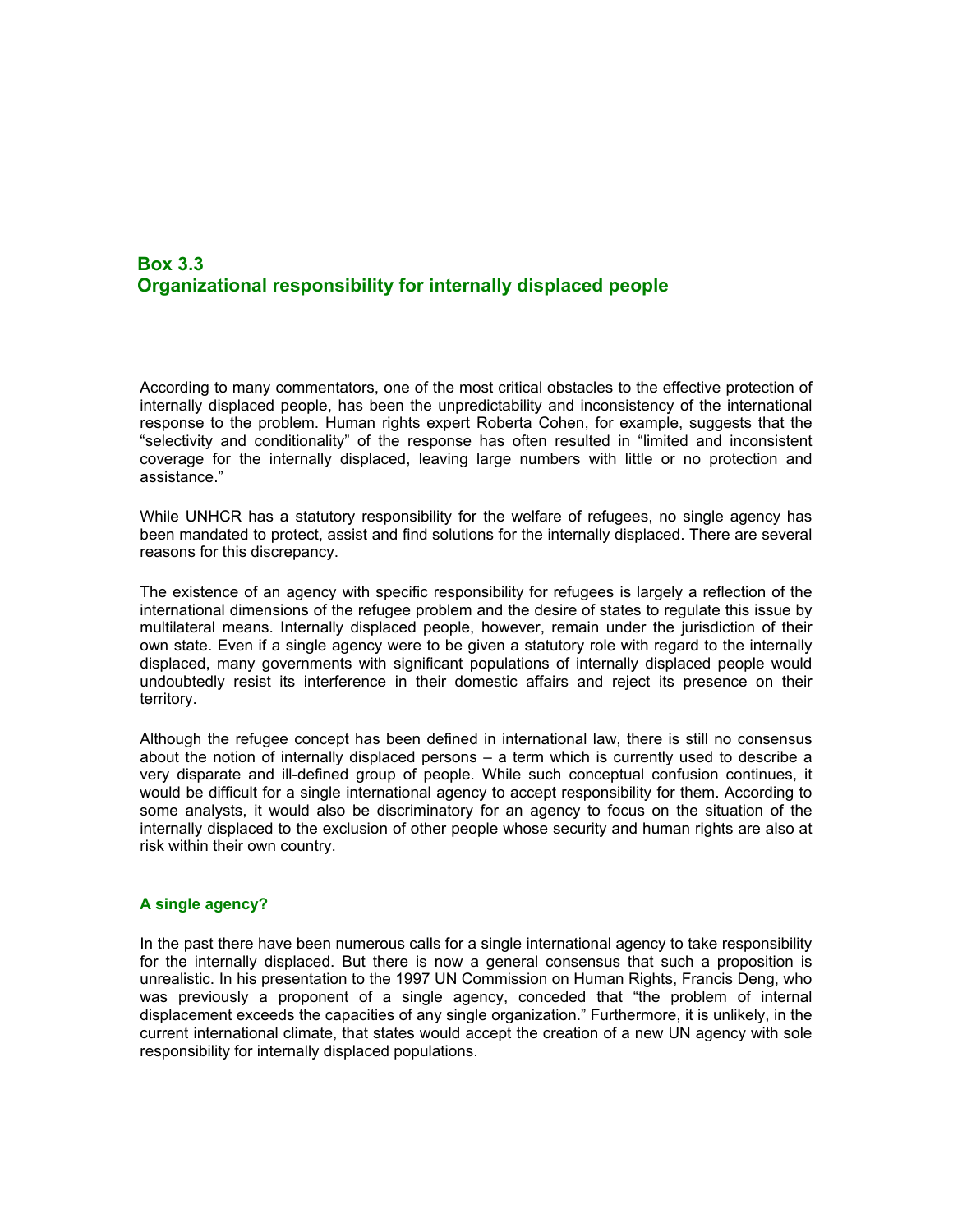Most commentators agree that in the absence of a single organization with responsibility for this issue, effective collaboration and coordination are required to ensure that the needs of the internally displaced are met. The Inter-Agency Standing Committee, which brings together relief and development agencies within and outside of the UN system, has played an important role in this respect.

The most common inter-agency approach to situations of internal displacement is known as the 'lead agency model', whereby one organization is assigned responsibility for coordinating humanitarian action within a complex emergency, including activities on behalf of the internally displaced. This approach has been implemented in several recent emergencies. Operation Lifeline Sudan, for example, an initiative designed to assist internally displaced and war-affected populations throughout the country, is an example of this arrangement. In the north of Sudan the UN Development Programme is responsible for coordinating the programme, whereas in the south of the country UNICEF plays the leading role.

In former Yugoslavia, UNHCR was designated as the lead agency, while in Cambodia, the World Food Programme has played this role in relation to internally displaced people. In Rwanda, however, the UN's Department of Humanitarian Affairs, through the UN Rwanda Emergency Office, has been responsible for coordinating an inter-agency response to the problem of internal displacement.

Despite these efforts, the international response to the problem of internal displacement continues to be unpredictable and deficient in certain aspects. While there is no doubt that the agencies cited above have the capacity and expertise to coordinate the delivery of humanitarian assistance, none except UNHCR has the protection mandate or experience required to safeguard the security of internally displaced people. Furthermore, such agencies are often hesitant about engaging in activities which might bring them into conflict with the national authorities, thereby jeopardizing their ability to implement other humanitarian or development programmes in the same country.

The two agencies which have been most consistently and visibly involved in situations of internal displacement and which can most effectively address the protection needs of internally displaced populations are the International Committee of the Red Cross (ICRC) and UNHCR. Both organizations have a long-established and internationally recognized protection mandate. And both agencies are familiar with the task of combining their protection function with the implementation of large-scale assistance programmes.

Since its formation in 1863, the ICRC has been providing protection and assistance to noncombatants affected by war and internal conflict, many of whom are internally displaced people. The ICRC, however, extends its services to all civilian victims of conflict, whether they have been obliged to move or not, rather than treating internally displaced people as a special category. Similarly, the ICRC does not work on the basis of a specific protection regime for internally displaced people. Instead, it oversees the implementation of the 1949 Geneva Conventions and their two Additional Protocols, which provide protection for all civilians (including internally displaced people) in the context of international and non-international armed conflict.

As a result of its strict neutrality and unique status as the guardian of international humanitarian law, the ICRC has often found it possible to work on both sides of a conflict and to gain access to populations which are beyond the reach of other agencies. In Chechnya, for example, the ICRC was one of the few agencies permitted to work with displaced and war-affected populations within the republic itself, whereas UNHCR and other UN agencies were only allowed to work with displaced people in the neighbouring republics of Ingushetia, Daghestan and North Ossetia.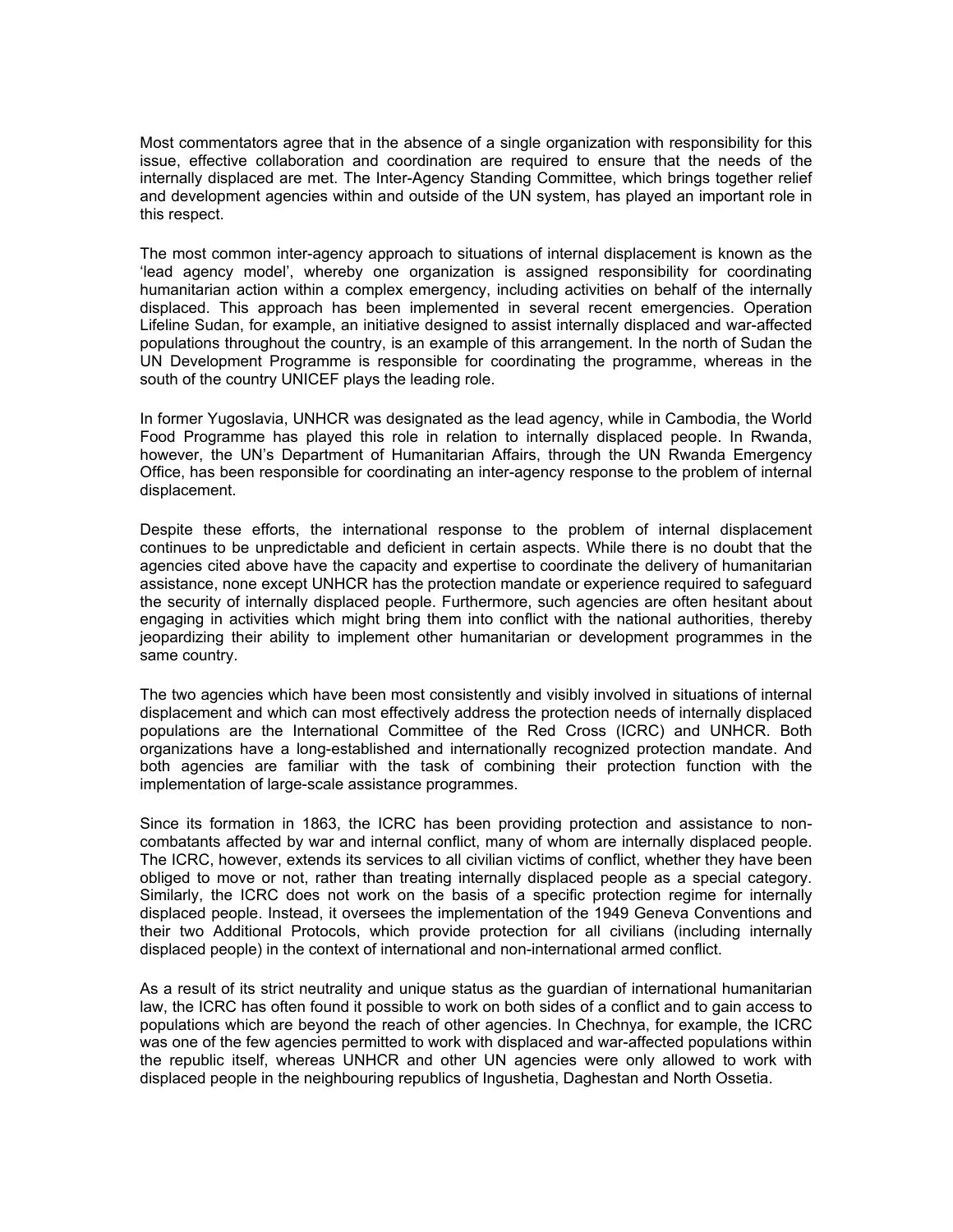#### **The role of UNHCR**

While UNHCR has worked with internally displaced people for at least 25 years, its involvement with this group of beneficiaries has been sporadic in nature. Only in the 1990s has the organization been more regularly asked to extend its services to the internally displaced, a development which is symptomatic of the growing international interest in the prevention of crossborder population movements and the protection of forcibly displaced populations within their country of origin.

As a recent UNHCR document has stated, "to the extent that refugee flows and internal displacement have the same causes, it makes little sense to deal only with the trans-frontier aspects of coerced population movements, either in responding to immediate humanitarian needs or in seeking solutions." The document continues by stating that "from the vantage point of UNHCR, as the international agency responsible for refugees, it is clearly preferable, where possible, to obviate the need for people to leave their country – and thus to become refugees – in order to find safety and to obtain vital humanitarian assistance."

In 1993, UNHCR established a set of guidelines to clarify the conditions under which the organization would undertake activities on behalf of the internally displaced. First, the guidelines observe that UNHCR is most likely to take primary responsibility for the internally displaced when such people are present in or going back to the same areas as returning refugees – a situation witnessed recently in countries such as Guatemala and Mozambique. Second, as exemplified in locations such as eastern Zaire and northern Afghanistan, UNHCR may work with the internally displaced if they are living alongside a refugee population and have a similar need for protection and assistance.

Third, as in Bosnia, UNHCR may extend its services to the internally displaced in situations where the same factors have given rise to both internal and external population movements, and where there are good reasons for addressing those problems by means of a single humanitarian operation. Fourth and finally, UNHCR may become involved in situations of internal displacement where there is a potential for cross-border movement and where the provision of protection and assistance to the internally displaced may enable them to remain in safety in their own country. UNHCR's activities on behalf of displaced people within Sri Lanka fall into this final category.

Within the context of these guidelines, UNHCR has also established a number of more specific criteria which must be met if the organization is to become involved with an internally displaced population. These include: a specific request from the UN Secretary-General or the General Assembly; the consent of the state concerned and other relevant parties; the availability of funds, as well as adequate institutional capacity and expertise. In addition, the guidelines point out that any activities on behalf of the internally displaced should be compatible with organization's protection function, that they should not undermine the right of people to seek asylum in another state, and that UNHCR must enjoy unhindered access to the people concerned.

#### **Lack of predictability**

Despite the introduction of these guidelines, UNHCR's activities on behalf of internally displaced people have attracted a degree of criticism. On one hand, some commentators have suggested that the organization's criteria allow it to pick and choose the situations of internal displacement in which it wants to become involved, thereby perpetuating the lack of predictability in the international response. In eastern Zaire, for example, several non-governmental organizations have suggested that UNHCR was too slow to extend its services to local Zaireans who had been displaced by the fighting at the end of 1996. Some observers have also questioned UNHCR's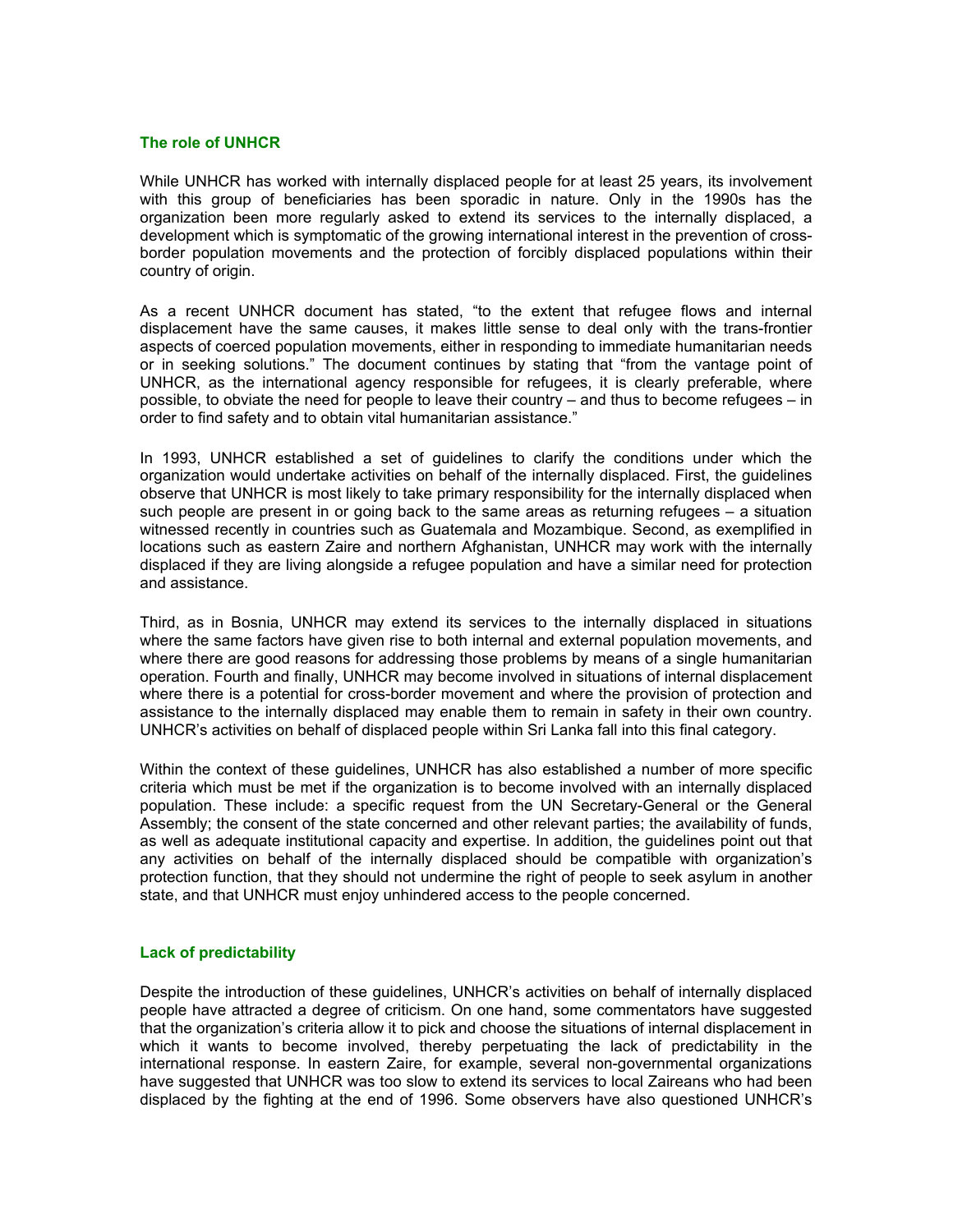reluctance to become involved in assisting the internally displaced in Colombia and Peru, although the Secretary-General has now designated UNDP as lead agency in the latter state.

On the other hand, it has been suggested that by working with displaced populations in their own country, UNHCR encourages neighbouring and nearby states to close their borders to potential refugees, thereby undermining the institution of asylum. Such comments have been made in relation to the organization's operation in Bosnia, where UNHCR initially believed that its presence might mitigate the level of human rights abuse and thereby enable people to remain in their homes.

A number of states subsequently used the organization's presence in the conflict zone as a pretext for the closure of their borders to Bosnian asylum seekers.

Furthermore, some commentators have argued that UNHCR's activities with internally displaced people in countries which are also hosting large numbers of refugees may undermine the protection of the latter group. If UNHCR advocates strongly on behalf of the internally displaced, it has been suggested, then the state's willingness to cooperate with the organization on refugeerelated matters may be weakened. Others observers suggest that there is no contradiction between the organization's two protection functions. Ultimately, they suggest, both entail the promotion of the same human rights principles.

The question of organizational responsibility for internally displaced people clearly remains a prominent issue on the international humanitarian agenda. As the problem of internal displacement increases, the need for UNHCR and other agencies to clarify and strengthen their role in this area becomes more urgent and important. Indeed, the impending reform and consolidation of humanitarian capacities within the United Nations provides the international community with an excellent opportunity to enhance its response to the plight of internally displaced people.

At the same time, however, it is important to recognize the limitations of multilateral action in situations of internal conflict and displacement, and ultimately to ensure that the principle of state responsibility is respected. As the UN High Commissioner for Refugees has observed, "UNHCR and other international organizations can play a supportive role, but they cannot substitute for governments in the protection of their own citizens."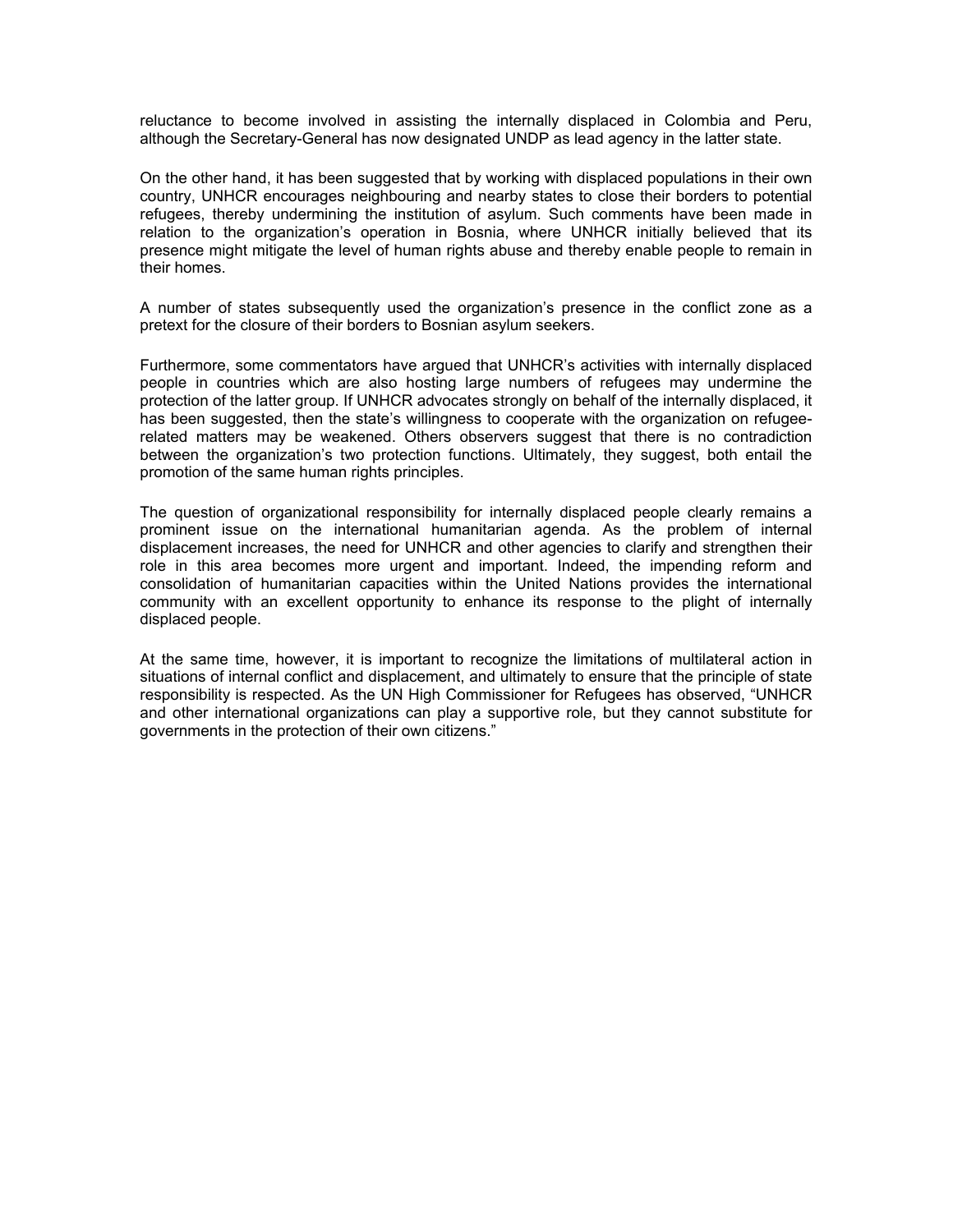# <span id="page-34-0"></span>**Box 3.4 - Operation Lifeline Sudan**

Operation Lifeline Sudan (OLS) was launched by the United Nations in 1989 to bring assistance to internally displaced and other populations affected by the civil war in Sudan. The operation is based on the principle of neutrality. At its inception, OLS was unique in its efforts to assist civilian populations on both sides of the conflict, regardless of their location and on the basis of need, by negotiating access with the warring parties. Recent reviews of the programme suggest, however, that the principles upon which OLS was based are facing some major challenges.

Sudan has been in an almost continuous state of civil war for the past 40 years. Ostensibly a struggle for power between the Islamic, 'Arab' north and the Christian and pagan south of the country, the conflict is also rooted in the unequal distribution of power and resources during the colonial period. Despite numerous peace agreements and cease-fires between the government and opposition movements in the south, the conflict remains unresolved. Indeed, it has worsened in recent years, not least because of the division of the Sudan People's Liberation Army (SPLA), the rebel army, into four different factions. Each of these factions has its own leader and controls different parts of the south, thereby increasing the levels of strife and insecurity in the area.

#### **Untold destruction**

The civil war has taken a heavy toll on the country's civilian population. Millions of people have been displaced, both within and outside Sudan. Thousands of lives have been lost, and there has been untold destruction of the country's infrastructural and agricultural resources. Supported by a consortium of international aid agencies and donors, Operation Lifeline Sudan was established under UN auspices to meet the needs of civilians affected by the war.

Although the operation was originally intended to bring humanitarian assistance, mainly in the form of food aid, to displaced and war-affected populations throughout Sudan, the programme was split into a northern and southern sector soon after it started in 1989. The northern sector is coordinated from Khartoum by the UN Development Programme (UNDP), in cooperation with the Sudanese government. Assistance in the south is provided mainly in opposition-controlled areas, coordinated by UNICEF from a base in northern Kenya. The World Food Programme and other international and non-governmental agencies are responsible for implementing the programme in both sectors.

The principle of negotiating access to war-affected and displaced civilians on both sides of the conflict, with the consent of all the warring parties, is one of the main characteristics of OLS. Most commentators agree that the programme in the south has generally been successful in this respect. At the beginning of the programme, aid agencies negotiated temporary cease-fire agreements between the warring parties so that 'corridors of tranquillity' could be established and used to channel assistance to people in need. Later, however, when this system proved too rigid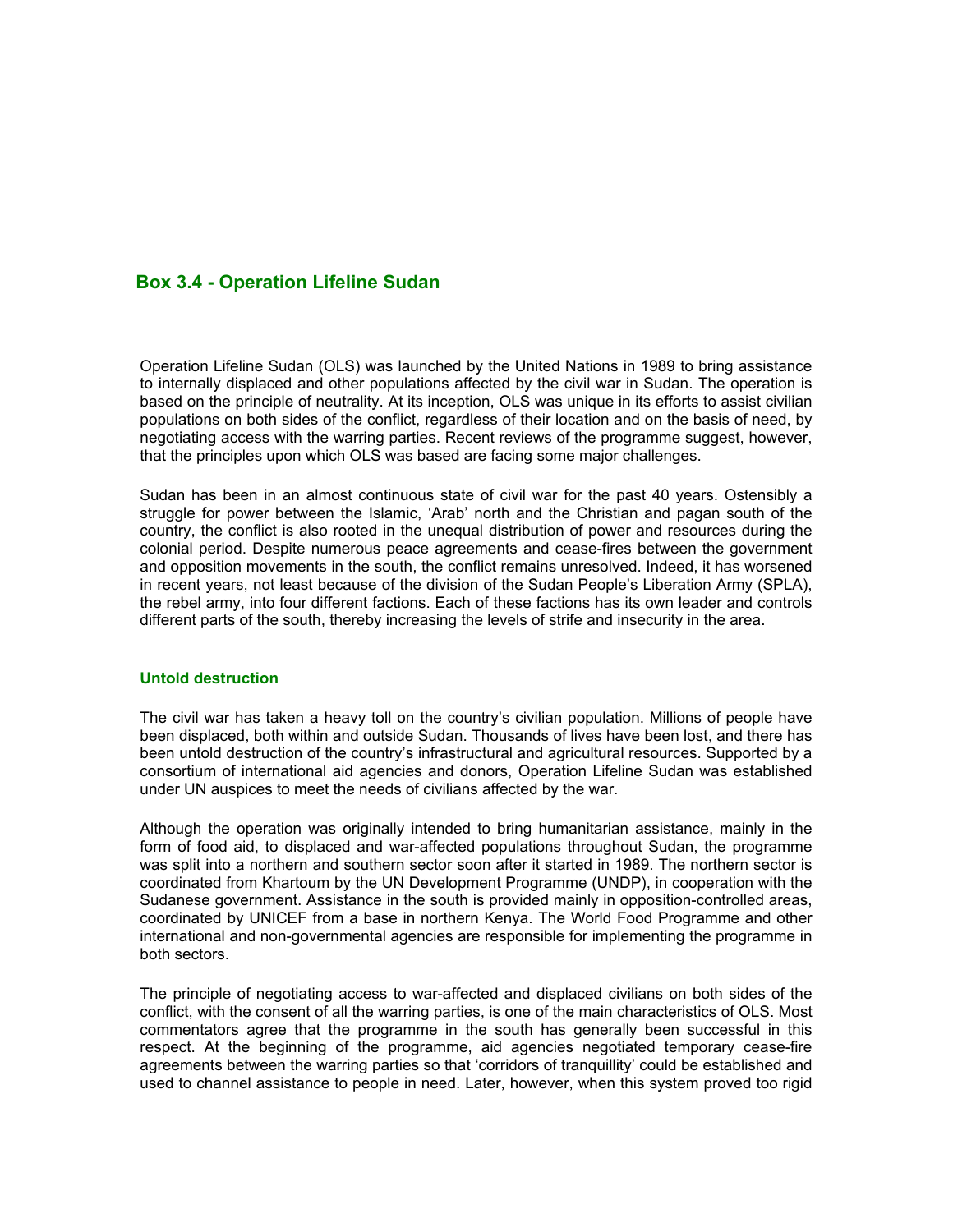for the volatile nature of the conflict, a more flexible 'open corridors' approach was developed, entailing continuing dialogue with the warring parties.

Finally, in response to deteriorating security problems in the south and the death of four aid workers, the agencies drew up some minimum standards of conduct, known as 'ground rules', with the rebel factions. As well as requesting the opposition movements to adhere to the humanitarian principles of neutrality and free access, the agencies also required a commitment to the international standards found in instruments such as the UN Convention on the Rights of the Child and the Geneva Conventions. The ground rules have become an effective mechanism to monitor the conduct of the opposition movements and to exert pressure on them when violations against civilians occur.

Access to war-affected populations in the south has also been achieved as a result of the elaborate security and evacuation system coordinated by UNICEF. This system, which provides for the rapid removal of agency staff from emergency situations, has enabled relief organizations to establish operations in areas which might otherwise have been considered too dangerous. The evacuation system is also symptomatic of the effective working relationship which has been established between OLS and the rebel movements.

At least two million of the people displaced in southern Sudan are thought to have made their way to the north of the country, some 800,000 of whom are to be found in greater Khartoum alone. The government has responded to this huge problem through compulsory relocation and resettlement schemes, intended to stem the movement of the displaced people to the country's urban centers.

In contrast to the south, the northern sector of OLS has remained largely under the influence of the government, which has placed serious restrictions on the areas in which OLS can function and on the choice of implementing partners for the operation. Furthermore, as the coordinating agency for OLS in the north, UNDP faces a conflict of interests between its on-going development work, which it undertakes in association with the government, and its responsibility for waraffected and displaced populations. A recent evaluation of OLS concludes that these difficulties have compromised the operation's ability to respect one of its stated principles, namely to deliver relief "to all needy populations regardless of their locations." "The continuing crisis among wardisplaced populations in greater Khartoum", argues the review, "represents the greatest failure of OLS in the northern sector."

#### **Crisis of legitimacy**

Operation Lifeline Sudan is thus facing a crisis of legitimacy. The government has become increasingly concerned about the autonomy of the programme in the south, and has attempted to exert its control on that sector through bans on internal flights and regulations concerning the activities of NGOs. On several occasions it has even called for the closure of the operation. At the same time, factional fighting amongst the southern movements has resulted in a serious deterioration in the security situation in the area, further restricting humanitarian access to the civilian population.

In the north, on the other hand, assistance has been limited to the distribution of food aid. Minimal attention has been paid to protecting the human rights and security of war-affected and displaced populations. According to some critics, the United Nations and OLS have sacrificed the principle of neutrality in the north so as to facilitate its access to war-affected populations in the south. As the recent evaluation concludes, "the equivocal autonomy of the southern sector has been purchased at the expense of war-affected populations in the north."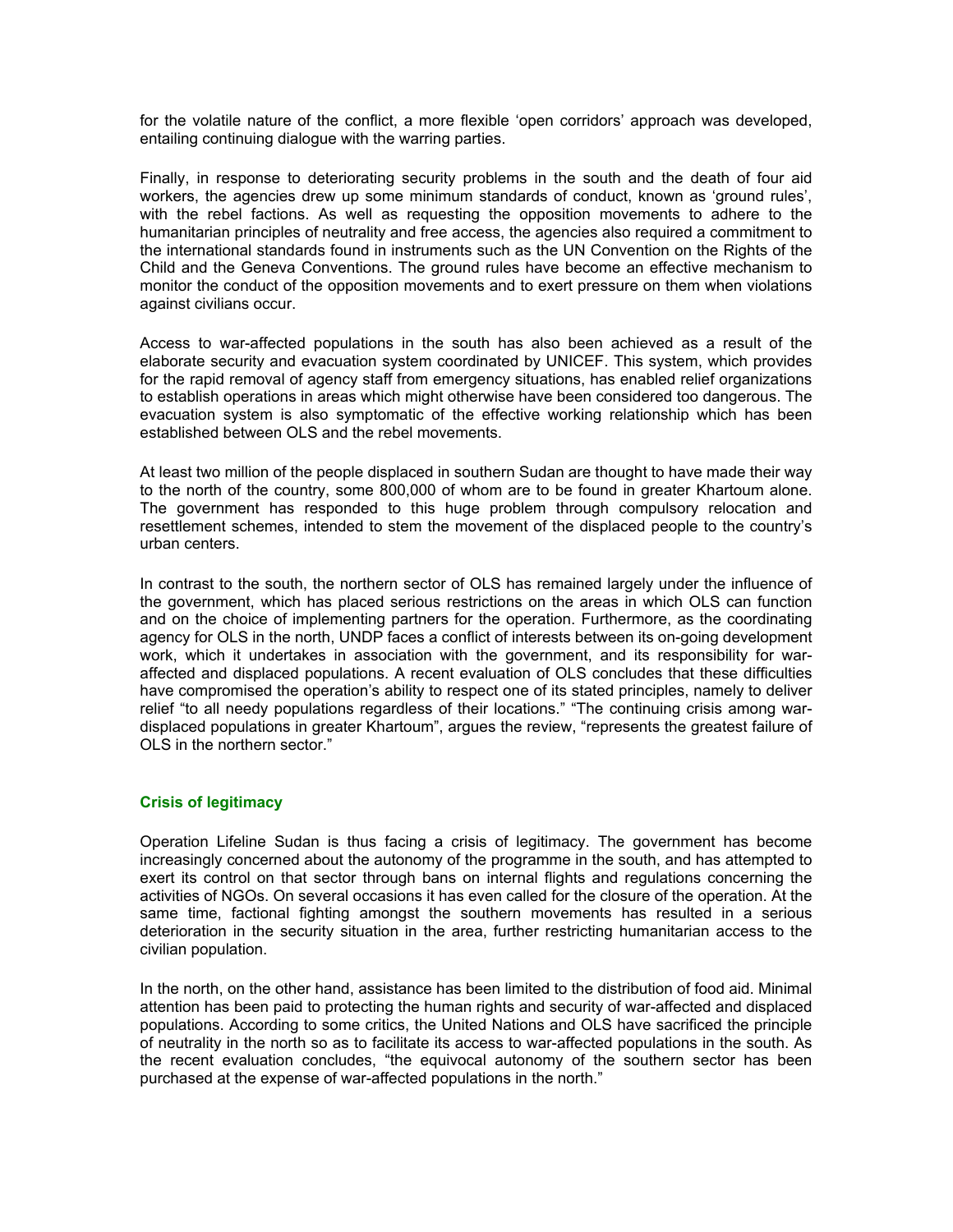In the light of such findings, some commentators have questioned the future viability of OLS. Should the operation continue, they ask, if it is unable to respect the very principles of free access and neutrality on which it was established? According to Larry Minear of the Humanitarianism and War Project, the operation has become "a prisoner of the conflict itself." "Providing assistance under conditions which seriously compromise its integrity," he continues, "represents a mockery of humanitarian action."

#### **Map H Operation Lifeline Sudan: logistical network**



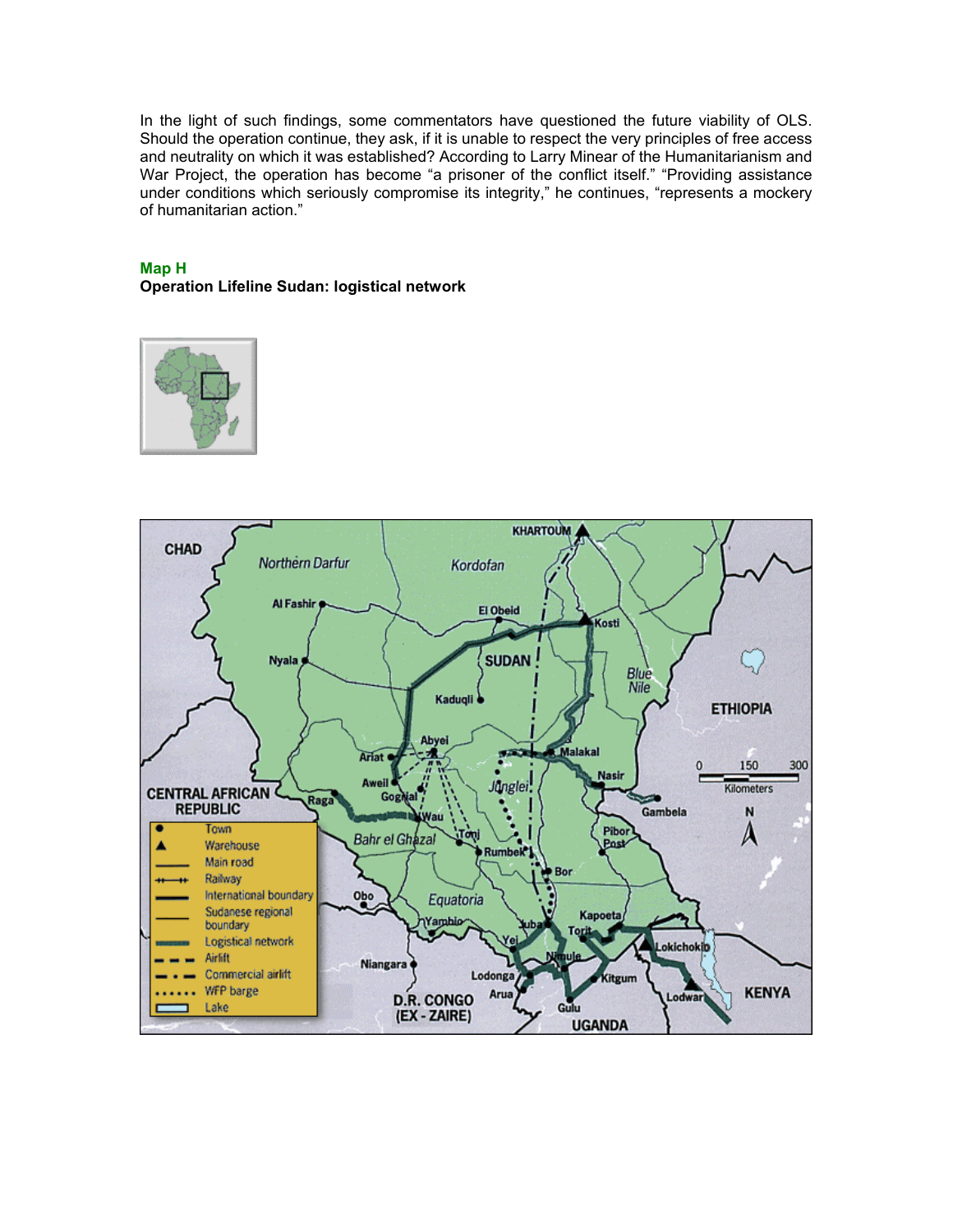

Fig. 3.1

**People of concern** to UNHCR in former Yugos lavia

Statistics at March 1997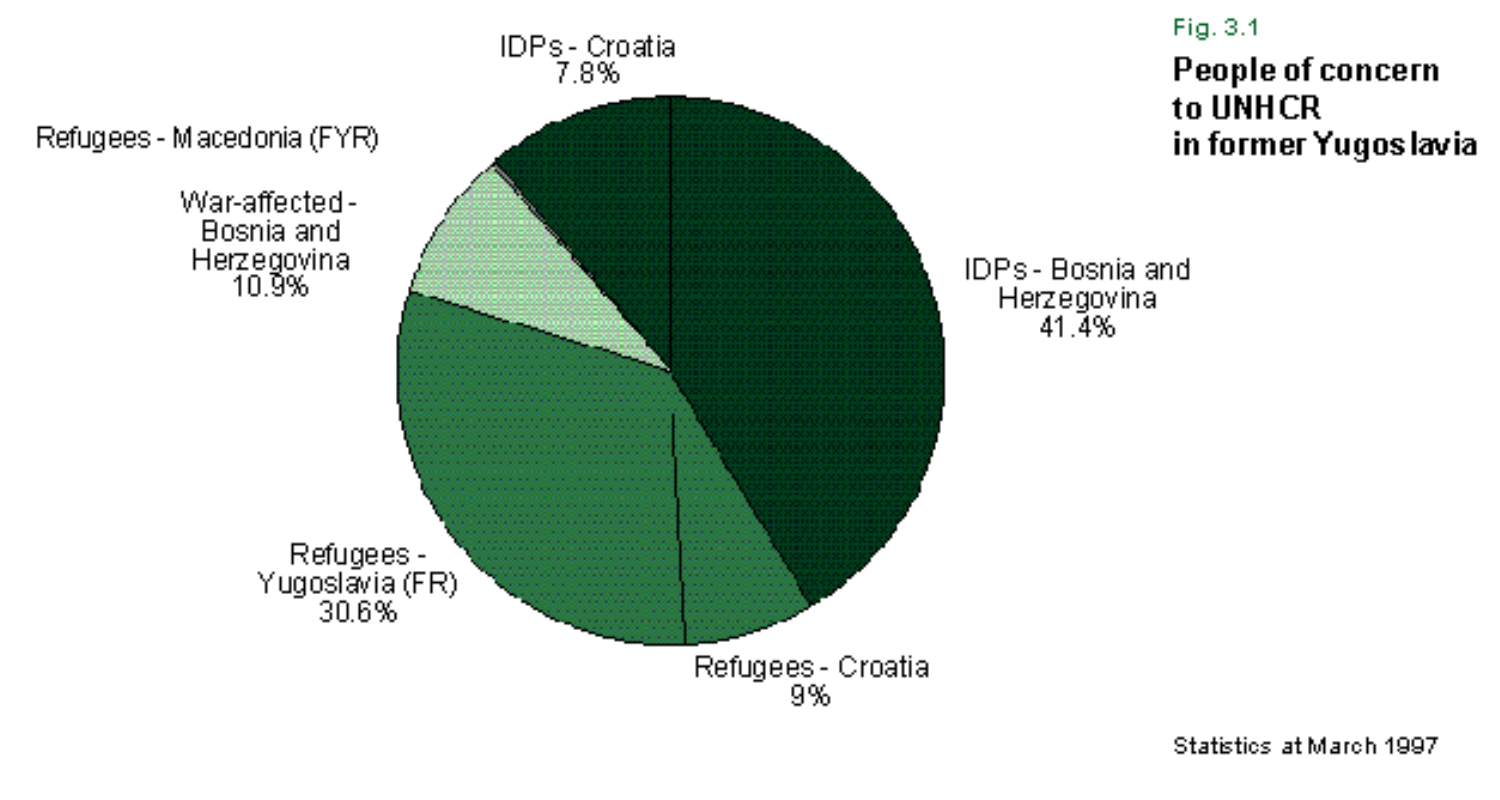# Fig. 3.2 UNHCR's involvement with internally displaced people by country

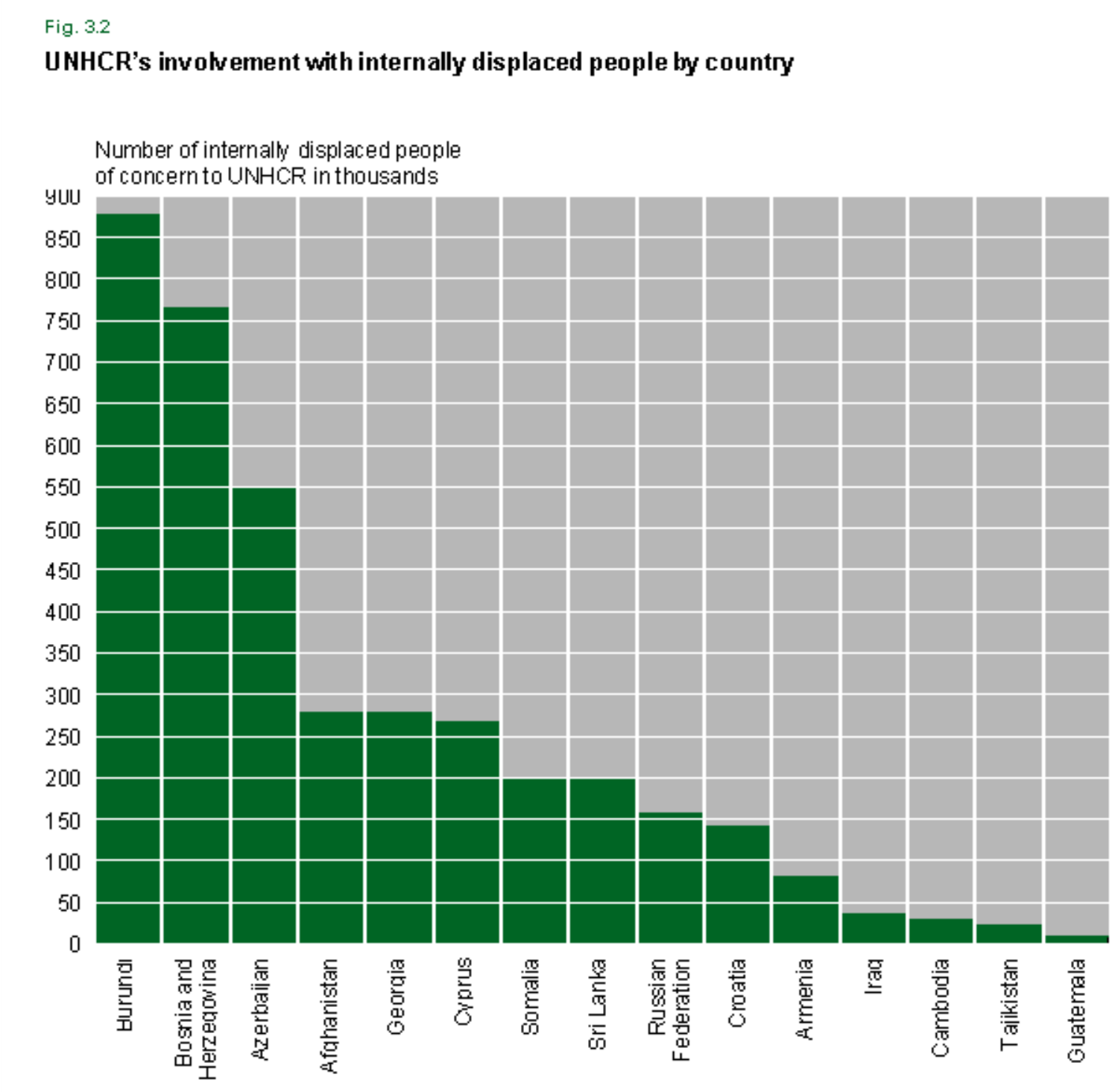# Fig. 3.3 Number of countries with internally displaced populations, 1970-96

Number of countries



Source: S. Schmeidl, International Forced Migration: Exploring a Refugee Early Warning Model, Praeger, Westport, forthcoming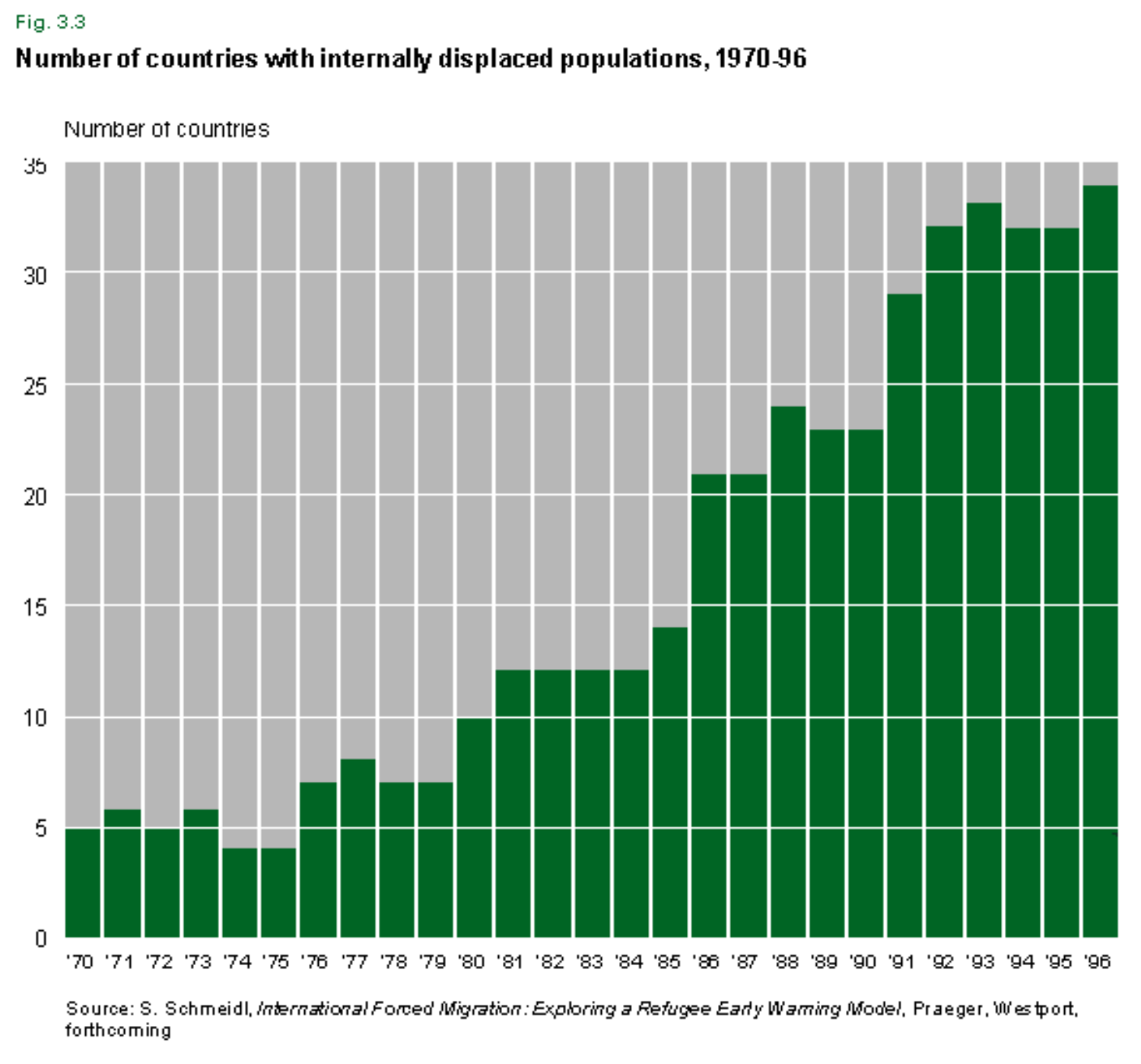